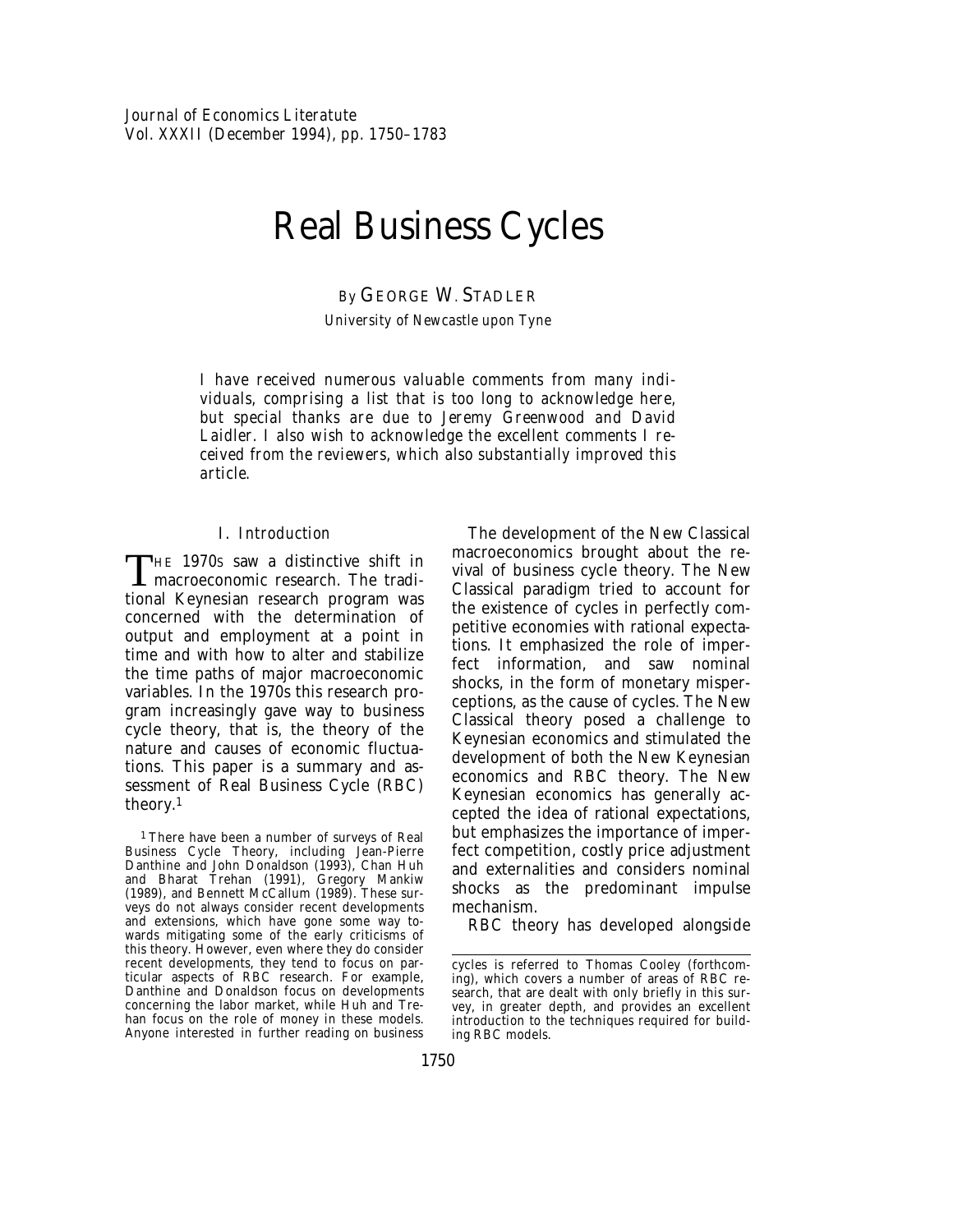the New Keynesian economics, but, unlike it, RBC theory views cycles as arising in frictionless, perfectly competitive economies with generally complete markets subject to real shocks. RBC models demonstrate that, even in such environments, cycles can arise through the reactions of optimizing agents to real disturbances, such as random changes in technology or productivity.2 Furthermore, such models are capable of mimicking the most important empirical regularities displayed by business cycles. Thus, RBC theory makes the notable contribution of showing that fluctuations in economic activity are consonant with competitive general equilibrium environments in which all agents are rational maximizers. Coordination failures, price stickiness, waves of optimism or pessimism, monetary policy, or government policy generally are not needed to account for business cycles.

The following section of the paper describes the background of RBC theory, the key features of RBC models and outlines a simple, prototype RBC model. Section III considers some of the many recent developments that have built on this basic RBC model. It finds that a number of cyclical phenomena cannot be explained by a model driven only by technology shocks. Increasingly, this has lead to the development of models where technology shocks are supplemented by additional disturbances that are analogous to taste shocks. It also assesses extensions of the basic model that incorporate money, government policy

actions, and traded goods. Section IV examines the criticisms that have been leveled against RBCs. The strongest criticisms are first, there is no independent corroborating evidence for the large technology shocks that are assumed to drive business cycles and second, RBC models have difficulty in accounting for the dynamic properties of output because the propagation mechanisms they employ are generally weak. Thus, while RBC models can generate cycles, these are, as a general rule, not like the cycles observed. Section V surveys the empirical evidence, and finds little to mitigate these criticisms. The final section sums up, and considers the challenges that RBC theory still faces. The strong aggregation assumptions these models make by relying on representative agents cast doubt on their ability to assess policy questions, and also on their claim to have provided a more rigorous microfoundation for macroeconomics than competing paradigms.

#### II*. The Basic Real Business Cycle Model*

# A. *Historical Background and Development*

Business cycles vary considerably in terms of amplitude and duration, and no two cycles appear to be exactly alike. Nevertheless, these cycles also contain qualitative features or regularities that persistently manifest themselves. Among the most prominent are that output movements in different sectors of the economy exhibit a high degree of coherence; that investment, or production of durables generally, is far more volatile than output; consumption is less variable than output; and the capital stock much less variable than output (Robert Lucas 1977). Velocity of money is countercyclical in most countries, and there is considerable variation in the correlation between monetary aggregates and output

<sup>2</sup> An alternative way of classifying these models is through the location of the dominant impulses driving the cycle: do they arise on the demand side or the supply side of the economy? New Classical and New Keynesian models are driven by demand-side shocks, while RBCs are driven by supply-side shocks. Some writers question the usefulness of this distinction, pointing out that any supply-side innovation causes a change in demand and vice versa.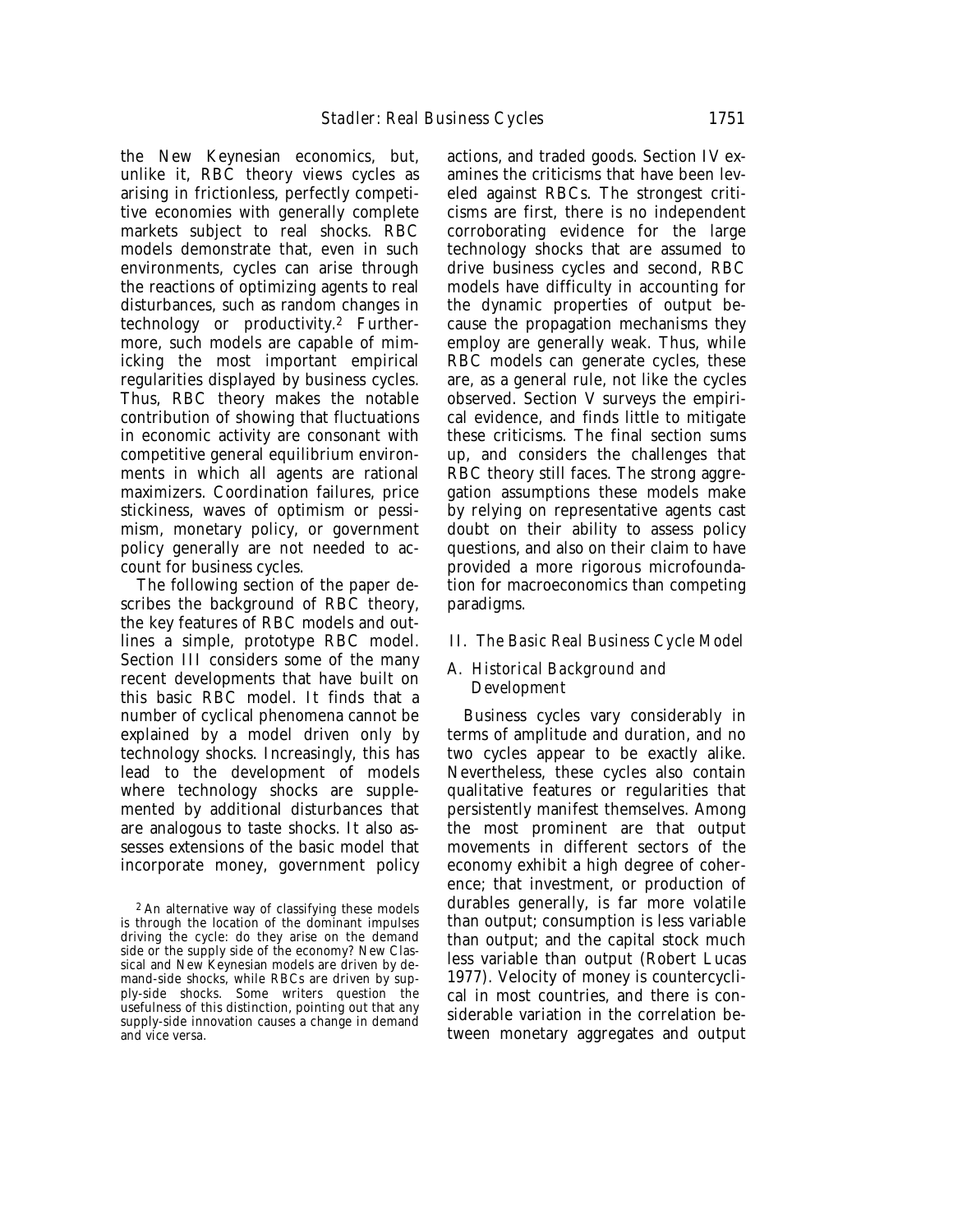(Danthine and Donaldson 1993). Longterm interest rates are less volatile than short-term interest rates, and the latter are nearly always positively correlated with output, but the correlation of longerterm rates with output is often negative or close to zero. Prices appear to be countercyclical, but I argue below that this evidence is tenuous. Employment is approximately as variable as output, while productivity is generally less variable than output, although certain countries show deviations from this pattern. RBC models demonstrate that at least some of these characteristics can be replicated in competitive general equilibrium models where all agents maximize and have rational expectations. Furthermore, this research program originated in the U.S.A. and usually American data have been used as the benchmark against which these models are judged.

Real Business Cycle theory regards stochastic fluctuations in factor productivity as the predominant source of fluctuations in economic activity. These theories follow the approach of Ragnar Frisch (1933) and Eugen Slutzky (1937), which clearly distinguishes between the impulse mechanism that initially causes a variable to deviate from its steady state value, and the propagation mechanism, which causes deviations from the steady state to persist for some time. Exogenous productivity shocks are the only impulse mechanism that these models originally incorporated. Other impulse mechanisms, such as changes in preferences,3

or tax rates, or monetary policy, have been generally regarded by RBC theorists as having at best minor influence on the business cycle. It is this emphasis on productivity changes as the predominant source of cyclical activity that distinguishes these models from their predecessors and rivals. In particular, the absence of a role for demand-side innovations coupled with the assumption of competitive markets marks a clear break from the traditional Keynesian theory where changes in investment, consumption, or government spending are the main determinants of output in the short run.

The importance of exogenous productivity changes in economic theory can be traced to the seminal work of Robert Solow (1956, 1957) on the neoclassical growth model that appeared in the 1950s. Solow postulated a one-good economy, in which the capital stock is merely the accumulation of this composite commodity. The technical possibilities facing the economy are captured by a constant returns to scale aggregate production function. Technical progress proceeds at an exogenous rate in this theory, and augments the productivity of labor. (Technical change is Harrod neutral, so ensuring the constancy of relative shares and sustained steady-state growth.)

However, it is Solow's work on estimating the sources of economic growth that has proved most influential in the RBC literature. If markets are competitive and there exist constant returns to scale, then the growth of output from the aggregate production function is:

$$
g_y = \alpha g_1 + (1 - \alpha)g_k + z,
$$

where  $g_y$   $g_1$  and  $g_k$  are the growth rates of output, labor, and capital respectively,  $\alpha$  is the relative share of output of labor, and *z* measures the growth in output that cannot be accounted for by growth in la-

<sup>&</sup>lt;sup>3</sup> Taste or preference shocks, by themselves, cannot explain cycles. Olivier Jean Blanchard and Stanley Fischer (1989b, p. 336) argue that, in an equilibrium framework, taste shocks lead to large fluctuations in consumption relative to output (in reality consumption is much less variable than output) and fail to generate the procyclical movement in inventories and investment that is observed in the data. Furthermore, it is difficult to believe that most agents suffer recurrent changes in their preferences that are large enough to drive cycles.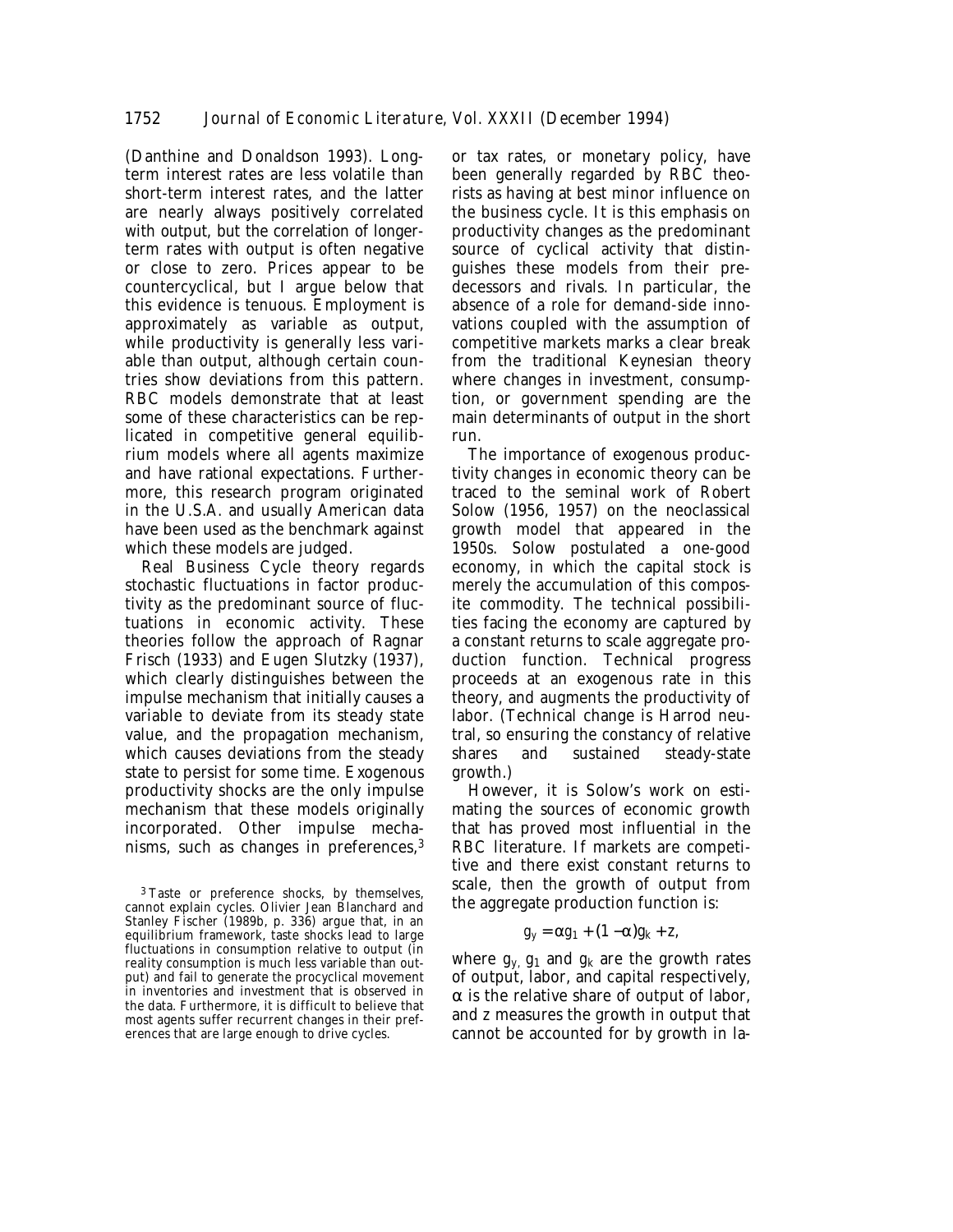bor and capital. Thus *z* represents multifactor productivity growth and has been dubbed the "Solow residual." Rearranging the above equation one obtains:

$$
(g_y - g_1) = \left(\frac{1 - \alpha}{\alpha}\right)(g_k - g_y) + (1/\alpha)z.
$$

This states that growth of output per capita depends on the growth of the capital-output ratio and on the Solow residual, *z*. The Solow residual has accounted for approximately half the growth in output in the U.S.A. since the 1870s (Blanchard and Fisher 1989b, pp. 3–5). This residual is not a constant, but fluctuates significantly over time. It is well described as a random walk with drift plus some serially uncorrelated measurement error (Edward Prescott 1986a).

The neoclassical model of capital accumulation, augmented by shocks to productivity, is the basic framework for RBC analysis. RBC theorists contend that the same theory that explains longrun growth should also explain business cycles. Once one incorporates stochastic fluctuations in the rate of technical progress into the neoclassical growth model, it is capable of displaying business cycle phenomena that match reasonably closely those historically observed in the U.S.A. Thus, RBC theory can be seen as a development of the neoclassical growth theory of the 1950s.

# B. *The Basic Features of Real Business Cycle Models*

The evolution of RBC theory is notable for its emphasis on microfoundations: macroeconomic fluctuations are the outcome of maximizing decisions made by many individual agents. To obtain aggregates, one adds up the decision outcomes of the individual players, and imposes a solution that makes those decisions consistent.

Typically, RBC models contain the following features:

i) They adopt a representative agent framework, focusing on a representative firm and household, and in so doing the models circumvent aggregation problems.

ii) Firms and households optimize explicit objective functions, subject to the resource and technology constraints that they face.

iii) The cycle is driven by exogenous shocks to technology that shift production functions up or down. The impact of these shocks on output is amplified by intertemporal substitution of leisure—a rise in productivity raises the cost of leisure, causing employment to increase.

iv) All agents have rational expectations and there is continuous market clearing. There are complete markets and no informational asymmetries.

v) Actual cycles are generated by providing a propagation mechanism for the effects of shocks. This can take several forms. First, agents generally seek to smooth consumption over time, so that a rise in output will manifest itself partly as a rise in investment and in the capital stock. Second, lags in the investment process can result in a shock today affecting investment in the future, and thus future output. Third, individuals will tend to substitute leisure intertemporally in response to transitory changes in wages—they will work harder when wages are temporarily higher and compensate by taking more leisure once wages fall to their previous level. Fourth, firms may use inventories to meet unexpected changes in demand. If these are depleted, then, if firms face rising marginal costs, they would tend to be replenished only gradually, causing output to rise for several periods.

The first propagation mechanism is likely to be weak, while focusing on inventories yields negative serial correla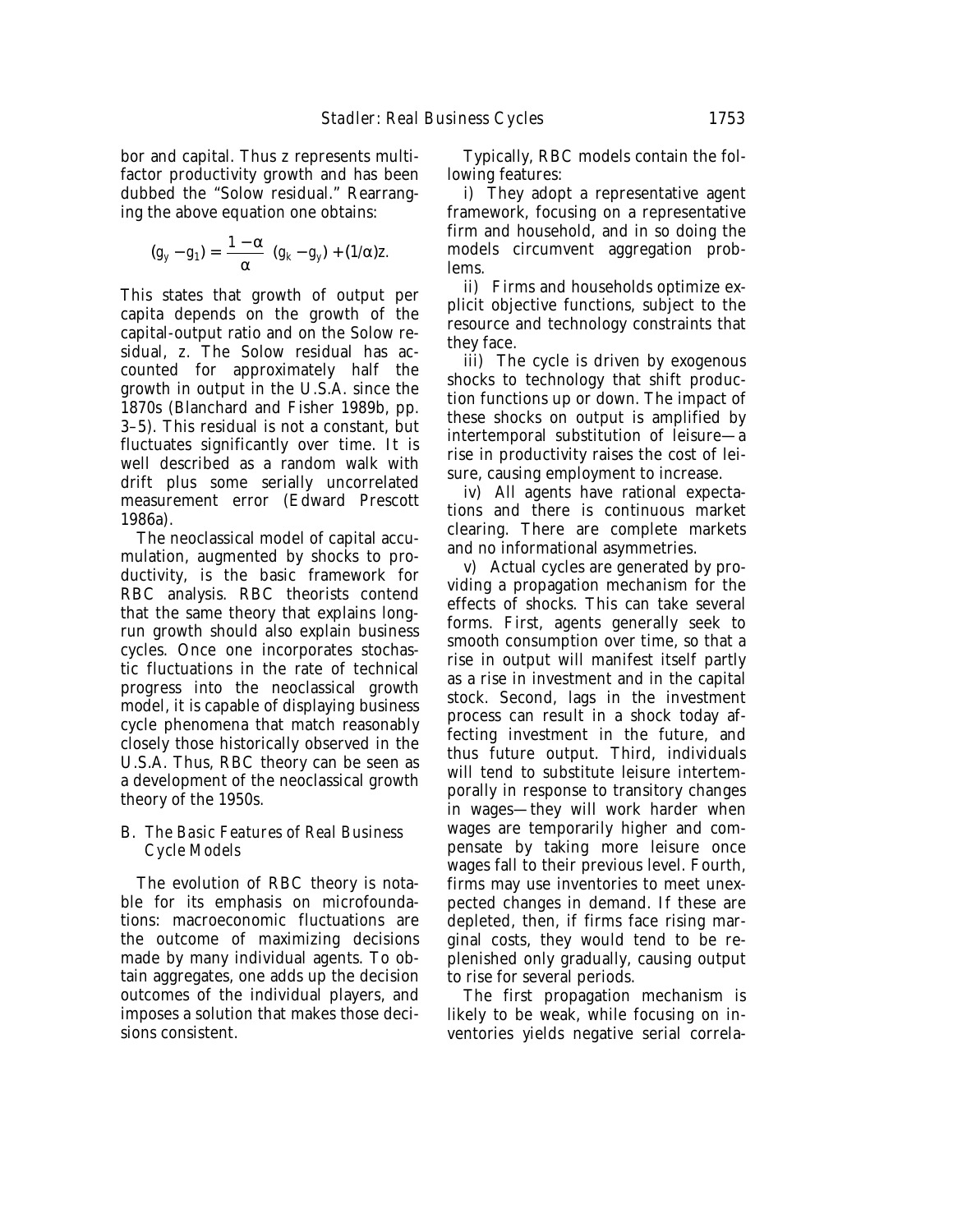tion for output–output movements are strongly positively serially correlated in reality (Fischer 1988). Most RBC models focus on the second and third propagation mechanisms.

The intertemporal substitution mechanism is also likely to be weak. Most innovations in technology are regarded as highly persistent or even permanent, raising the real wage permanently. This is unlikely to elicit a large labor supply response, because the substitution effect of the higher wage is likely to be offset by the income effect. Only in response to temporary shocks is significant intertemporal substitution likely to occur. However, to fit the data, RBC models assume that most of the technology innovation is highly persistent. This points to the general difficulty of trying to reconcile observed labor market data with a technology driven equilibrium theory, and is examined in more detail in Section III.A below.

#### C. *A Simple Prototype RBC Model*

Consider an economy populated by identical, infinitely lived agents that produce a single good as output. There are no frictions or transactions costs, and, for simplicity we abstract from the existence of money and government. Each agent's preferences are

$$
U_{t} = MaxE_{t} \left[ \sum_{j=0}^{\infty} \beta^{j} u(c_{t+j}, 1_{t+j}) \right], 0 < \beta < 1 \quad (1)
$$

where  $\beta$ ,  $c_t$  and  $l_t$  are a discount factor, consumption, and leisure and *E* is the expectations operator. The technology available to the economy is described by a conventional constant-returns-to-scale production function and an equation that gives the law of motion of the capital stock over time. The production function is:

 $y_t = z_t f(k_t, n_t)$  (2)

where  $y_t$  is output,  $k_t$  is capital carried over from the previous period, and  $n_t$  is labor.  $z_t$  is a strictly positive stochastic parameter that shifts the production function, altering total factor productivity, and is assumed to follow a stationary Markov process (the distribution of  $z_t$ depends on  $z_{t-1}$  but is otherwise constant over time). The capital stock evolves according to:

$$
k_{t+1} = (1 - \delta)k_t + i_t \tag{3}
$$

where  $\delta$  is the depreciation rate and  $i_t$  is gross investment. In a one-good model, that part of output not consumed becomes part of the capital stock the next period. The resource constraints that agents face restrict consumption and investment in any one period to output, and labor plus leisure time to the time endowment:

$$
c_t + i_t = y_t
$$
  
\n
$$
n_t + l_t = h_t
$$
 (4)

or  $n_t = 1 - l_t$  if  $h_t$  is normalized to unity, where  $h_t$  is the total endowment of time.

Because all agents are identical, one can solve for the equilibrium quantities and prices by solving the agent's optimization problem. It is assumed that expectations are rational, so that the agent's expectations are based on the probability distributions implied by the economy's structure. All households are alike, agents know the probability distribution generating  $z_t$  as well as the current value of *zt*, and all markets clear. Thus, maximizing (1) subject to constraints  $(2)-(4)$ provides a set of first-order conditions which characterize market equilibrium:

$$
u_1(c_t, 1_t) - \lambda_t = 0 \tag{5}
$$

$$
u_2(c_t, 1_t) - \lambda_t z_t f_2(k_t, n_t) = 0 \tag{6}
$$

$$
-\lambda_t + E_t \beta \lambda_{t+1} \left[ z_t f_1(k_t, n_t) - (1 - \delta) \right] = 0 \quad (7)
$$

$$
c_t + k_{t+1} = z_t f(k_t, n_t) + (1 - \delta) k_t \tag{8}
$$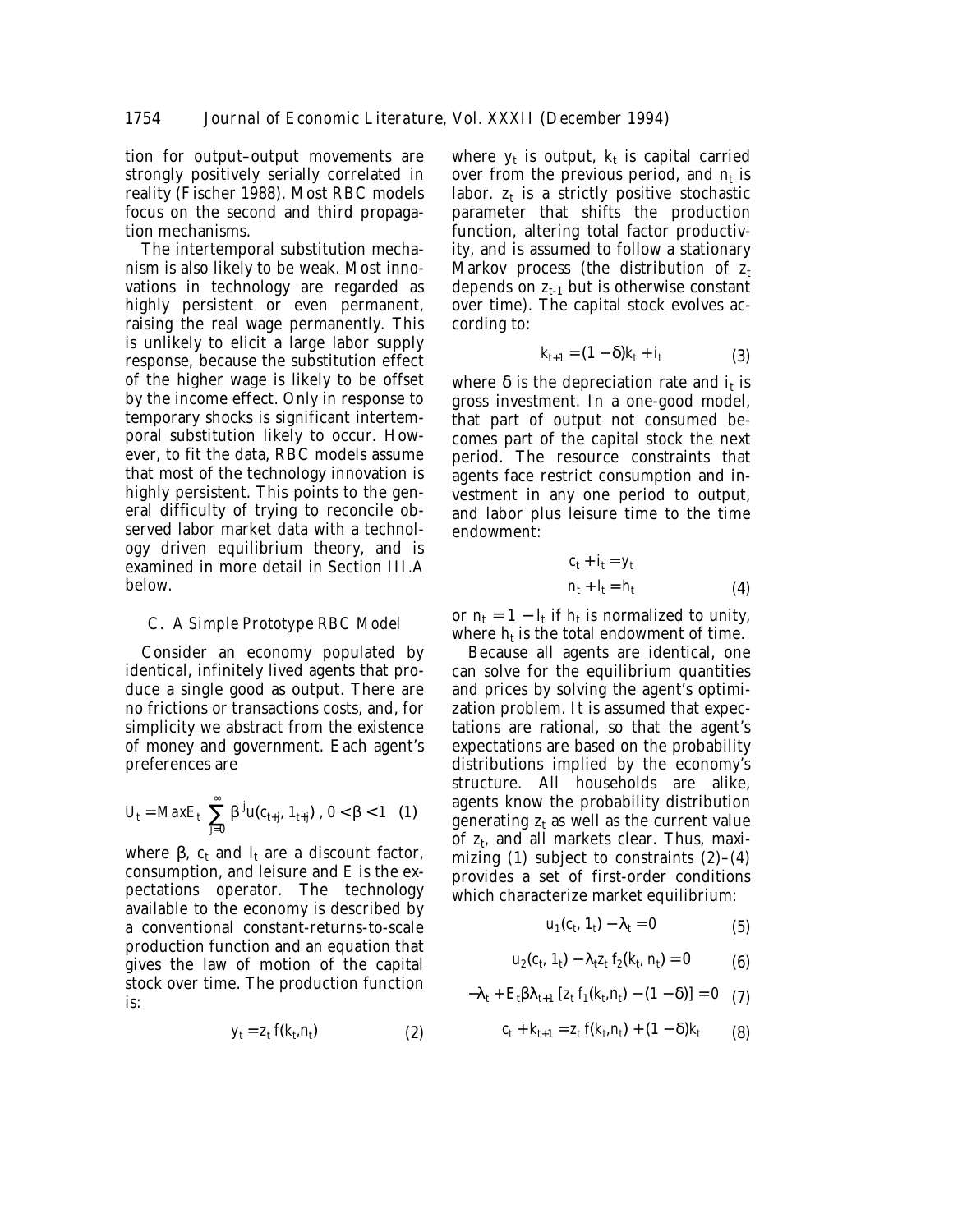where *ui* and *fi* denote the partial derivatives of  $u(\cdot)$  and  $f(\cdot)$  with respect to their *i*th argument, and  $\lambda_t$  is the Lagrange multiplier. The first of the above equations equates the marginal utility of consumption to the shadow price of output, the second equates the marginal disutility of labor to labor's marginal product the real wage—while the third equates the marginal product of capital to its opportunity cost in terms of foregone consumption. These equations determine the time paths of the economy's values of labor, capital, consumption, and  $\lambda$ .

Given explicit forms for the utility and production functions, it is possible to solve for the time paths of the three choice variables,  $c_t$ ,  $k_t$ , and  $n_t$ . In order to obtain a specific solution, assume, for example (as in McCallum 1989) that capital depreciates fully within a single period  $(\delta = 1)$ , utility is log-linear in form and the production function is Cobb-Douglas:

$$
u(\bullet) = \theta \log c_t + (1 - \theta) \log (1 - n_t) \quad (9)
$$

$$
z_t f(\bullet) = z_t n_t^{\alpha} k_t^{1-\alpha}.
$$
 (10)

Under these assumptions the utility function ensures that the income and substitution effects of a wage change cancel each other, so that labor is constant in the solution. Using the method of undetermined coefficients, one can solve for the values of consumption and the capital stock:4

$$
c_t = [1 - (1 - \alpha)\beta]z_t n_t^{\alpha} k_t^{1 - \alpha} \tag{11}
$$

$$
k_{t+1} = (1 - \alpha) \beta z_t n_t^{\alpha} k_t^{1-\alpha}.
$$
 (12)

These time paths satisfy the first-order conditions and consequently represent optimal decision rules for the agents in this model economy. The intertemporal nature of the decision rules given by equations (11) and (12) is obvious. A

temporary change in  $z_t$  around its longrun value produces not only a change in current consumption, but also translates into a change in the capital stock, which propagates the effects of the shock. A rise in productivity will raise the capital stock and consumption for several periods, causing the model to exhibit cycles. Consider the case where  $z<sub>t</sub>$  follows a first order autoregressive (AR(1)) process. In this case, as illustrated by McCallum, consumption and the capital stock will follow AR(2) processes. This is significant because the detrended quarterly time series of various macroeconomic variables are well described by AR(2) processes for U.S. data.

However, normally the utility and production functions used are more complicated than (9) and (10), and do not admit of an analytical solution for the decision rules. The approach followed in such a case is to take linear approximations of the equivalent of equations (5) to (8) around a stationary point, which is usually assumed to be the steady state of the system, that is, those values of the variables when  $z_t = 1$  for all *t*, given some initial value of the capital stock. This linear system can then be solved for time paths of the endogenous variables.

The next stage is to choose specific values for the parameters  $(α, β, etc.),$ usually by referring to previous econometric studies. One then generates a set of artificial data from the model. This involves specifying a stochastic process for the technology parameter (generally a random walk with drift or a highly persistent AR(1) process with positive trend) and generating many different series of values of the innovation in the technology parameter. One then feeds these series of shocks into the model to yield samples of artificial time series for  $c_t, k_t$ , etc. The model is judged by comparing the average properties of the samples of artificial, model-generated data

<sup>4</sup> See McCallum (1989, p. 22) for further details on this solution method.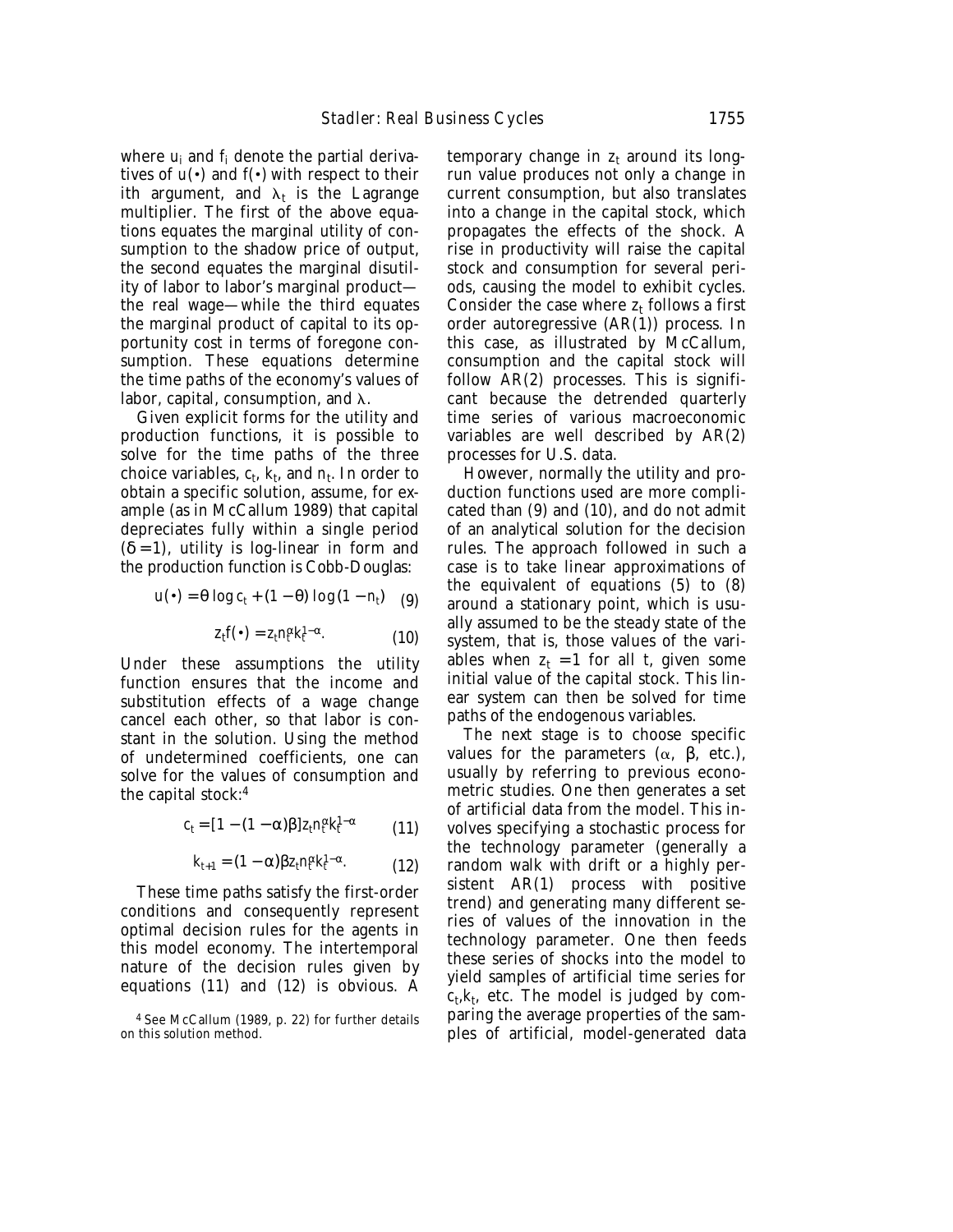| <b>TABLE 1</b><br>KYDLAND AND PRESCOTT'S (1982) MODEL, |                             |         |                        |         |  |
|--------------------------------------------------------|-----------------------------|---------|------------------------|---------|--|
|                                                        | $U.S.$ Economy <sup>1</sup> |         | <b>Model's Results</b> |         |  |
|                                                        | $(a)^2$                     | (b)3    | (a)                    | (b)     |  |
| <b>Real Output</b>                                     | 1.8                         |         | 1.8                    |         |  |
| Consumption                                            | 1.3                         | 0.74    | 0.63                   | 0.94    |  |
| <b>Investment</b>                                      | 3.1                         | 0.71    | 6.45                   | 0.80    |  |
| <b>Inventories</b>                                     | 1.7                         | 0.51    | 2.00                   | 0.39    |  |
| <b>Capital Stock</b>                                   | 0.7                         | $-0.24$ | 0.63                   | $-0.07$ |  |
| <b>Hours</b>                                           | 2.0                         | 0.85    | 1.05                   | 0.93    |  |
| Productivity                                           | 1.0                         | 0.1     | 0.90                   | 0.90    |  |

1 Quarterly, data, 1950:1–1979:2, logged and detrended using the Hodrick-Prescott filter.

2 Column (a) shows standard deviations, in percentages.

3 Column (b) shows correlations with output.

with an actual data set. Normally the properties of interest are the second moments of output, consumption, investment, etc. as well as the comovements of these series with output.

As an example, Table 1 reproduces some results from Finn Kydland and Prescott (1982) (hereafter KP), one of the seminal papers on RBC theory. KP's model departs from the simple prototype model in two important ways. First, KP assume it takes four quarters to build capital (hence their model has become known as the time-to-build model). This imparts greater persistence to the effects of shocks. Second, KP assume that labor suffers from a fatigue effect. The harder one has worked in the past, the more one values leisure today. This increases the intertemporal substitution of leisure.5 Table 1 shows that the model captures

5 The KP model adds two further features to the prototype model: (i) Inventories are included as a factor of production. This improves the match of the model's serial correlation properties with the U.S. data. (ii) Agents observe a noisy signal of the productivity shock which contains a permanent and a transitory component. This noise is necessary to create a role for inventories to act as a buffer stock when expectations about productivity are not fulfilled.

the fact that consumption is less volatile than output and investment much more volatile than output. However, like many RBC models, it greatly overpredicts the correlation between productivity and output. The standard deviation of output generated by the model and the data are identical, because the variance of the productivity shock has been chosen to ensure that the volatility of the modelgenerated output series matches that of the actual data set, which is fairly common practice among RBC theorists. Thus, the model is constructed so that all volatility in output is accounted for by stochastic productivity movements, and the model must consequently be judged by how well it mimics properties of the data other than the variance of output.

#### III. *Extensions of the Basic RBC Model*

This section is divided into five subsections. The first focuses on the labor market and deals with attempts to replicate labor market phenomena concerning hours worked, productivity, and unemployment. Subsequent subsections examine the introduction of new sectors, namely money, government, and interna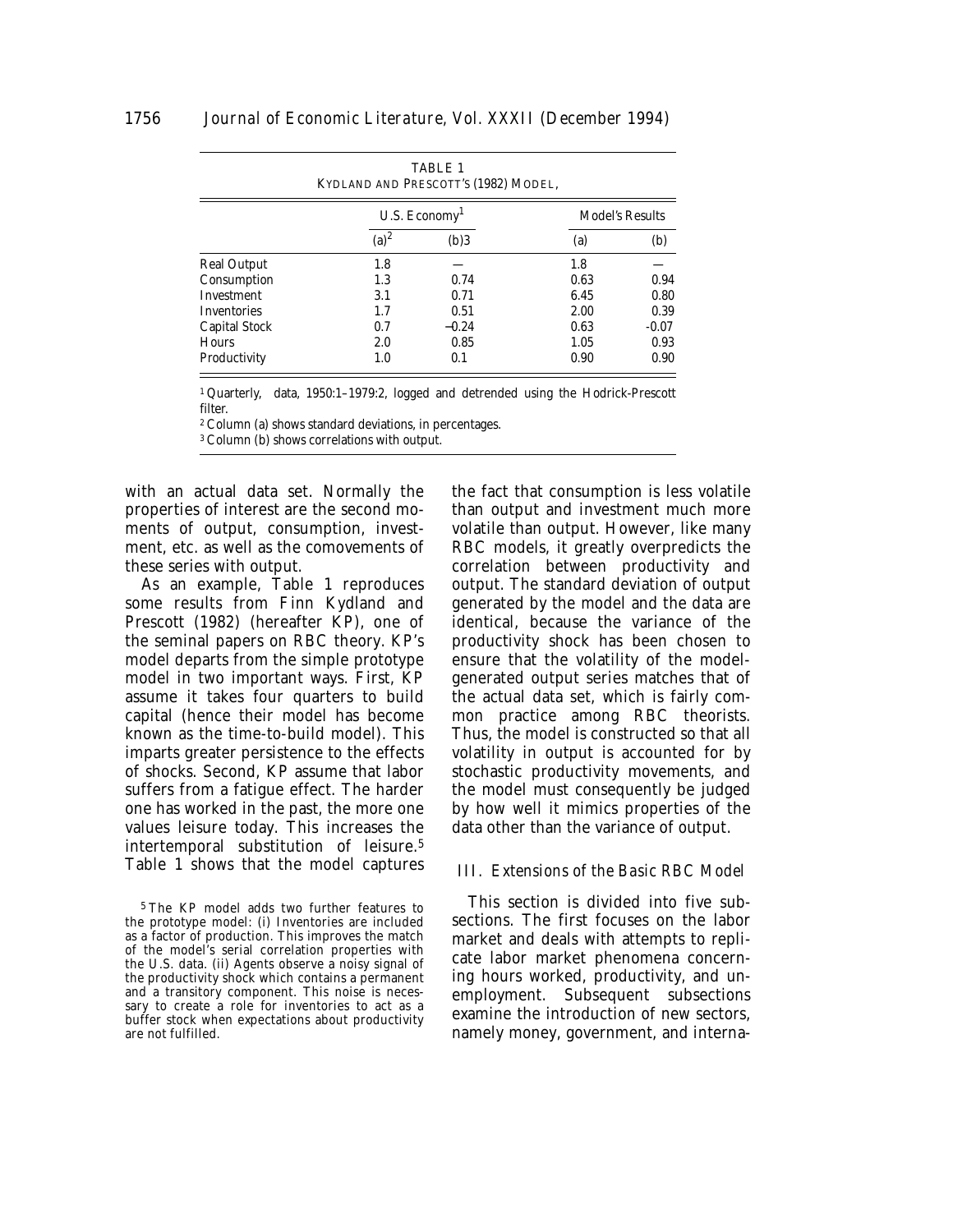tionally traded goods. A final subsection considers other extensions.

#### A. *The Labor Market*

There are a number of labor market regularities that are inconsistent not only with the simple prototype RBC model of Section II, but also with KP's model.

The first troublesome fact is the "employment variability puzzle." Employment (or total hours worked) is almost as variable as output, and strongly procyclical, while real wages are at best mildly procyclical. If most shocks hitting the economy shift the production function and alter the marginal product of labor then, ceteris paribus, the shifts in labor demand should trace out an upwardsloping labor supply function in real wage-employment space. Because micro studies suggest that the wage elasticity of labor supply is low, much of the adjustment to a productivity shock should be borne by wages, rather than employment. Consequently, RBC models like KP's predict that employment is less variable than in reality.

Second, in a world where cycles are caused by productivity shocks, the correlation between productivity and output should be high. In reality the correlation is moderate for most economies—for the U.S. estimates range from 0.4 to 0.6, depending on the sample period.6 In KP's model the correlation is 0.90, and correlations of similar magnitude occur in many RBC models. As McCallum (1989) points out, the production function most RBC models (including KP) employ is essentially Cobb-Douglas. This implies that the marginal product of labor will move quite closely with the average product of labor, or productivity. Thus, although they generally do not generate artificial data series for real wages, these models imply that real wages (and productivity) are much more procyclical than in reality.7

Third, labor's share of income moves countercyclically over the cycle. However, if technology is Cobb-Douglas, labor's share is constant over the cycle.

A fourth labor market regularity that poses problems for RBC models is the so-called "productivity puzzle." If productivity shocks drive the cycle, employment and productivity would be highly correlated, and this is exactly what RBC models predict—usually the correlation between hours and productivity in these models is above 0.9. In reality, productivity and employment are negatively correlated for most economies. For the United States the correlation is roughly zero.8

Finally, there is no unemployment in KP's model. All variation in employment is due to variation in hours worked by the representative worker. Even where RBC models do succeed in accommodating unemployment, it is always voluntary, unless the Walrasian assumptions that underpin these models are dropped.

The remainder of this section deals with attempts to overcome these problems. The assumption that labor supply is indivisible goes a long way toward resolving the employment puzzle. How-

<sup>6</sup> The correlation between productivity and output given by Kydland and Prescott in Table 1 is only 0.1. In Prescott (1986a), using data from 1954 I to 1982 IV, the correlation is 0.34, and for studies using more recent data it is higher still. This suggests that the size of some of these correlations may be sensitive to the sample period employed, and is not a robust feature of the postwar U.S. economy.

<sup>7</sup> Kydland and Prescott (1993) argue that the implicit return to labor is much more procyclical than the aggregate data suggest. They define real wages as total labor compensation divided by aggregate, *quality adjusted* labor input derived from panel data, and find this is significantly procyclical.

<sup>8</sup> See Danthine and Donaldson (1993, table 6, p. 13). For the United States (and possibly for other countries as well) the magnitude of this correlation also seems to vary with the sample period and definition of employment.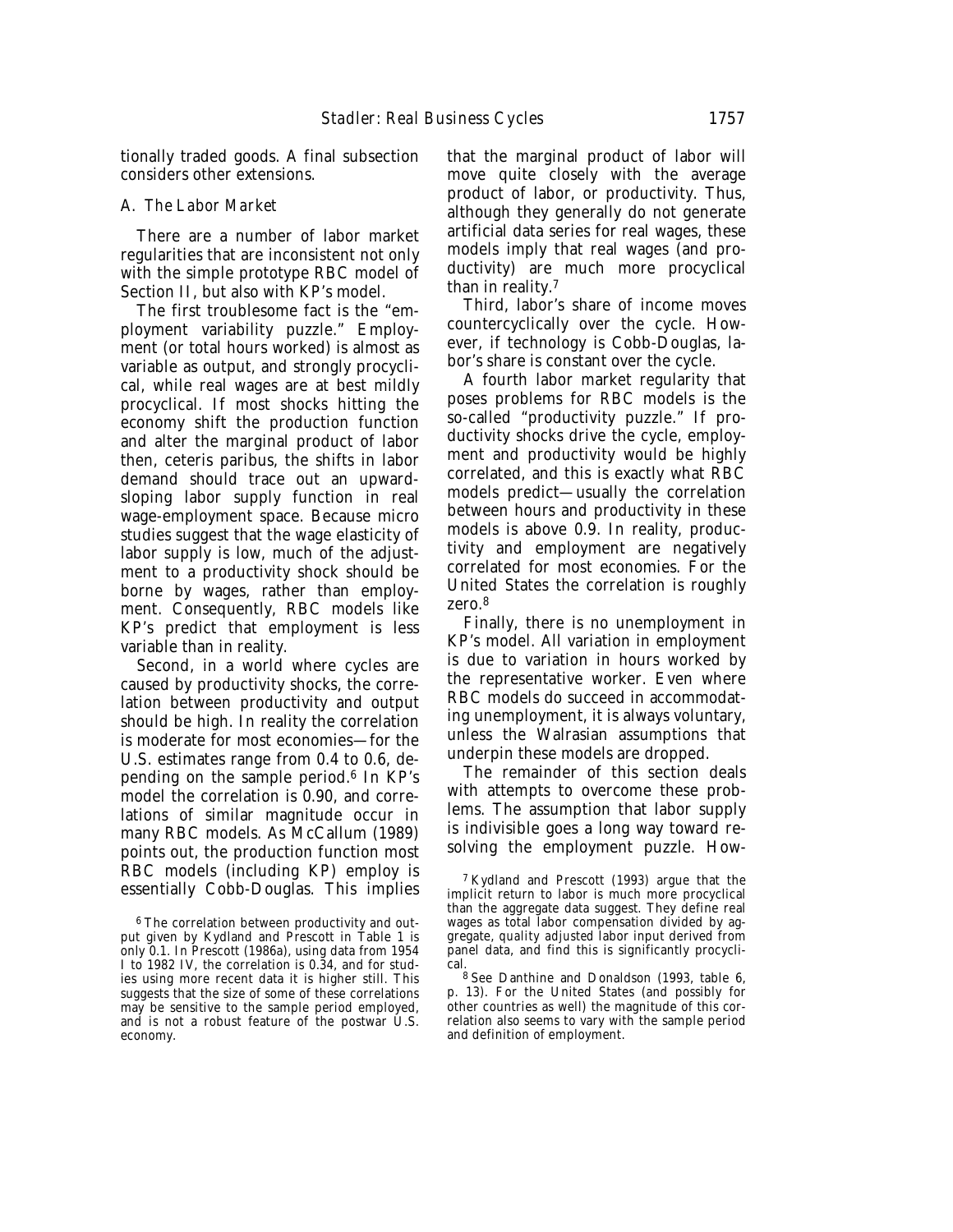ever, the productivity puzzle and the behavior of wages cannot be reconciled with a model driven solely by technology shocks. These facts can only be replicated by models that contain shocks to labor supply as well as labor demand.

A.1 *The Employment Variability Puzzle*. Under what conditions will RBC models display realistic real wage-employment correlations? Within an equilibrium framework, large movements in employment accompanied by only small wage changes suggest that the labor supply function is fairly flat, that is, there must be a high degree of intertemporal substitution over the business cycle. However, many critics (e.g., Lawrence Summers 1986; Mankiw 1989) regard the reliance on a high degree of intertemporal substitution as a weakness of these models, partly because there is no convincing empirical evidence for this.

Generally, quarterly data are used to assess the performance of RBCs, while micro studies of the elasticity of labor supply use annual data and are based on life cycle models. John Kennan (1988) argues that life cycle models, which estimate low elasticities, are not designed to measure responses to temporary wage changes within short periods of less than a year. He says that "these models assume that leisure in February 1989 is a perfect substitute for leisure in October 1989." He goes on to argue that

a short-run elasticity of 0.1 is not credible: a 30 percent wage increase is not needed to call forth a 3 percent increase in hours worked (this would mean that in order to get someone to stay 15 minutes longer on the job today, he would have to be paid 30 percent more for the whole day).<sup>9</sup>

9 Kennan (1988, pp. 196–97). Kennan also points out that hours worked at the individual level tend to be very variable, with a standard deviation of year-to-year changes of around 20 percent for the U.S. In a typical downturn, the decline in aggregate hours is less than 3 percent. The magnitude of individual variations is thus much

However, even if one accepts that the short-run labor elasticity is much higher than micro studies suggest, Kennan finds that, in an equilibrium framework, shocks to labor demand alone cannot generate the observed time series. Because innovations in real wages and employment both show great persistence, two separate impulse mechanisms are required to explain the data. Thus, Kennan's analysis also suggests that productivity shocks must be augmented by labor supply shocks, although the latter can have much smaller variance than the former.

In reality about two thirds of the variation in total hours worked appears to be due to movements into and out of employment, while the remainder is due to adjustments in hours worked by employees. This contrasts with the basic RBC models where all variation in hours is due to changes in intensity of work effort by the employed.

A different case occurs when a worker is constrained to work for a fixed amount of time or not at all, so that all changes in hours are brought about by changing employment (Gary Hansen 1985). Because the length of the working week is fixed, the marginal utility of leisure is constant. In this case the marginal benefit of working cannot be brought into equality each period by adjusting labor supply smoothly between periods. Under these circumstances, a representative agent will want to work as much as possible when the wage is high, so that the economy as a whole behaves like a hypothetical agent with infinite elasticity of substitution of leisure, even though individual agents have diminishing marginal utility of leisure. Thus, this type of nonconvexity in labor supply can reconcile

larger than is necessary to explain cyclical variations, but the sources of these large variations are not pinned down in the microdata.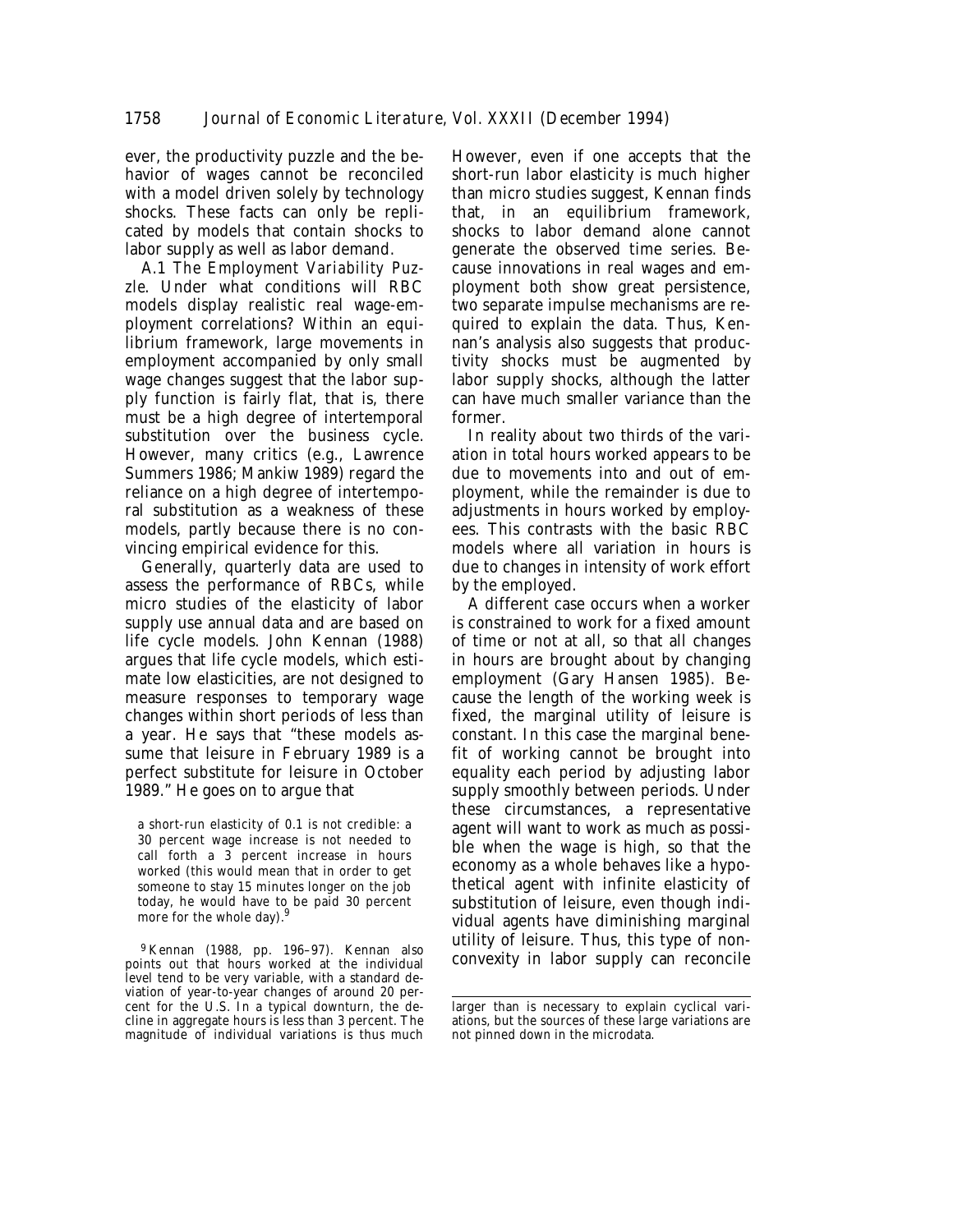| TABLE 2<br>HANSEN'S (1985) INDIVISIBLE LABOR MODEL |                            |                  |                        |      |
|----------------------------------------------------|----------------------------|------------------|------------------------|------|
|                                                    | U.S. $E_{\text{conomy}}^1$ |                  | <b>Model's Results</b> |      |
|                                                    | $(a)^2$                    | (b) <sup>3</sup> | (a)                    | (b)  |
| <b>Real Output</b>                                 | 1.76                       |                  | 1.76                   |      |
| Consumption                                        | 1.29                       | 0.85             | 0.51                   | 0.87 |
| <b>Investment</b>                                  | 8.60                       | 0.92             | 5.71                   | 0.99 |
| <b>Capital Stock</b>                               | 0.63                       | 0.04             | 0.47                   | 0.05 |
| <b>Hours</b>                                       | 1.66                       | 0.76             | 1.35                   | 0.98 |
| Productivity                                       | 1.18                       | 0.42             | 0.50                   | 0.87 |

1 Quarterly data, 1955:3–1984:1, logged, seasonally adjusted, and detrended using the Hodrick-Prescott filter. 2,3 See Table 1 above.

the disparity in micro and macro findings with respect to the labor supply elasticity, as Prescott (1986b) emphasizes in his rebuttal of Summers' (1986) criticisms, and goes a long way towards resolving the employment puzzle. G. Hansen finds that in the presence of this nonconvexity the variability of hours rises considerably: indeed, in his model hours turn out to be far more variable relative to productivity than in the U.S. economy.10 The results of Hansen's model are shown in Table 2.

A.2 *The Productivity Puzzle*. If all shocks impinging on the economy are productivity shocks that shift labor demand, hours and productivity will move together closely, for changes in employment result only from changes in pro-

10 G. Hansen's model suggests all changes in hours are due to changes in employment, which is clearly counterfactual. Jang-Ok Cho and Thomas Cooley (1988) address this problem by allowing agents to decide both on hours and whether to participate in the labor force at all. This extension improves the performance of the model in some areas. In particular, the ratio of the standard deviation of aggregate hours to the standard deviation of productivity produced by the model is virtually identical to that found in American data, around 1.4, whereas in Hansen's model the figure is around 2.7, because hours are so volatile in his framework. However, there is insufficient variability in all of Cho and Cooley's artificial time series.

ductivity. Thus, an RBC model like KP's or G. Hansen's (1985) predicts that productivity is highly positively correlated with both hours and output. In reality, the first correlation is zero or negative, while the second is moderate (0.5 rather than 0.9). One way of reducing the correlation between employment and productivity is to introduce factors that will shift the labor supply function. Shifts in labor supply may arise through nominal wage stickiness, taste shocks, shocks to home or nonmarket production, or government spending shocks.

A traditional way of causing shifts in labor supply is through nominal wage stickiness and money supply shocks. If wages are preset, a nominal innovation shifts the effective supply of labor function. If both labor demand and labor supply are shifting, there is no a priori reason to expect a strong positive correlation between productivity (or wages) and hours or productivity and output.

Shifts in labor supply can also occur as a result of preference shocks that directly alter the willingness of agents to supply labor (Valerie Bencivenga 1992). However, there is no independent evidence that agents in aggregate suffer from large, recurrent fluctuations in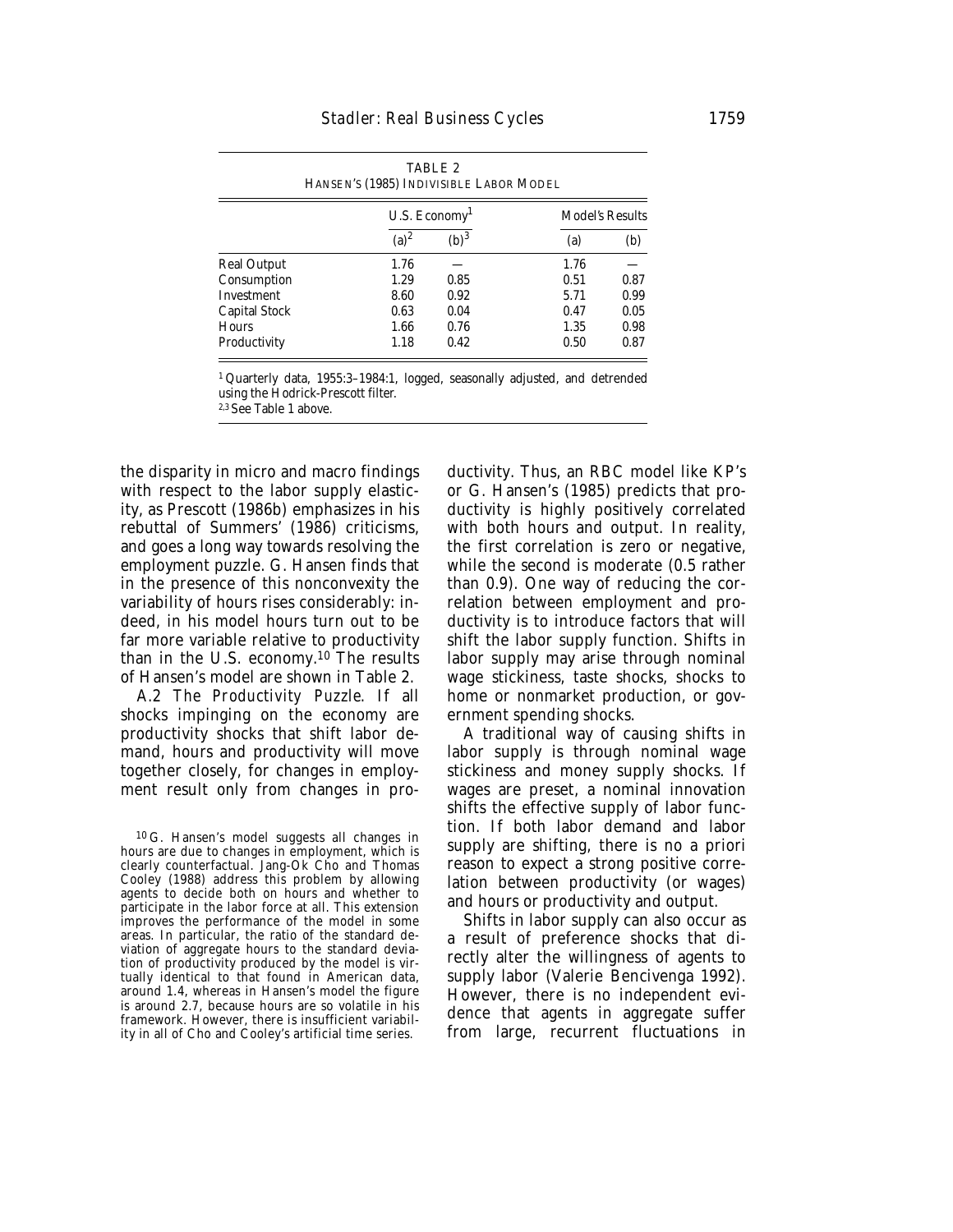preferences, and Bencivenga herself recognizes that such shocks might more plausibly be interpreted as shocks to the technology of home production.

Home production is potentially important because the household sector is large: home produced output relative to measured GNP is estimated to range between twenty and fifty percent, and includes such things as preparation of meals, cleaning and transportation services, and some residential maintenance activity. Assume that households have access to a home production function that uses time and capital to produce a nontradeable consumption good. A rise in market productivity leads not only to a rise in hours to accumulate more capital, but also to a substitution of market for home consumption, which also causes hours spent in the market consumption sector to rise. In a model with home production agents do not just substitute intertemporally, but also substitute labor between home and market commodities at a given date. Introducing this further margin of substitution improves the model's performance relative to models without home production. Moreover, if shocks to home productivity occur (possibly as the productivity of consumer durables changes) and these shocks are not perfectly correlated with shocks to market productivity, labor supply will fluctuate as relative changes in home productivity change the amount people are willing to work in the market at a given wage, and this reduces the correlation between market productivity and output and productivity and hours to values close to those observed in reality (Jess Benhabib, Richard Rogerson, and Randall Wright 1991).

Two criticisms can be leveled against household production models. In reality investment in market and nonmarket capital is positively correlated over the cycle (Greenwood and Zvi Hercowitz

1991), but negatively correlated in home production models unless the correlation between home and market disturbances is very high, in which case the productivity puzzle reappears. Second, these models suggests that business cycle episodes largely represent voluntary movements between home and market activities, which must be somewhat unsettling to the traditional macro theorist.

Two further factors that can help to resolve the productivity puzzle are labor hoarding behavior by firms and shocks to government spending. Government consumption and private consumption are not perfect substitutes in utility, so that a rise in government consumption financed by taxes results in a negative wealth effect that shifts labor supply.

Labor hoarding enables firms to change the effective labor supply without altering employment, so reducing the correlation between productivity and measured labor input, because reported hours worked are not an accurate measurement of true labor input under these circumstances. Labor hoarding can be introduced into an RBC model by assuming that the firm must hire workers before the current state of technology and demand are observed. Such a procedure attempts, rather crudely, to capture the fact that the firm cannot adjust the size of its workforce in response to every bit of new information it receives. Consequently, if productivity is higher than expected, labor input is initially adjusted only by varying labor effort, not by varying the number of employees—employment can only be adjusted with a one-period lag. Thus labor effort will be procyclical, rising during booms and falling during recessions, so that the Solow residual captures changes in labor effort that are not reflected in the labor input statistics. Both government expenditure shocks and labor hoarding cause fluctuations in the effective supply of labor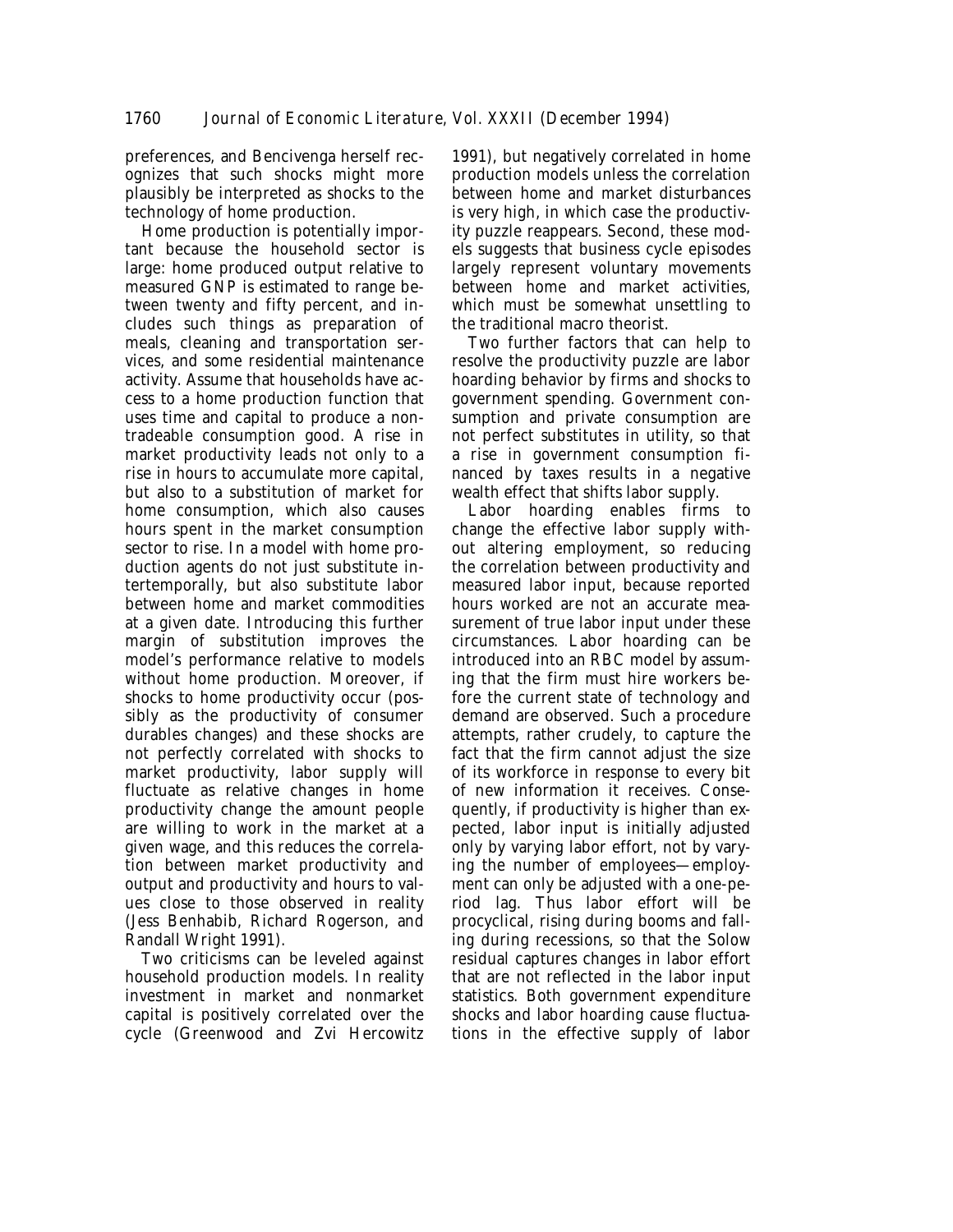which, acting in conjunction, significantly reduce the positive productivityhours correlation that is implied by standard RBC models (Craig Burnside, Martin Eichenbaum, and Sergio Rebelo 1990). A model of this kind is also important because, as is discussed below, it can account for the dynamics of output, unlike most RBC models.

This section has examined several factors that can shift the effective supply of labor: the existence of a nonmarket production sector also subject to technology shocks, the existence of nominal wage contracts, taste shocks, government spending shocks, and labor hoarding behavior by firms. It is likely that in reality these factors have acted in conjunction in determining the pattern of employment, which makes it difficult to determine how significant each mechanism is empirically. For instance, it is questionable whether government spending shocks have a significant impact on labor supply, as opposed to labor demand (as is the case in traditional Keynesian models). I know of no empirical evidence to support this, and the low responsiveness of labor supply to tax changes that emerges from micro studies suggests that responses to changes in the government's provision of goods and services will also be low. (However, as discussed above, these micro studies are generally not informative about labor supply behavior over short horizons.) The fact that introducing government spending shocks into an RBC model in this way appears to have a significant effect on the model (as Lawrence Christiano and Eichenbaum 1992, find), does not prove that this mechanism has any relevance in reality. The same, unfortunately, applies equally to the other mechanisms considered and highlights the need for independent corroborating evidence, not only for shocks to labor demand, but also shocks to labor supply.

A.3 *Unemployment and Labor's Share*. RBC models can readily account for voluntary and frictional unemployment. This can be accomplished by the introduction of labor market search, where matching workers to jobs depends on aggregate search and recruiting effort. In search equilibrium, changes in employment tend to respond positively to permanent, rather than temporary, innovations in productivity. (By contrast, intertemporal substitution occurs in response to temporary shocks.) Further interesting features of this analysis are that searching increases the effect of a productivity shock on output and increases the persistence displayed by the cyclical component of macroeconomic time series (Dale Mortenson 1990; David Andolfatto 1994).11

In order to account for involuntary unemployment, one must assume that the wage no longer clears the labor market, but performs a different allocative role, for example, that it determines the level of labor effort, or is used to provide insurance against risk or must be set above a legal minimum level that is perceived to be "fair." Suppose that within an RBC framework risk averse older workers are covered by risk sharing wage contracts, but young workers must find employment in the casual labor market. If minimum wage legislation exists, it provides a floor to the wage in the casual labor market, allowing involuntary unemployment to occur in unfavorable states of the world. Results of simulations from a model similar to this due to Danthine and Donaldson (1991) are presented in Table 3.

RBC models with real wage rigidity

11 Indivisibilities in labor supply (discussed above) also result in voluntary unemployment, with workers receiving the same income in both good and bad states of the world. (There is complete unemployment insurance in G. Hansen's model.)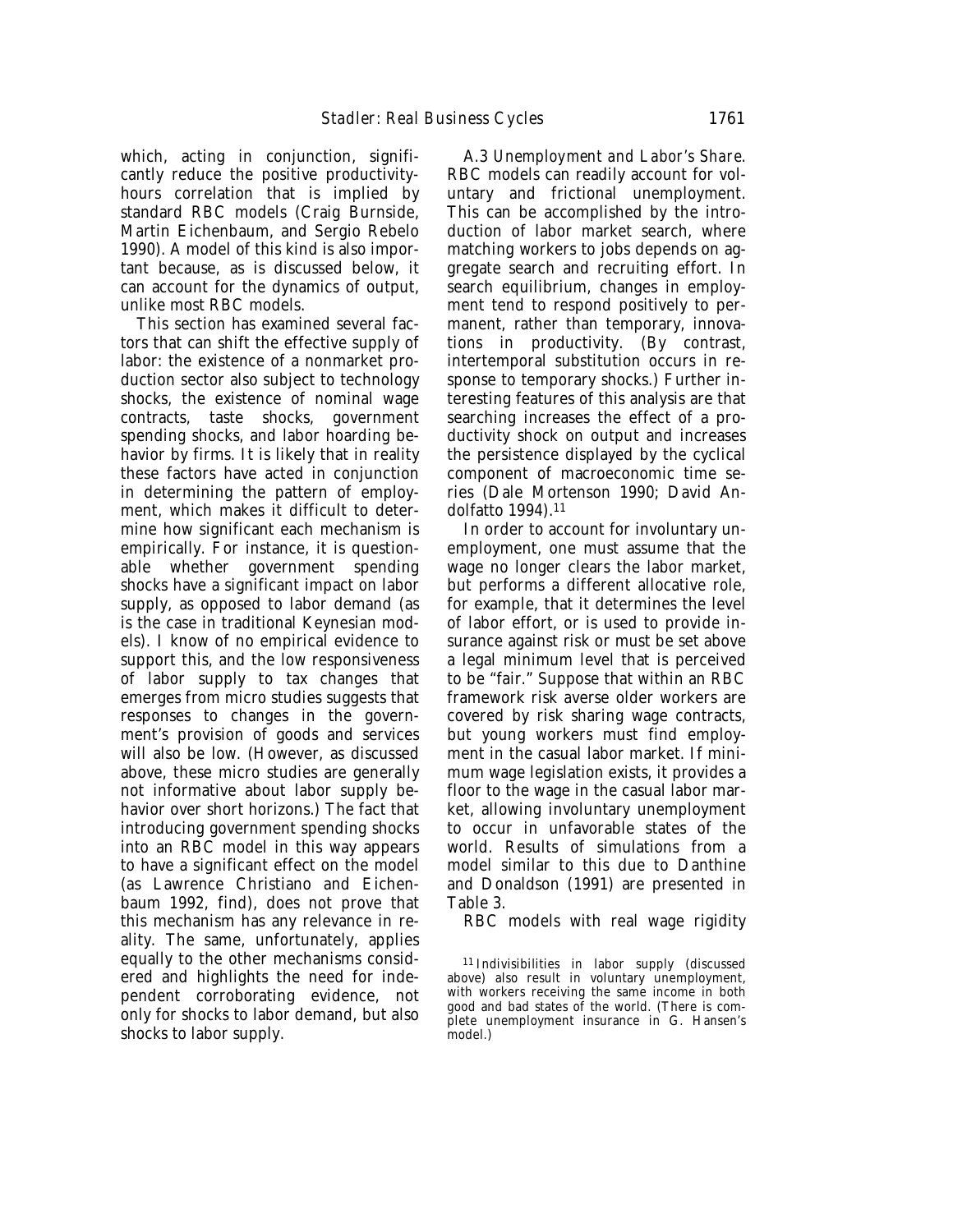|                    | U.S. Economy <sup>1</sup> |      | <b>Model's Results</b> |      |
|--------------------|---------------------------|------|------------------------|------|
|                    | $(a)^2$                   | (b)3 | (a)                    | (b)  |
| <b>Real Output</b> | 1.76                      |      | 1.76                   |      |
| Consumption        | 1.29                      | 0.85 | 0.34                   | 0.69 |
| <b>Investment</b>  | 8.60                      | 0.92 | 6.08                   | 0.99 |
| Capital Stock      | 0.63                      | 0.04 | 0.54                   | 0.03 |
| Hours              | 1.66                      | 0.76 | 1.26                   | 0.98 |
| Productivity       | 1.18                      | 0.42 | 0.61                   | 0.91 |
| Unemployment rate  |                           |      | 5%                     |      |

have the advantage that the correlation between wages and employment is lower than in standard models. A further advantage is that, like labor market search, real rigidities tend to amplify the impact of shocks on output, so that the variance of productivity shocks required to generate a certain standard deviation in output is much lower than in, say, KP's model.

The existence of risk-sharing contracts can also help to resolve the problem of the cyclical behavior of labor's share of income. Assume two types of agents inhabit an RBC model: entrepreneurs who provide optimal, risk-sharing contracts, and workers who thus obtain insurance against income losses due to cyclical fluctuations. In a bad state of the world the real wage rises relative to profits as the insurance element of the wage rises. This results in a countercyclical labor share and roughly acyclical wages, as observed in reality (Paul Gomme and Greenwood forthcoming).

#### B. *Extensions: Money*

The literature has explored several ways of introducing money into an RBC model, and RBC models can readily account for the procyclical movement of the money stock. Suppose that transactions (or financial) services can be produced more rapidly than goods, and these services are used by both firms and households to save time. A positive shock to productivity that increases output will also increase the demand for financial services: a model with these features predicts that these services will covary with output. Thus, the model explains the money-output correlation by means of a reverse causation argument: financial services change in response to output changes. Inside money is in fact much more closely correlated with output than outside money, which is exactly what this model predicts (Robert King and Charles Plosser 1984).

Other studies consider whether monetary shocks can have a significant effect on output variability in an RBC framework. These papers consider (1) a transactions technology, where changes in the money supply alter the time or resources needed to transact; (2) monetary shocks that affect output through price misperceptions in a Lucas (1972) informational "island" framework, along with real shocks (Kydland 1989); (3) a cash-in-advance constraint on the purchase of consumption goods, so inflation acts as a tax on consumption (Cooley and G. Hansen 1989). None of these approaches lead to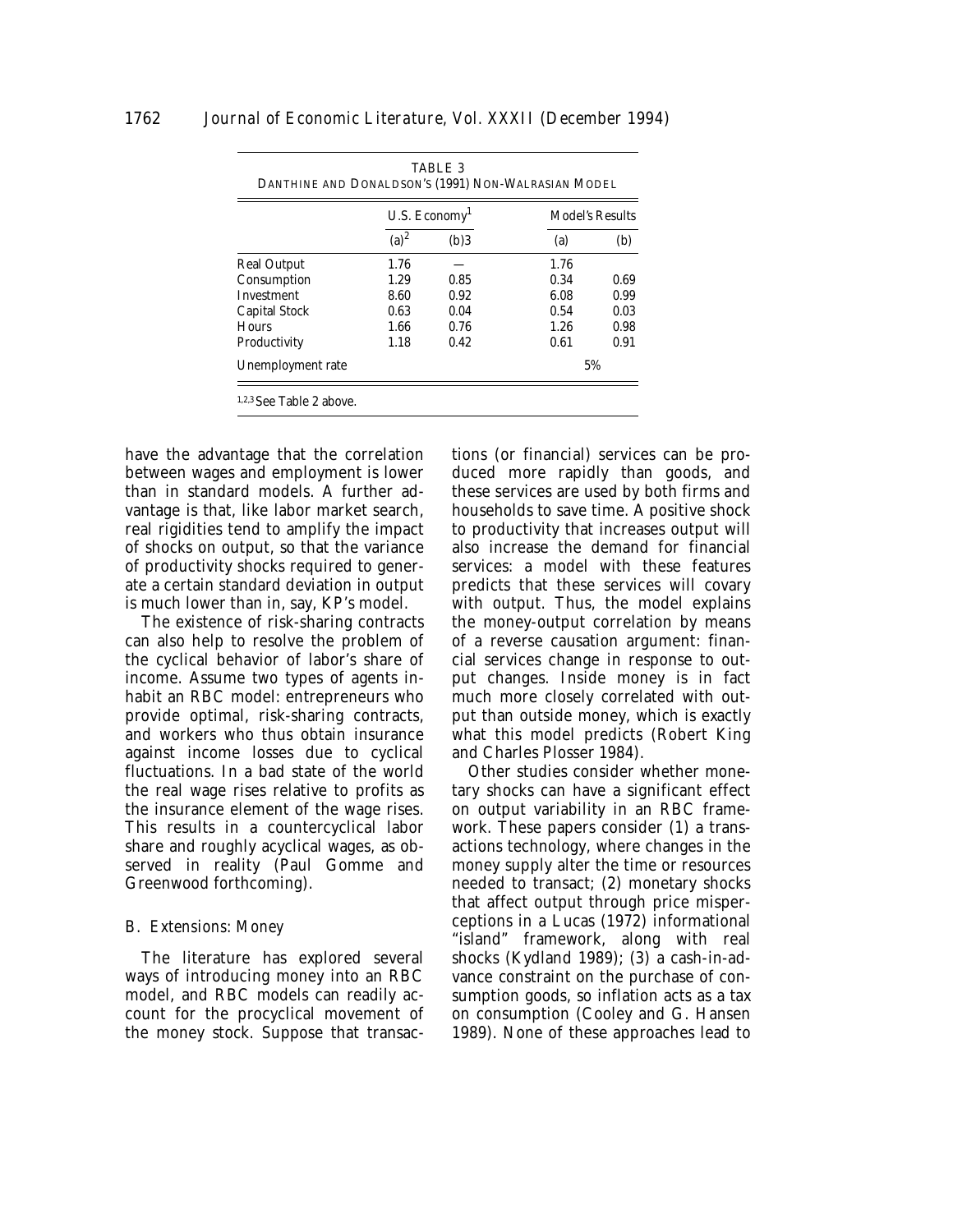TABLE 4

|                      | U.S. Economy <sup>1</sup> |         | Model's Results <sup>4</sup> |         |
|----------------------|---------------------------|---------|------------------------------|---------|
|                      | $(a)^2$                   | (b)3    | (a)                          | (b)     |
| Real Output          | 1.74                      |         | 1.80                         |         |
| Consumption          | 0.81                      | 0.65    | 0.37                         | 0.53    |
| Investment           | 8.49                      | 0.91    | 6.54                         | 0.95    |
| <b>Capital Stock</b> | 0.38                      | 0.28    | 0.55                         | $-0.09$ |
| Hours                | 1.80                      | 0.87    | 1.31                         | 0.84    |
| Productivity         | 1.09                      | 0.56    | 0.93                         | 0.68    |
| Prices (CPI)         | 1.60                      | $-0.53$ | 1.78                         | 0.04    |

1 Quarterly data, 1955:3–1984:1. Series are logged, seasonally adjusted, and detrended using the Hodrick-Prescott filter.

2,3 See Table 1 above.

4 Results for the model with 2-period staggered contracts and shocks to technology and the monetary base.

monetary innovations contributing significantly to output variability.

Thus, the introduction of a transactions technology or cash-in-advance constraint, by themselves, do little to alter the RBC model. For money to affect output significantly, it appears that one must depart from the Walrasian paradigm and allow for some nominal frictions in the economy. Consider a world in which agents face a cash-in-advance constraint for consumption goods, and money wages are set in advance for one or more periods to be equal to the expected market clearing wage, but that output prices are flexible. In such a world, any unanticipated movements in the money supply cause relative wage changes that have real effects over and above inflation tax effects. Incorporating nominal wage rigidity into an otherwise standard RBC model can amplify the effect of a monetary shock on output seventy-fold, and incorporating only a small amount of nominal wage rigidity (affecting one third of wage settlements) improves the performance of such an RBC model once both monetary and technology shocks are allowed for (Cho and

Cooley 1990). In particular, as was noted above, this model can account for the "productivity puzzle." A summary of Cho and Cooley's results with respect to twoperiod staggered wage contracts is presented in Table 4.

RBC models that incorporate some nominal rigidity are important for two reasons. First, their properties suggest that nominal rigidity may well be an important missing element in standard RBC models. Second, such models introduce important Keynesian features into RBC analysis. They consequently bridge the dichotomy between two very different schools of thought in macroeconomics, and are likely to be regarded as a more acceptable development by some critics of RBCs. However, some aspects of the data generated by these models appear to be inconsistent with the U.S. data. For instance, in Table 4 nominal prices are very slightly procyclical, while in reality they appear to be countercyclical, at least if detrended by the Hodrick-Prescott filter.

This section has shown that it is quite possible to incorporate money into an RBC model, and to obtain the positive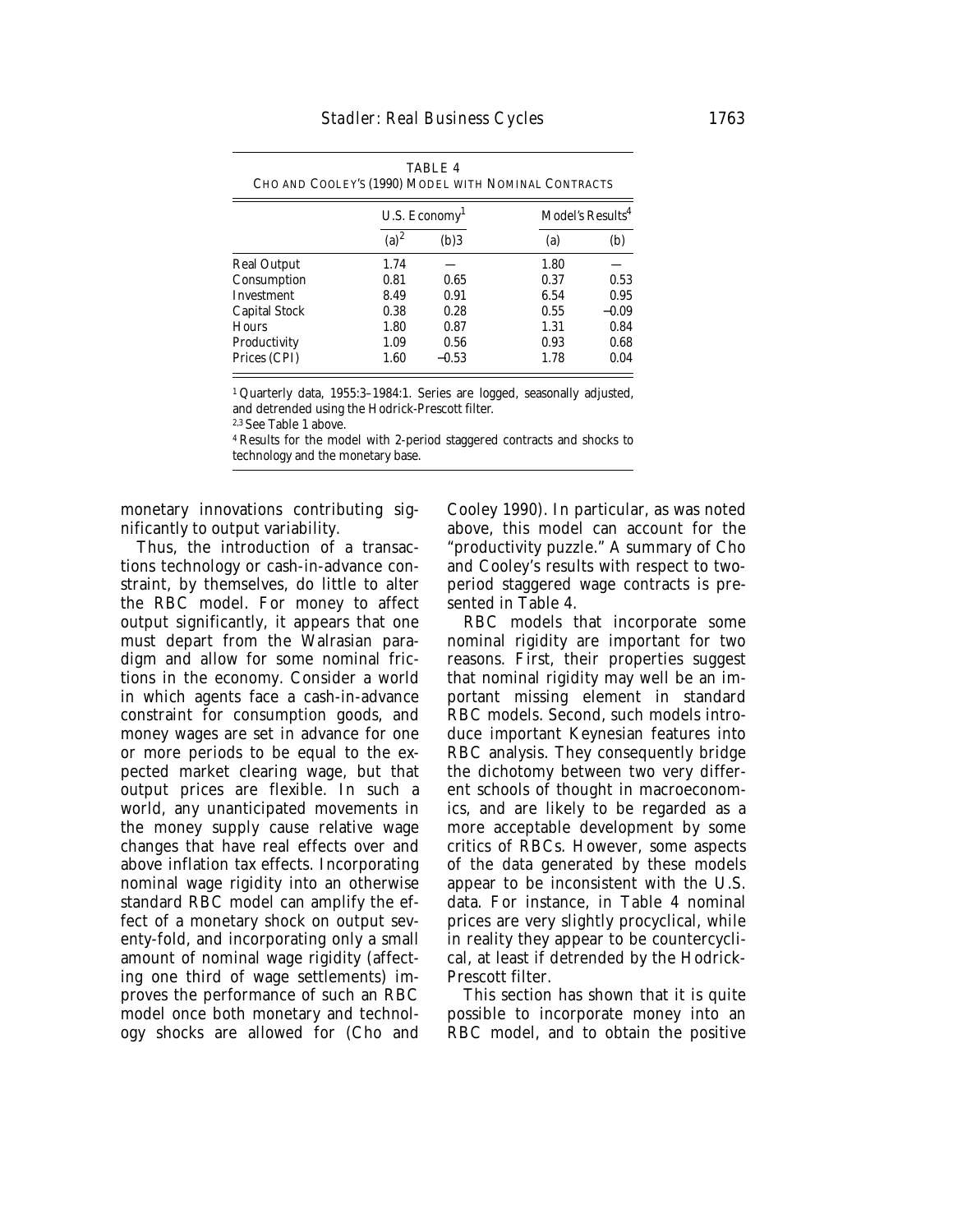correlations between money and output that are observed in reality. However, in the absence of some nominal rigidity, changes in the inflation rate or in transactions costs caused by changes in the real money supply appear to have a negligible effect on real variables. Only the existence of significant nominal rigidity results in significant non-neutrality of money in an RBC model, and improves the fit of the model in some respects.

# C. *Extensions: Government*

RBC models containing a government sector have been used to investigate the impact of government expenditure on the volatility of output. Generally, government spending is assumed to follow an exogenous stochastic process that approximates the real data on expenditure reasonably well. Innovations in government spending appear to contribute fairly little to output volatility (less than ten percent). Depending on the model structure, government spending shocks may even reduce the variability of output, because they are negatively correlated with Solow residuals (Mary Finn, forthcoming).12

An increasing number of papers have used RBC models to evaluate the benefits of alternative government policies. The long-run policy implications of these models are broadly consistent with the Neoclassical growth model, because RBC models are essentially extensions of the Neoclassical growth model. How-

ever, in RBC models the impact policies have over shorter horizons is very sensitive to the model structure. A change in the assumptions, such as requiring the government to balance the budget over the business cycle as opposed to leaving the level of government debt a free variable, can reverse the welfare rankings of alternative policies (V. V. Chari, Christiano, and Patrick Kehoe 1994). Interestingly, it has been found that the presence of distortionary taxes amplifies the persistence effects shocks have on aggregate time series and also increases the variability of these series (Greenwood and Gregory Huffman 1991).

One can conclude from this that RBC models can readily be used to evaluate the welfare costs of alternative policies. However, given the absence of agent heterogeneity in these models, and the consequent absence of any distributions of income and wealth, the absence of market power, of transactions costs, of externalities, and public goods, it is difficult to regard these models *as they currently stand* as providing plausible vehicles to assess policy issues. In particular, the reliance on a representative agent framework is regarded by some as especially damaging to the credibility of these models (see Section IV below).

# D. *Extensions: The Open Economy*

One of the most active areas of business cycle research in recent years has been the development of open economy RBC models to explain patterns of trade and correlations across countries. Open economy RBC models have been successful in accounting for several stylized facts. First, the balance of trade moves countercyclically and second, the trade balance is positively correlated with the terms of trade—the relative price of ex-

<sup>12</sup> Solow residuals derived from a conventional production function like (2) above tend to be positively correlated with government spending (Burnside, Eichenbaum, and Rebelo 1991). Finn measures Solow residuals much more precisely, allowing for variable capital utilization and energy as a separate input. Her residuals are negatively correlated with government spending shocks, which is why they reduce output volatility under certain circumstances.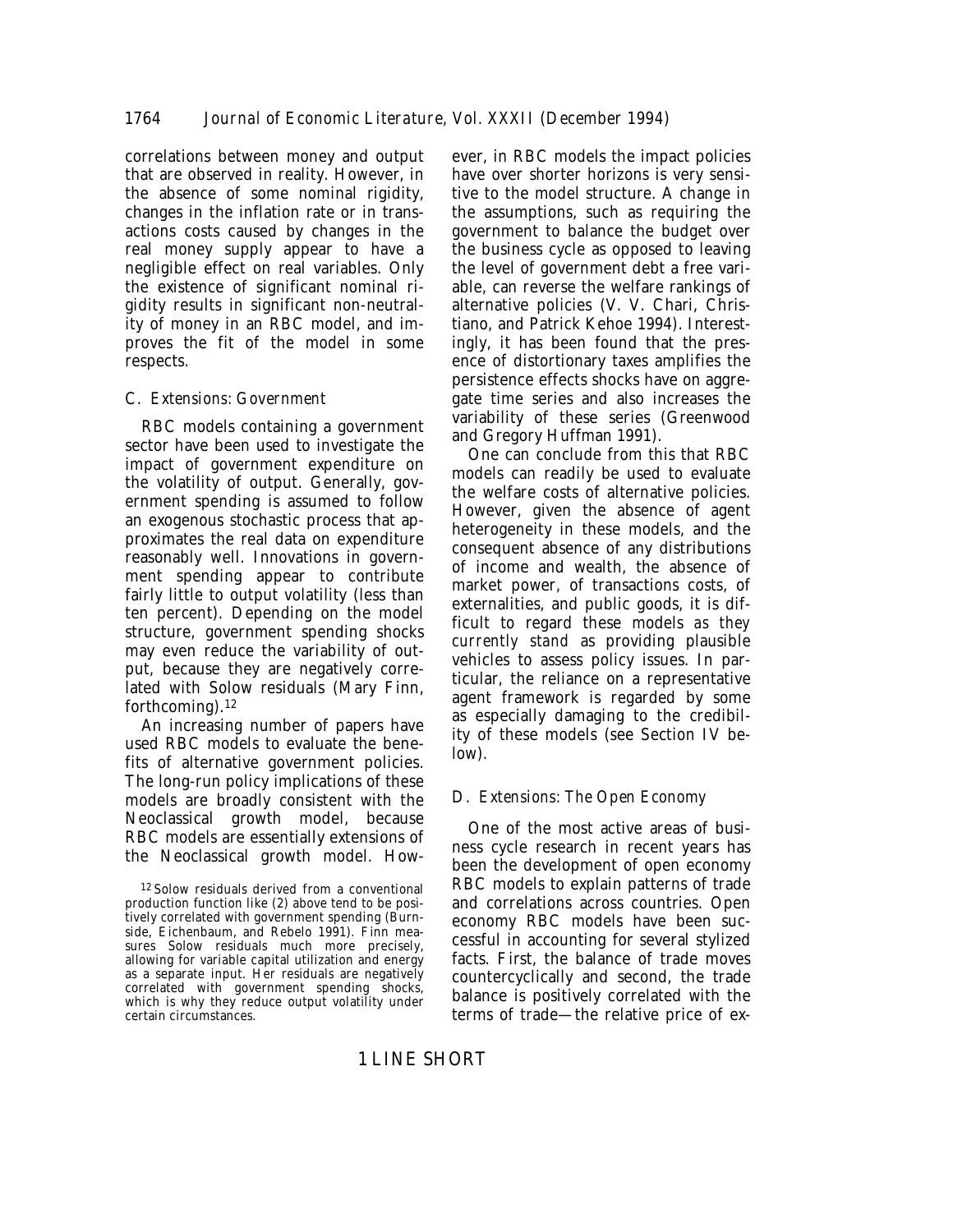ports to imports (David Backus, Kehoe, and Kydland 1994). Third, savings and investment are positively correlated in open economies (Finn 1990).

However, there are two stylized facts that these models cannot easily explain. RBC models with traded goods generally assume that each country experiences a different technology shock (though possibly positively correlated with the other country's shock). Agents can participate in international capital markets, so that consumption and investment are no longer constrained to equal domestic output. Given the opportunities of international risk sharing, one would expect consumption to be smoother than under autarky. Furthermore, it is a property of one-good economies with complete markets and additively separable preferences that consumptions of agents are positively correlated, even if their incomes are not. RBC models reflect this property and predict that correlations of consumption across countries are much higher than correlations of output, in contrast to what one observes in reality. This has been referred to as the quantity anomaly, because it is extremely robust to changes in parameter values and model structure. The second fact is that the terms of trade are much more variable and display greater persistence than RBC models suggest. This volatility in real exchange rates is called the price anomaly.

A large number of extensions to the theory have been proposed to deal with these two anomalies, including nontraded goods, taste shocks, energy price shocks, incomplete asset markets, and money. While some of these extensions have been able to account for the quantity anomaly, they are much less able to account for the quantity and price anomalies in conjunction (Backus, Kehoe, and Kydland forthcoming).

#### E. *Extensions: Other*

RBC models have been extended in a variety of other ways but, for reasons of space, only two further extensions are considered here—imperfect competition, and RBC's implications for asset prices.

Introducing imperfect competition into an RBC model has important consequences. Under imperfect competition, productivity shocks have very little effect on employment, so that the sizeable cyclical variation in employment one observes must be due to other shocks. For not implausible parameter values, a rise in productivity can even reduce employment slightly, because the wealth effect of a productivity shock on employment is greater than under perfect competition and offsets the substitution effect to a greater extent (Julio Rotemberg and Michael Woodford 1994). Furthermore, with increasing returns and imperfect competition, the economy may exhibit multiple equilibria, which suggests that such models are closer in spirit to the New Keynesian theory than the RBC paradigm.

The asset pricing implications of a standard RBC model are generally at variance with the stylized facts, because it is more difficult to account for significant risk premiums in a production economy than in an endowment economy. In an endowment economy, the representative agent simply consumes her endowment, but in a production economy the consumption decision is endogenous. As the degree of risk aversion rises, consumption becomes smoother and risk premiums less variable across assets. Thus, a standard RBC model cannot account for cross-sectional differences in returns on assets (such as the equity premium puzzle) nor for the time series behavior of returns (Geert Rouwenhorst 1994). It has been conjectured that other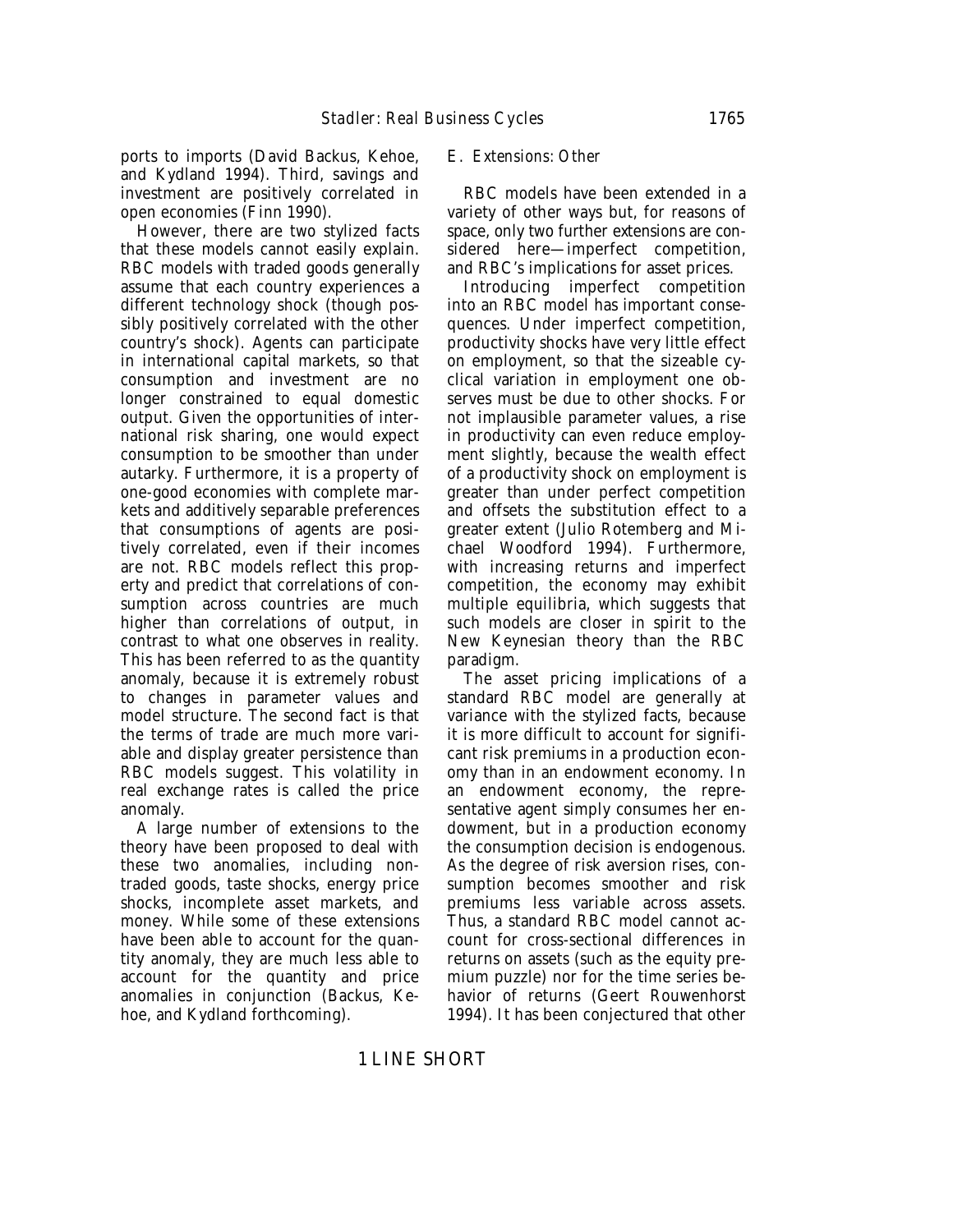sources of shocks, or imperfect information, might be required to explain asset prices within an RBC framework.

# IV. *Criticisms of RBC Theory*

Over the years a number of criticisms have been leveled against RBCs.13 This section discusses five major criticisms. First, there is no independent evidence for the large, economy-wide disturbances that drive these models. Second, the models are not subjected to formal econometric tests: there is no *objective* yardstick to measure how well RBC models account for cycles. Third, they cannot account for the periodicity of cycles: the pattern of cycles generated by RBC models does not match reality at all well, because the models contain such weak mechanisms for propagating shocks through time. Fourth, RBCs cannot account for recessions, for this would require economy-wide reductions in productivity. Fifth, the utilization of a representative agent framework limits the ability of these models to address welfare or policy issues.

# A. *The Nature of the Shocks*

Perhaps most frequently heard objection is that there is no independent evidence for the impulse mechanism that RBCs rely on. There is, says Summers (1986, p. 24) "no discussion of the source or nature of these shocks,. . . nor any microeconomic evidence of their importance." Furthermore, the way the shock is introduced into the models places strong implicit restrictions on the process of technological change. Technology shocks are assumed (a) to affect all sectors of the economy equally, and (b) to affect the productivity of all factors of production (or of all labor inputs in some

formulations) equally, regardless of the vintages of capital or the ages and skill levels of labor. Not surprisingly, many people regard such pervasive, economywide changes in technology as implausible. Normally, a technological or scientific innovation affects only a few products. This section considers alternative characterizations of technical change, by examining a multisectoral RBC model and a model where technology shocks only affect new capital goods. It also assesses the importance of the role of energy price shocks in accounting for cycles.

If productivity innovations primarily affect only a particular sector, one must consider a multisectoral economy that produces many heterogeneous goods. Suppose these goods can be either consumed or used as inputs into next period's production process. If the different sectors are subject to independent shocks to productivity that follow a Markov process, aggregate output will display damped oscillations about its steady state that are similar to the business cycles observed in U.S. data (John Long and Plosser 1983). The problem with this approach is that much of the variation of individual sectors is averaged out: the variance of output aggregated across n sectors is much lower than the variance within each sector.14 Using a disaggregated approach therefore has the drawback that the technology shocks hitting each sector have to be even larger than in a one-good model to result in the same variance of aggregate output.<sup>15</sup>

15 Long and Plosser's model also appears to be at odds with several empirical facts. Horst Entorf

<sup>13</sup> Papers critical of RBC theory include Summers (1986), Mankiw (1989), McCallum (1989), and Eichenbaum (1991).

<sup>&</sup>lt;sup>14</sup> In general, the variability of aggregate output tends to decrease as the number of sectors rises. For a discussion, see Per Bak et al. (1992). They argue that small, independent sectoral shocks can have significant aggregate effects only if costs are non-convex and there exist nonlinear, strongly localized interactions between different parts of the economy.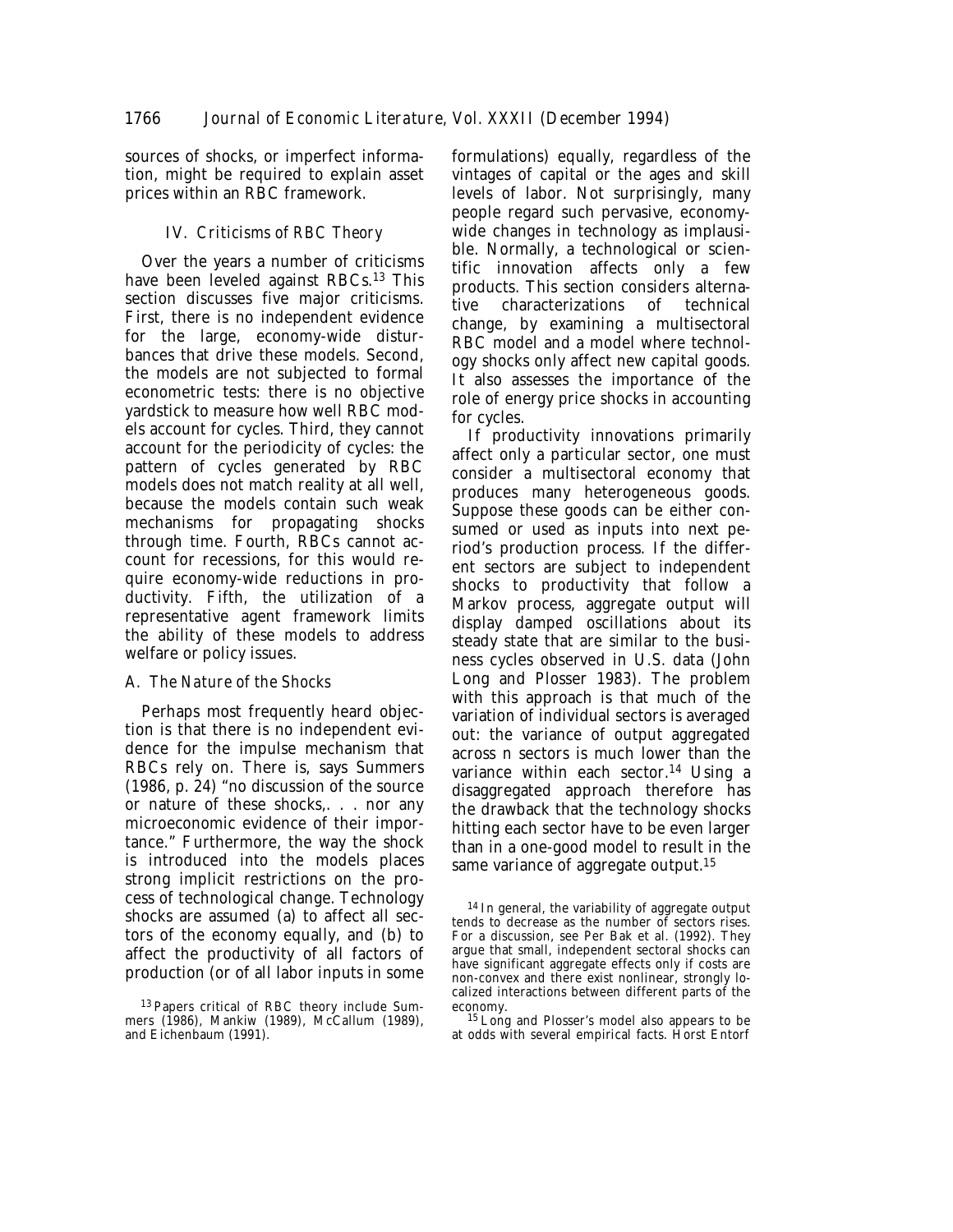Furthermore, multisectoral models suffer from the same problems that afflict multicountry RBC models, because the basic structure of multisectoral and multicountry models is the same. Hence the theory will predict that consumption across sectors is more highly correlated than output across sectors, and productivity more highly correlated than output, while in reality the reverse is much more likely to be true (the absence of sectoral data on consumption makes this difficult to test). This suggests that disaggregating RBC models across sectors will prove challenging.

An alternative interpretation of technology shocks is that they are shocks to the marginal efficiency of investment. It is natural to think of such shocks as affecting the productivity of only new capital, not existing capital. This is a more plausible characterization of technology shocks, and provides a more Keynesian view of the causes of cycles, because shocks to the future marginal efficiency of capital can be interpreted as demand shocks.

How successful is such a characterization of technology shocks in accounting for cycles? Consider an RBC model with vintage capital subject to two shocks, a conventional RBC shock to total factor productivity and a shock that is specific to the productivity of new capital equipment, so the production of capital goods becomes increasingly efficient with the passage of time. In such a framework, about twenty percent of the cyclical volatility of output is due to investment-specific shocks, even though investment in new capital equipment is only about seven percent of GNP on average (Greenwood, Hercowitz, and Per Krussel 1992). This suggests that investment-specific technical change is important even at cyclical frequencies.

The interpretation of real shocks as impinging primarily on new capital goods is much more appealing than as a shock to total factor productivity, so it is regrettable that this formulation has not been adopted more widely. One reason may be that models with vintage capital are computationally more difficult to analyse than models with a single capital good. A second reason may be that, at least within this framework, most of the cyclical volatility of output is still due to the conventional RBC shock that impinges on total factor productivity. It would therefore be interesting to see the effects of introducing other shocks (government spending or nominal shocks, for example) into this model.

When asked for evidence of real shocks, RBC theorists often point to the large oil price shocks of the 1970s and the recessions that followed. Indeed, all but one of the postwar U.S. recessions have been preceded by a sharp rise in the price of crude petroleum (James Hamilton 1983). This raises the question whether the driving force behind RBCs is really energy price shocks. If so, these shocks are unlike those RBC theory assumes: the shocks RBCs contain shift the entire production function up or down, while a change in the relative price of an input would move one along the surface

<sup>(1991)</sup> argues that Long and Plosser's model leads to an inherent sectoral ordering, activity in some sectors leading that in others, with nonconsumer sectors as exogenous. He tests this using vector autoregressions and cross-spectral analysis, and finds that, contrary to the theory's predictions, consumer sectors tend to precede nonconsumer sectors. He concludes that this is consistent with a prominent role for demand disturbances. Kevin Murphy, Andrei Shleifer, and Robert Vishny  $(1989)$  argue that the variability of relative prices provides evidence against a multisectoral RBC. They find that raw materials prices are more procyclical than intermediate goods prices, which in turn are more procyclical than finished goods prices—the prices of outputs relative to inputs are countercyclical. If cycles result from shocks to common inputs (as in Long and Plosser) one would expect intermediate goods prices to decline relative to final goods over the cycle.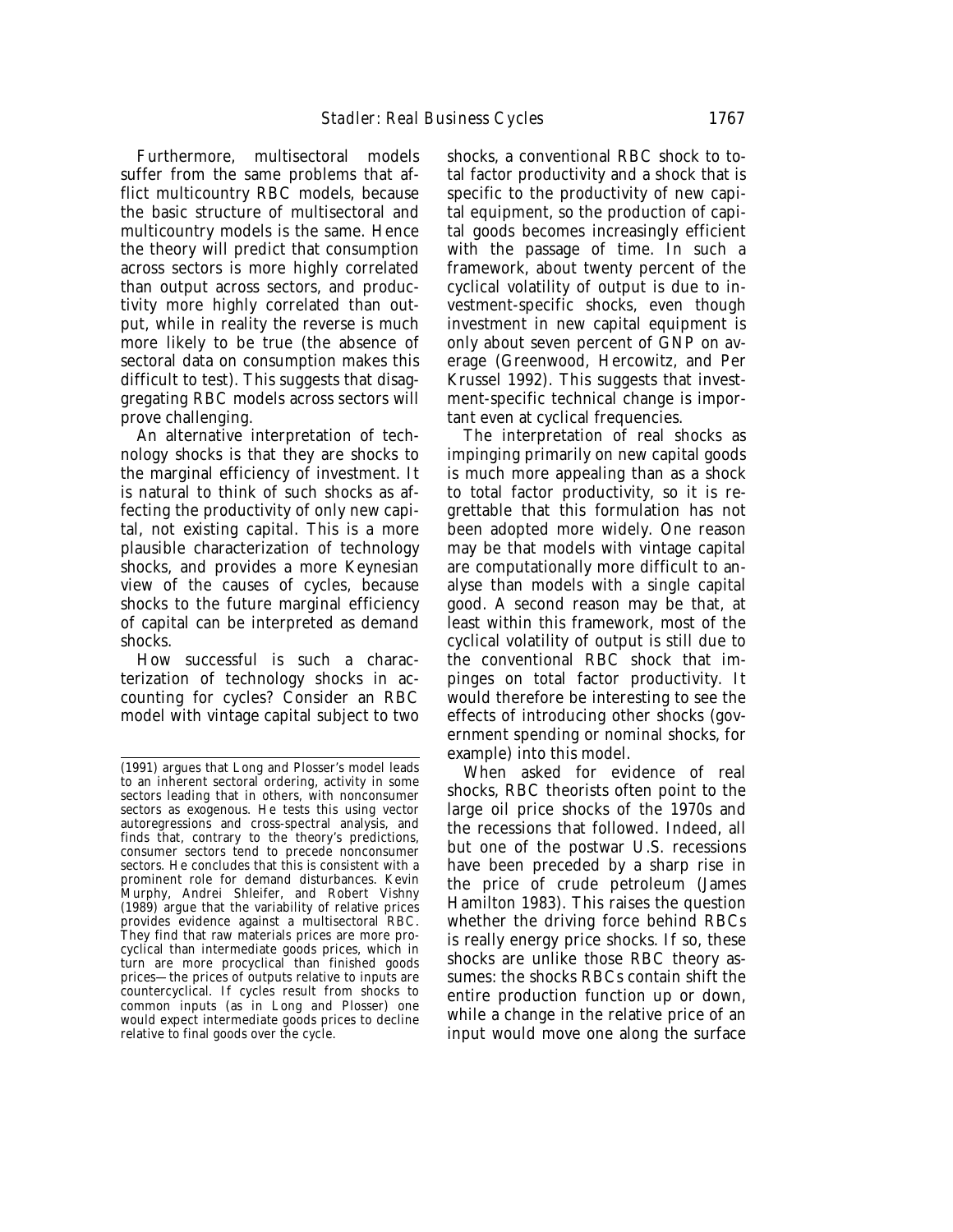of an existing production function, without any change in the state of technology. Because RBCs consider only one shock to productivity, this has to absorb the role of both changes in productivity and any omitted factors, such as changes in availability of factor inputs, that may have played a role in reality but are not really productivity shocks. It is consequently of interest to introduce energy price shocks separately into an RBC.

A number of RBC models have explicitly incorporated energy price shocks (In-Moo Kim and Prakash Loungani 1992; Finn, forthcoming). Generally, the relative price of energy is modeled as an exogenous, stochastic ARMA process that fits the time series on energy price shocks quite well. These models lead to the conclusion that energy shocks seem to account for between eight and eighteen percent of output variation, which, while significant, suggests that, despite Hamilton's findings, these shocks have not been the dominant factor contributing to business cycles in the U.S.

Another omitted factor that the Solow residual might be capturing in closedeconomy RBC models is changes in a country's terms of trade. It is possible to introduce the terms of trade as an exogenous process into an RBC model instead of endogenously determined by the model. Allowing the terms of trade process to approximate real data for industrialized countries, one finds that innovations in the terms of trade account for just over half of output variability—they are even more important than productivity shocks (Enrique Mendoza 1992). This suggests that changes in the terms of trade may be an important omitted source of output fluctuations in a closedeconomy model. But, as noted above, models driven by productivity shocks alone cannot explain the volatility in terms of trade when these are endogenously determined in a multicountry framework. This again suggests that additional shocks are essential to replicate cycles adequately.

# B. *Testing RBC Models and the Problem of Filtering*

Tests of RBC models are very informal. Generally authors just present two sets of statistics: second moments derived from the model-generated data and moments from a real data set. Casual inspection determines how closely the two sets of moments correspond to each other, and this decides whether the model is a good approximation of reality. No formal test statistics are presented.

Furthermore, RBC models are not tested against alternative hypotheses. It is not clear what the value of testing a highly abstract, but fully articulated, model against a much less restrictive, less comprehensively articulated alternative would be. In terms of predictive power, one would expect a time series model that places few restrictions on the data to reject an RBC model. The real issue here is how one should judge the relative performance of alternative, fully articulated business cycle models. The current informal method of testing RBC models cannot resolve this issue and is anyway subject to two pitfalls: first, the data filtering procedure can result in spurious inferences being made, and second, the method is purely subjective.

RBC models almost universally use the Hodrick-Prescott (HP) filter to decompose time series into long-run and business cycle components.16 This filter has two problems. First, it "removes important time series components that have traditionally been regarded as representing business cycle phenomena" (King and Rebelo 1993, p. 208). Thus

16 Kydland and Prescott (1990) provide a description of this filter. Essentially, the filter amplifies growth cycles at business cycle frequencies and dampens short- and long-run fluctuations.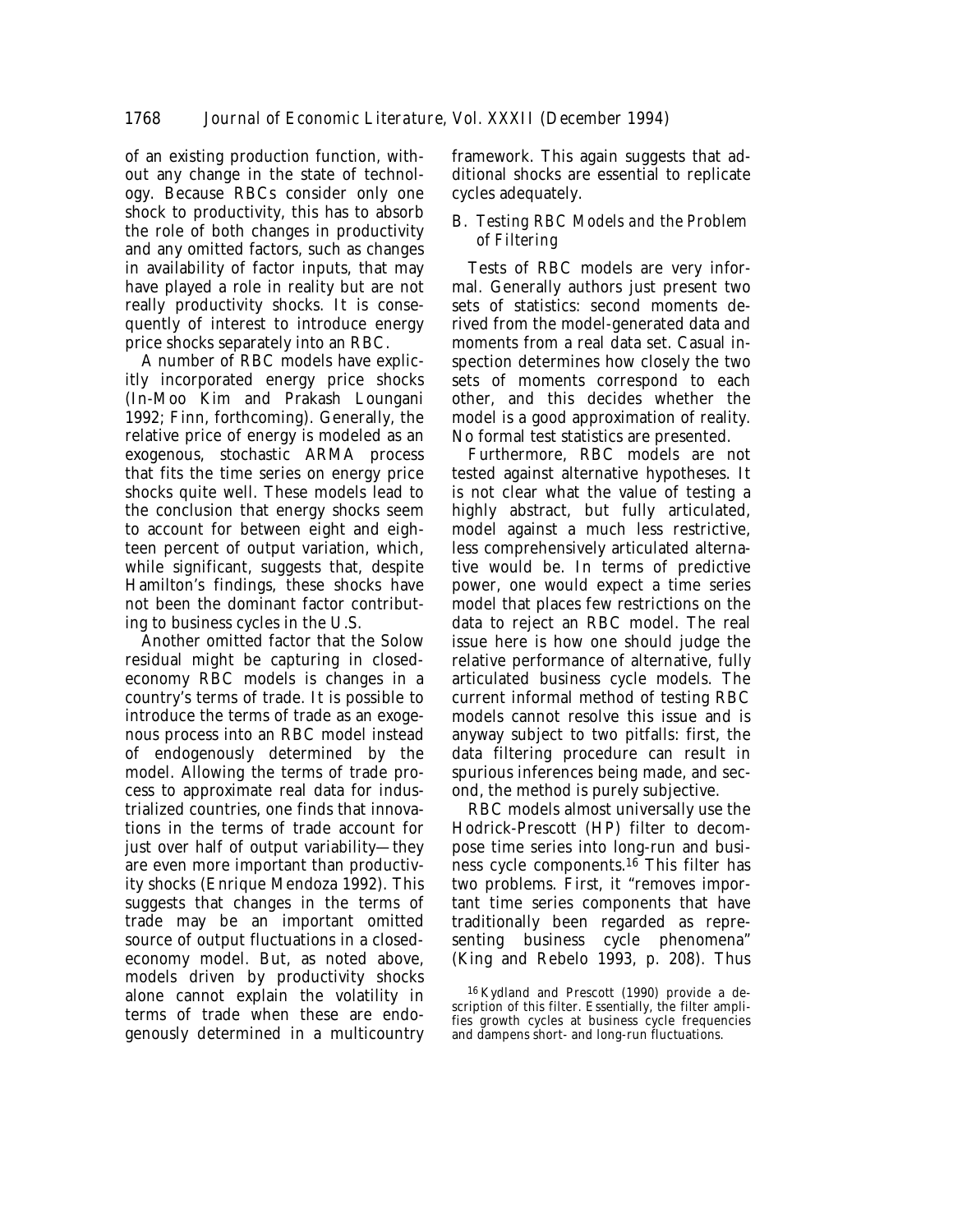this filter removes potentially valuable information from time series. Second, the HP filter can impart spurious cyclical patterns to the data. If one passes a random walk through the HP filter, the filtered data will display cycles, even though none was present in the raw data. Similarly, HP filtering can induce spurious correlation patterns among two data series that were not present in the prefiltered data (Timothy Cogley and James Nason, forthcoming). Application of the HP filter to real and model-generated data sets causes them to display similar cyclical properties that were not necessarily present in prefiltered data. This is illustrated by the fact that the raw data generated by a typical RBC are almost white noise, but display cycles once passed through the HP filter (Cogley and Nason, forthcoming). Consequently, correspondence between real and artificial data may simply reflect common properties induced by the HP filter.

This suggests that the properties of real and artificial data sets should be examined to see how sensitive they are to the filter employed. Second, goodness of fit statistics invariant to the HP filter, as used by Cogley and Nason (forthcoming), should begin to be more widely employed. Such formal test statistics would also facilitate objective comparison between different RBC models.

#### C. *Output Dynamics and the Problem of Propagation Mechanisms*

Can RBC models generally account for the output dynamics displayed by U.S. GNP? The answer is no, because the propagation mechanisms they incorporate are so weak.

In RBC models, cycles in output are driven by cycles in the exogenous technology disturbance. A purely temporary shock to productivity does not result in cyclical activity in output or employment: a temporary shock only causes

temporary deviations in output and employment from their long-run paths, i.e., detrended output and employment display no serial correlation (King, Plosser, and Rebelo 1988a). In order to generate cycles, it is necessary to incorporate substantial first-order autocorrelation in productivity shocks, causing the shocks themselves to exhibit cycles, and this is what all RBC models do.

The ability of KP's widely used timeto-build construct to propagate shocks has been studied by Rouwenhorst (1991), who finds that in the KP model

the main determinant of these model dynamics is the stochastic process for the shocks that hit the economy. Time-to-build, by itself contains only relatively weak material propagation mechanisms for transferring real shocks in terms of effects on output, labor input and consumption. For persistent deviations in output and investment to occur in the neoclassical model *it is required that the time series of shocks that hit the economy behave very much like the fluctuations which the model seeks to explain*. This conclusion is robust to allowing for nonseparabilities in preferences . . . time to build does not seem to be central to the explanation of business cycles. (1991, p. 242, my emphasis)

The ability of KP's fatigue effect to propagate shocks is also barely significant: "Labor input responds slightly more elastic[ally] than in the model with time separability, but the differences appear quantitatively small" (Rouwenhorst 1991, p. 252). Thus, despite being widely used, neither time-to-build nor fatigue effects contain strong propagation mechanisms for translating uncorrelated shocks into serial correlation in output and investment. Instead, the artificial time series generated by the model largely reflect the properties of the exogenous shocks that are meant to initiate the cycle.

This is a serious problem, for it is not confined to the KP model. Even if one accepts that exogenous technological in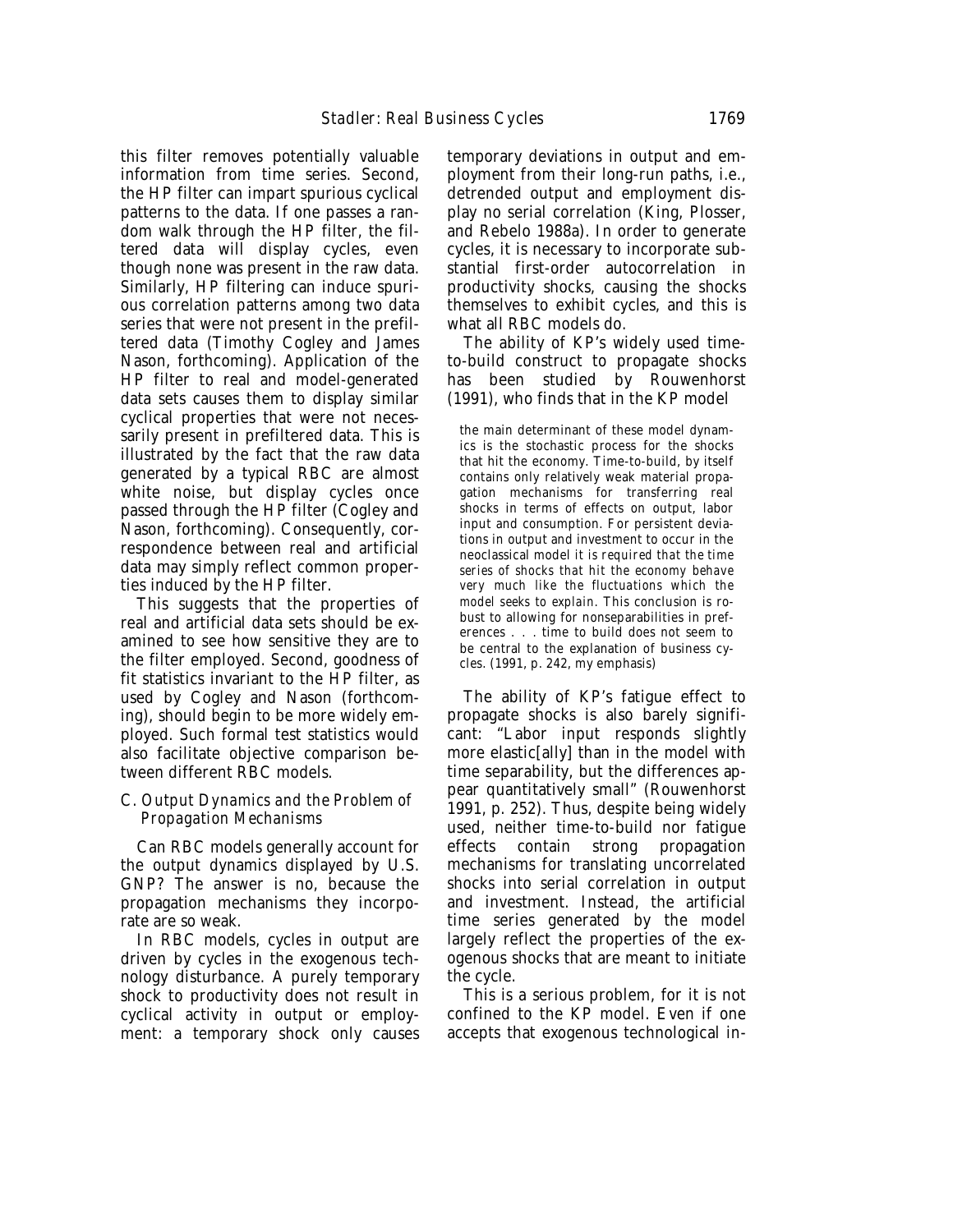novations are highly autocorrelated, RBC models generally cannot replicate the dynamics of the U.S. GNP growth.

The extensive literature on the time series properties of U.S. output documents two sylized facts. First, output growth displays significant positive autocorrelations at short horizons, and weak negative autocorrelations at longer horizons (Charles Nelson and Plosser 1982). Second, if one decomposes output into permanent and transitory components, output displays a hump-shaped response to a transitory innovation, and thus appears to have an important trend-reverting component (Blanchard and Danny Quah 1989).

In order to account for these features, RBC models must propagate shocks over time in a particular way. Cogley and Nason (1993) examine the properties of eight different models: (i) A "baseline" RBC model (King, Plosser, and Rebelo 1988b); (ii) A time-to-build model; (iii) Christiano and Eichenbaum's (1992) model with government expenditure shocks; (iv) A variant of Christiano and Eichenbaum's model that also incorporates quadratic costs of adjusting the capital stock; (v) A further variant of Christiano and Eichenbaum's model that incorporates distortionary taxes on labor and capital; (vi) Greenwood, Hercowitz, and Huffman's (1988) model with variable capacity utilization and shocks only affecting the productivity of new capital goods; (vii) Benhabib, Rogerson, and Wright's (1991) model with home production; and (viii) Burnside, Eichenbaum, and Rebelo's (1993) model with labor hoarding.

They find that only the labor hoarding and home production models generate serial correlation in output endogenously, but that in the latter case it is negative, instead of positive, at short horizons. Furthermore, the labor hoarding model is also partially successful in ac-

counting for the impulse response function of transitory shocks. In all the other models, output dynamics are nearly the same as impulse dynamics (just as Rouwenhorst found for the KP model).

Why, then, do RBC models appear to conform fairly well to real data? The answer is contained in the aforegoing subsection: both the real and modelgenerated data are HP filtered, and may contain some common cyclical properties induced by this filter. One is led to conclude that the great majority of RBC models studied in this survey cannot replicate the periodicity of output: they do generate cycles, but these are quite unlike the business cycles experienced by the postwar United States. This inability to account for the dynamics of output growth remains a major challenge to RBC theory.

# D. *Recessions in RBC Models*

Many critics also express skepticism about the ability of RBCs to account for recessions. Why should there be aggregate declines in productivity that cause output to fall? Most people do not find the interpretation of recessions as periods of technological regress convincing.

RBC theorists tend to interpret technology shocks fairly broadly as "changes in the production functions, or, more generally, the production possibility sets of the profit centers" (G. Hansen and Prescott 1993, p. 280). However, changes in the stock of public technical and scientific knowledge alone cannot account for business cycles, because even though the rate of inventions may vary, the stock of knowledge should not decrease. Instead, RBC theorists have drawn attention to the legal and institutional framework which, in part, determines the incentives to adopt particular technologies. Changes in this framework, for instance tighter pollution laws, can, it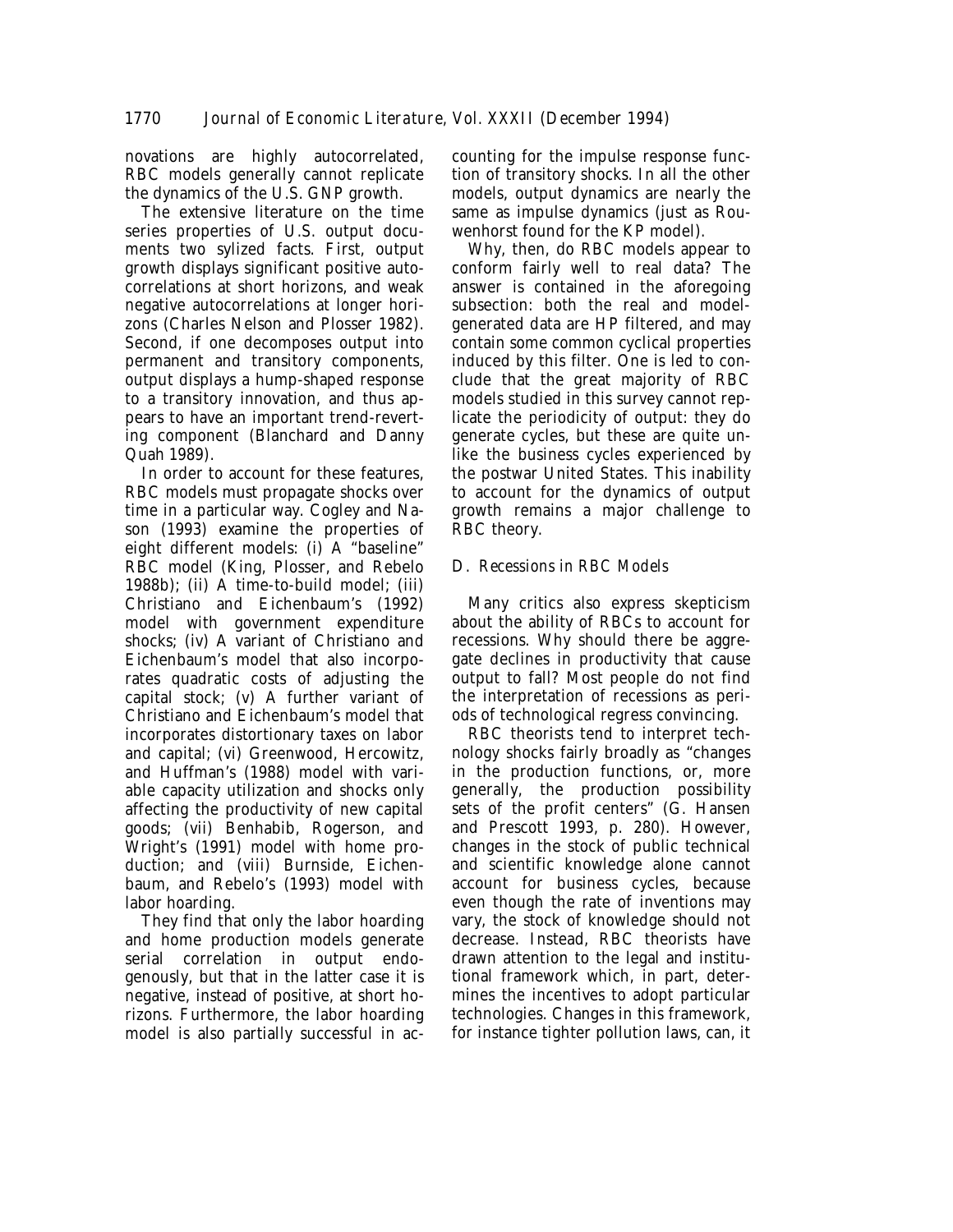is argued, be interpreted as a negative technology shock.17

The improvements in health, safety, and environmental standards that many Western economies have experienced in recent decades may well be one explanation why these economies have grown slowly over the past twenty years. However, some RBC theorists claim that the *cyclical* component of output can also be explained by such changes: taken literally, they suggest that recessions are induced by rashes of bureaucratic intervention in the market process, and are likely to occur when the stock of knowledge is growing only slowly. Thus, they see recessions as periods when there are no large technological innovations to offset regulatory changes that depress profits. $18$ 

An alternative explanation of recessions is due to Louis Corriveau (1994), who has examined the conditions under which an economy driven solely by technological advances will exhibit recessions. He assumes technical change is endogenous and occurs through innovation races. Each period resources are allocated between production and innovation. A potential innovator cannot know in advance whether he will succeed, but chances of success increase with factors devoted to innovation. He shows that

<sup>17</sup> This is stated quite explicitly by G. Hansen and Prescott: "It would not be surprising then, that changes in the legal and regulatory system within a country often induce negative as well as positive changes in technology" (1993, p. 281).

18 This hypothesis has some testable implications. Economies with relatively static institutional and regulatory frameworks should, in principle, experience less cyclical activity than those economies where these frameworks are more subject to change. Furthermore, because different countries have very different regulatory frameworks, and legislation to change them is seldom introduced at the same time, and because G. Hansen and Prescott argue the stock of technical knowledge is broadly similar across countries, a priori one would not expect the incidence of recessions to be significantly correlated across countries.

downturns in output do not require negative technology shocks. Downturns are caused by increased allocation of resources to innovation in the face of increased opportunity ex ante that fails to materialize ex post, leaving fewer resources for production with last period's (unchanged) technology.

# E. *The Representative Agent and the Problem of Aggregation*

All macroeconomic models face aggregation problems. RBC models overcome these by using "representative agents." The entire economy is collapsed into a single utility specification and a single production specification. This solution is radical, and consequently leaves even some economists working within the mainstream neoclassical tradition uneasy.

Alan Kirman (1992) has launched a strong attack on the representative agent construct. His case rests on a number of well known results. The Debreu-Mantel-Sonnenschein result demonstrates that individual maximization imposes only the weakest restrictions on the properties of aggregate functions.19

Even introducing a small amount of agent heterogeneity can have destructive consequences. If agents have identical preferences, and differ only in terms of the income they receive, the "representative agent" for such an economy need not be well behaved and the economy can manifest a large number of unstable equilibria. Optimization at the

19 More specifically, consider a pure exchange economy where each individual has a well-behaved textbook excess demand function. Summing over the finite number of individuals provides the aggregate excess demand function. Generally only three properties carry over from the individuals' to the aggregate excess demand function: it must be continuous, it must satisfy Walras Law (aggregate excess demand must equal zero at positive prices) and it is homogeneous of degree zero in absolute prices. This is not sufficient to obtain uniqueness and stability of equilibrium.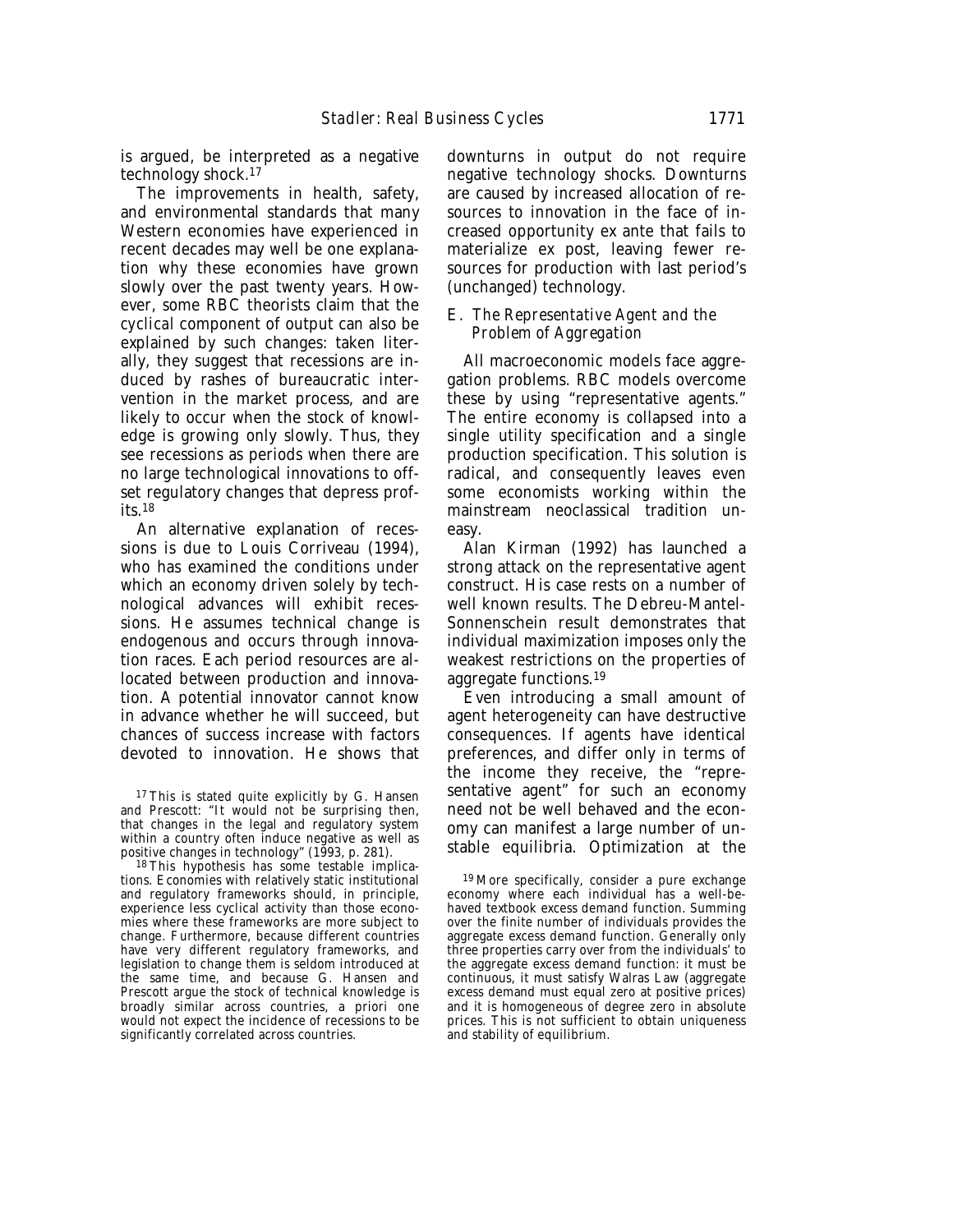level of (very similar) individuals cannot ensure that the economy as a whole will behave like an optimizing individual. There is not necessarily a clear correspondence between the preferences and reactions to policy changes of the individual agents and the preferences and reactions of the hypothetical "average" or representative agent. This can lead to paradoxical situations where every individual in the economy may prefer situation *a* to situation *b*, but the representative agent prefers situation *b* to *a*. Consequently, changes in the welfare of the representative agent need not correspond to changes in society's welfare.

Secondly, many writers (e.g., Lucas 1987) regard one of the strengths of the RBC paradigm as being that it provides a rigorous microfoundation for macroeconomic behavior. Aggregate outcomes are explained as resulting from optimizing actions at the individual level. But the aforementioned arguments imply that the reliance on a representative agent deprives these models of much of their explanatory power: aggregate fluctuations result from the responses of the average agent to stochastic change in productivity; one cannot say that they result from the responses of maximizing individuals to productivity shocks.20

To take the argument further, it is well known that constrained maximization by all individuals is not sufficient to generate a well-behaved representative. Indeed, it is not even a necessary condition: one can obtain a well-behaved aggregate excess demand function provided agents have no money illusion and comply with their budget constraints

(Jean-Michel Grandmont 1992). Wellbehaved aggregate relationships do not require individual optimization: even economies whose agents have bounded rationality or follow simple rules of thumb can display well-behaved aggregate functions, a result that appears destructive of the claim of RBC theorists to have provided a more rigorous microeconomic foundation for macroeconomics than competing paradigms.21

# V. *The Empirical Evidence*

The previous section showed that RBC models as a rule are not subjected to formal statistical tests against competing alternatives, and that there is no microeconomic evidence for the large real shocks that drive these models. However, a number of studies and empirical facts, to which we now turn, act as indirect tests of these models.

# A. *The Empirics of Business Cycles*

Philip Cagan (1991) argues that the traditional view of the sources of business cycles has tended to focus on nominal demand. In this view, sluggish price adjustment causes output to react to changes in nominal demand brought about by changes in private sector confidence, government spending, or monetary policy. This view has several implications for the behavior of certain time series over the business cycle. First, it implies prices and output will covary positively over the cycle. Second, one would expect real wages to be countercyclical since the rise in output depresses the marginal product of labor. Third, under perfect competition the more intensive use of capital and labor during booms suggests, ceteris paribus, that

<sup>20</sup> An illustration of this lack of correspondence within the RBC paradigm is provided by G. Hansen (1985) who shows that a small change, like fixing the hours an agent may work at some number "*x*" or zero, causes the representative to exhibit infinite intertemporal substitution of leisure, even though the individual agents are assumed to have conventional labor supply functions.

<sup>21</sup> RBC models are also subject to the criticisms that can be leveled against the use of aggregate production functions. For an overview of this issue, see Geoffrey Harcourt (1969).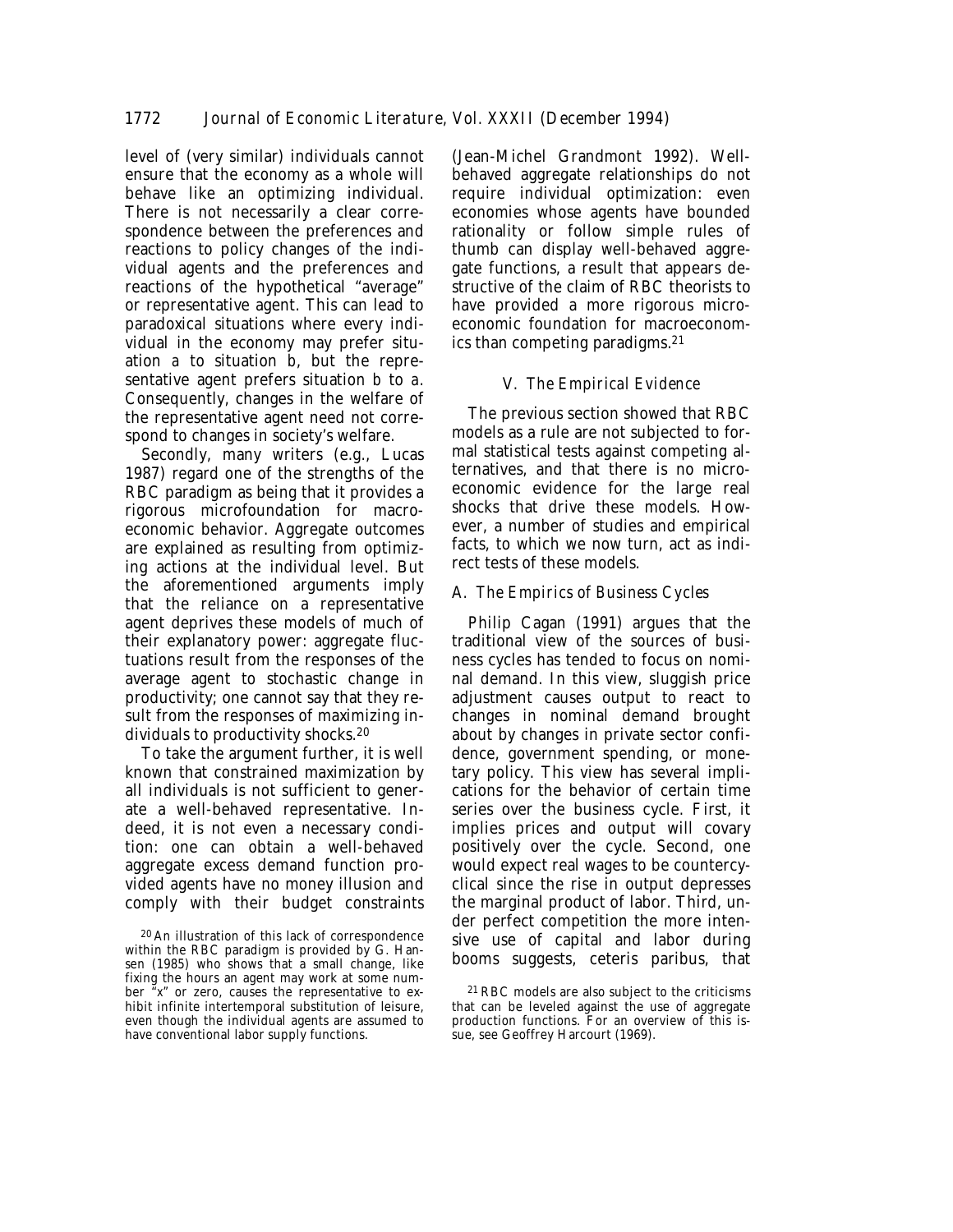productivity should be countercyclical. Fourth, the traditional view is that the classical dichotomy holds in the long run: one would not expect nominal changes to alter the long-run time profile of output—nominal shocks should only cause transitory deviations from this long-run path.

RBCs predict different patterns for prices, wages, productivity, and output. If cycles are driven by real shocks, then in the absence of a consistently procyclical monetary policy, prices will be countercyclical—for a given money stock, prices should fall as productivity and output rise. Furthermore, because expansions are induced by positive innovations in productivity, real wages and productivity will be procyclical. Finally, some real shocks are permanent and will alter the long-run path of output.

The models' different time series predictions have led a number of writers to conclude that the "stylized facts" about these series can be used to discriminate between RBCs and competing theories. I examine the evidence for the pattern of output, wages, prices, and productivity below, and consider the implications this has for RBCs.

A.1 *Nonstationarity*. Before the influential work of Nelson and Plosser (1982), it had been common practice to treat macro time series as stationary movements around a deterministic linear trend. Nelson and Plosser found the trends of most series to be nonstationary stochastic processes, often well described as a random walk with trend. Their findings also led them to conclude that most output movements appear to result from changes in the secular, or permanent component of output, rather than the transitory cyclical component.

Many writers (including Nelson and Plosser) argued that these time series properties are most easily explained by a predominance of real shocks in the econ-

omy. RBC theorists typically regard the technology parameter as having a unit or near unit root. Because output inherits the trend properties of technology, RBC models can readily account for nonstationarity, with transitory (though possibly long lasting) deviations from this trend determining the cycle. Nominal shocks, by contrast, seem unable to account for the nonstationary trend.

This argument is weakened by three points. First, in finite samples it is not possible to discriminate between the hypothesis that a series is nonstationary (or difference stationary) and has a unit root, and the hypothesis that it is stationary but has a root that is less than, but close to unity.22 Second, David DeJong and Charles Whiteman (1991) have argued from a Bayesian perspective that most economic time series are in fact more likely to be trend stationary than difference stationary—given reasonable priors, the relative support the data give to a trend stationary representation is stronger than that given to a nonstationary representation. Third, if technology is endogenous to the economic system, a monetary theory of the business cycle can account for nonstationarity just as well as an RBC model can (Stadler 1990). Despite the original claims of Nelson and Plosser, their work does not provide unequivocal support for RBCs.23

23 A further factor that creates problems for RBCs is that macroeconomic time series may contain non-linearities. For instance, Hamilton (1989) finds that the growth rate of output is better described by a regime-switching model than a linear model. Hamilton's findings can be replicated within an RBC model if the productivity shocks follow a Markov process with asymmetric transition probabilities. However, this implies that the Solow residuals should exhibit heteroscedasticity, for which there is no evidence in the data (Rouwenhorst 1994, fn. 5).

<sup>22</sup> The widely used Augmented Dickey-Fuller test of nonstationarity will actually reject the hypothesis of stationarity in series that are stationary but have an autoregressive component close to unity (John Campbell and Pierre Perron 1991).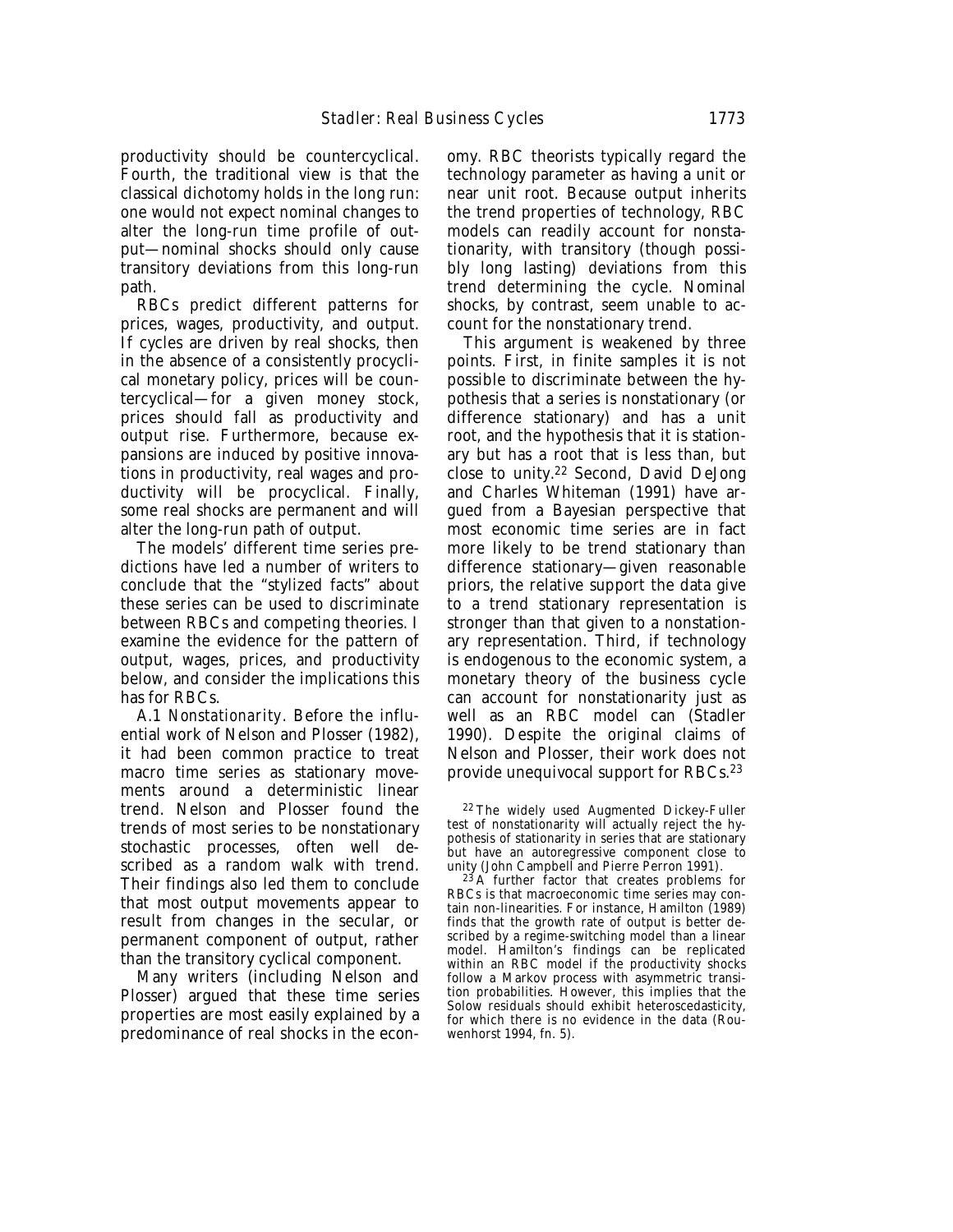A.2 *Real Wages*. Are real wages procyclical? Until the mid-1980s, empirical work on this issue was inconclusive, and sometimes contradictory. For instance, Patrick Geary and Kennan (1982) found wages and employment to be statistically independent. Subsequent papers, using micro data on individuals, found a significant but mild procyclical movement (Michael Keane, Robert Moffit, and David Runkle 1988). However, discrepancies between the findings of these and other studies actually result from changes in the sample period, rather than the data set, employed. Periods dominated by demand disturbances exhibit countercyclical real wages, while periods dominated by supply disturbances manifest procyclical movements in real wages, which accounts for the low correlation between wages and employment (Scott Sumner and Stephen Silver 1989). This finding is hardly unexpected, but does not lend strong support to RBC theory.

A.3 *Prices*. Are prices procyclical? The actual pattern prices follow is difficult to determine. When variables have been detrended using the HP filter, regression analysis invariably yields a negative correlation between prices and output, as stressed by Kydland and Prescott (1990). However, there is some evidence that the sign of this correlation is sensitive to the filter employed to detrend the data (Keith Blackburn and Morten Ravn 1991). Cagan (1991) eschews detrending and visually inspects the time profile of the logarithm of prices over postwar business cycles. He concludes that most of the movement is procyclical.

However, the price-output correlation is not necessarily informative about the cyclical behavior of prices. Even models driven solely by demand shocks can exhibit a negative correlation. A change in aggregate demand initially causes prices

and output to move in the same direction, but in opposite directions subsequently. The correlation coefficient depends both on the initial and later movements, and may consequently be negative (John Judd and Trehan, forthcoming). Thus, there need be no systematic relationship between the price-output correlation and the cyclical pattern prices actually follow. Because similar reasoning applies to other variables as well, it suggests that correlation coefficients may not be very informative about cyclical comovements.

A.4 *Productivity*. A further feature of the cycle that has arguably lent support to RBC theory is that productivity is procyclical. The conventional neoclassical theory of the firm suggests that as output rises and firms move down their demand for labor functions, productivity and wages should fall, ceteris paribus (there are short-run decreasing returns to labor). However, Robert Hall (1988) argues that productivity is procyclical because firms in imperfectly competitive markets operate on the downward-sloping portion of their average cost curves. In an interesting paper, Ben Bernanke and Martin Parkinson (1991) find that procyclical productivity was as marked during the Great Depression and its aftermath (1929–1939) as in the postwar period. Because the Great Depression hardly can have been caused by technical regress, they argue that these results show that procyclical productivity cannot always be due to procyclical technology shocks as RBC theorists claim.

The empirical "regularities" concerning nonstationarity, prices, and real wages are clearly not robust. Furthermore, the fact that the correlation between output and productivity is positive, and output and prices negative, is not really informative about the underlying causes of cycles. While there is no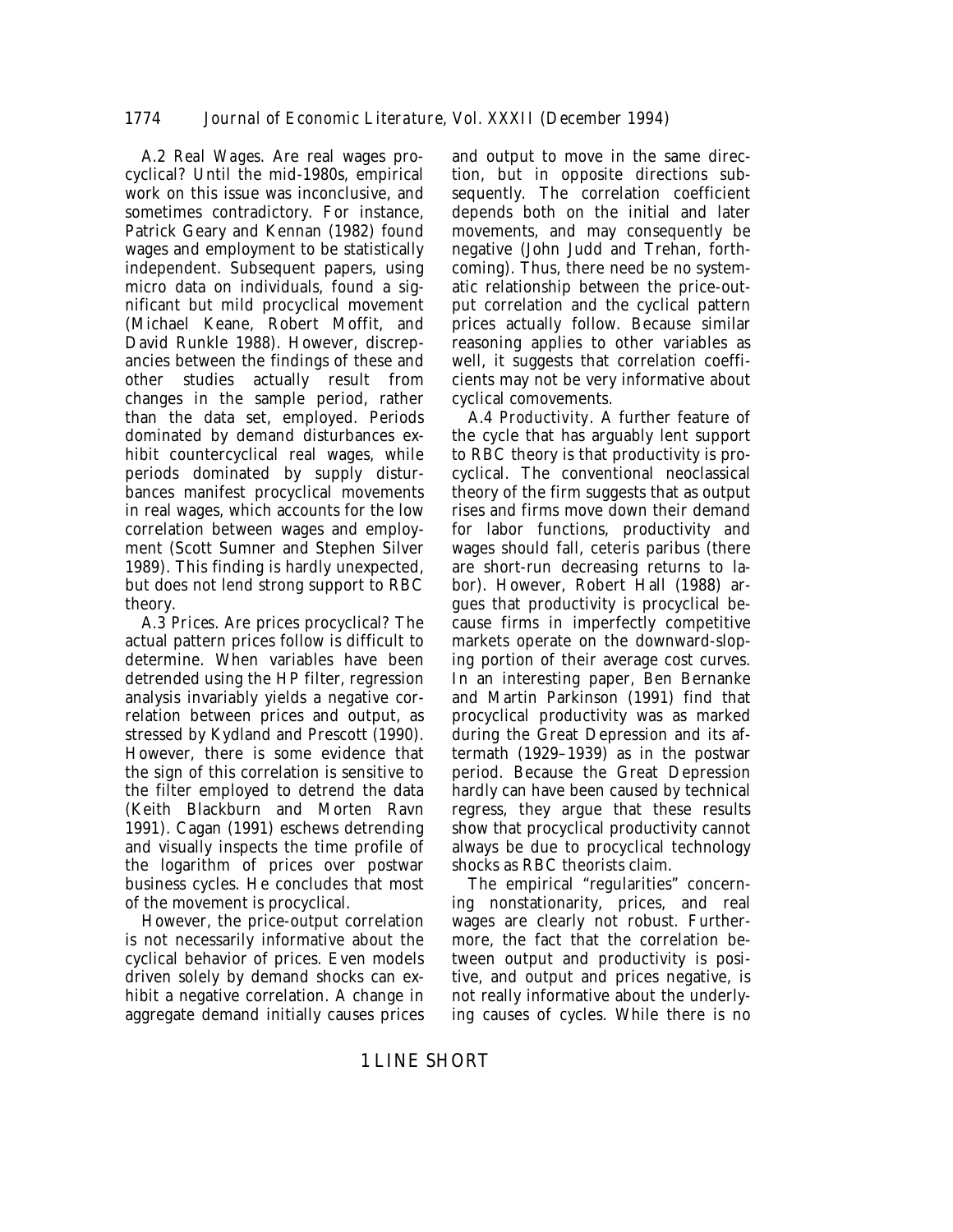persuasive evidence against RBCs here, there is no clear evidence in their favor either.

# B. *Testing First-Order-Condition Restrictions*

One way of testing RBCs indirectly is to test the restrictions that the first-order conditions which characterize market equilibrium in a competitive economy impose on the data—i.e., equations like (5) to (7) in the simple prototype RBC model outlined above. Studies using a time separable utility function (Mankiw, Rotemberg, and Summers 1985) and a non-time separable utility function (Eichenbaum, Lars Hansen, and Kenneth Singleton 1988) find that the restrictions imposed by first-order conditions are strongly rejected by the data.

In the light of the above discussion of the representative agent, this is hardly surprising, for these studies are testing a joint hypothesis: first, that the economy is well captured by a competitive general equilibrium model of optimizing agents, and second, that the preferences of all these agents are reasonably accurately captured by the particular preference specification ascribed to a single, fictional representative agent. The rejection of this joint hypothesis suggests that the preferences of agents in real economies are not accurately captured by a single, reasonably tractable utility function of the kind RBC models employ.

# C. *Tests Using Solow Residuals*

To test RBCs, one needs to uncover what degree of fluctuation in output is really due to innovations in productivity. Prescott first suggested that the Solow residual, which is highly procyclical, captures such innovations, and a natural test of RBCs is to investigate what amount of output volatility is due to changes in the Solow residual. This is exactly what Kydland and Prescott (1991) undertake. They obtain measured Solow residuals from estimates of an aggregate production function and use these residuals as productivity shocks in the model.24 They then compare the resulting standard deviation of output to that of the actual U.S. economy. They find that about 70 percent of the variance of postwar U.S. output can be accounted for by fluctuations in the Solow residual.

This type of test is subject to two criticisms. First, Solow residuals will reflect shifts in the production function accurately only under conditions of perfect competition and constant returns to scale. Second, even with perfect competition, Solow residuals will capture changes in total factor productivity only if there are no measurement errors in the indices of the capital and labor inputs that are used in estimating the aggregate production function: measurement errors in factor inputs will show up as variations in the estimated Solow residual. If firms hoard labor, measurement errors in labor input may be important. With labor hoarding, changes in real labor input are not captured by the employment data, because labor effort is procyclical, rising during booms when productivity is higher than expected, and falling during recessions, so that the procyclical Solow residual also captures changes in labor effort not reflected in the labor input statistics. This causes the

<sup>24</sup> The aggregate production function is assumed to be Cobb-Douglas and labor's share parameter constant over the sample period, whereas Solow originally treated the labor share parameter as variable, and it does vary over the cycle. Clearly, a variable share parameter would fit the observations more closely and reduce the residuals. It is not clear which procedure is the more appropriate, although the latter would almost certainly reduce the variance of output due to Solow residuals.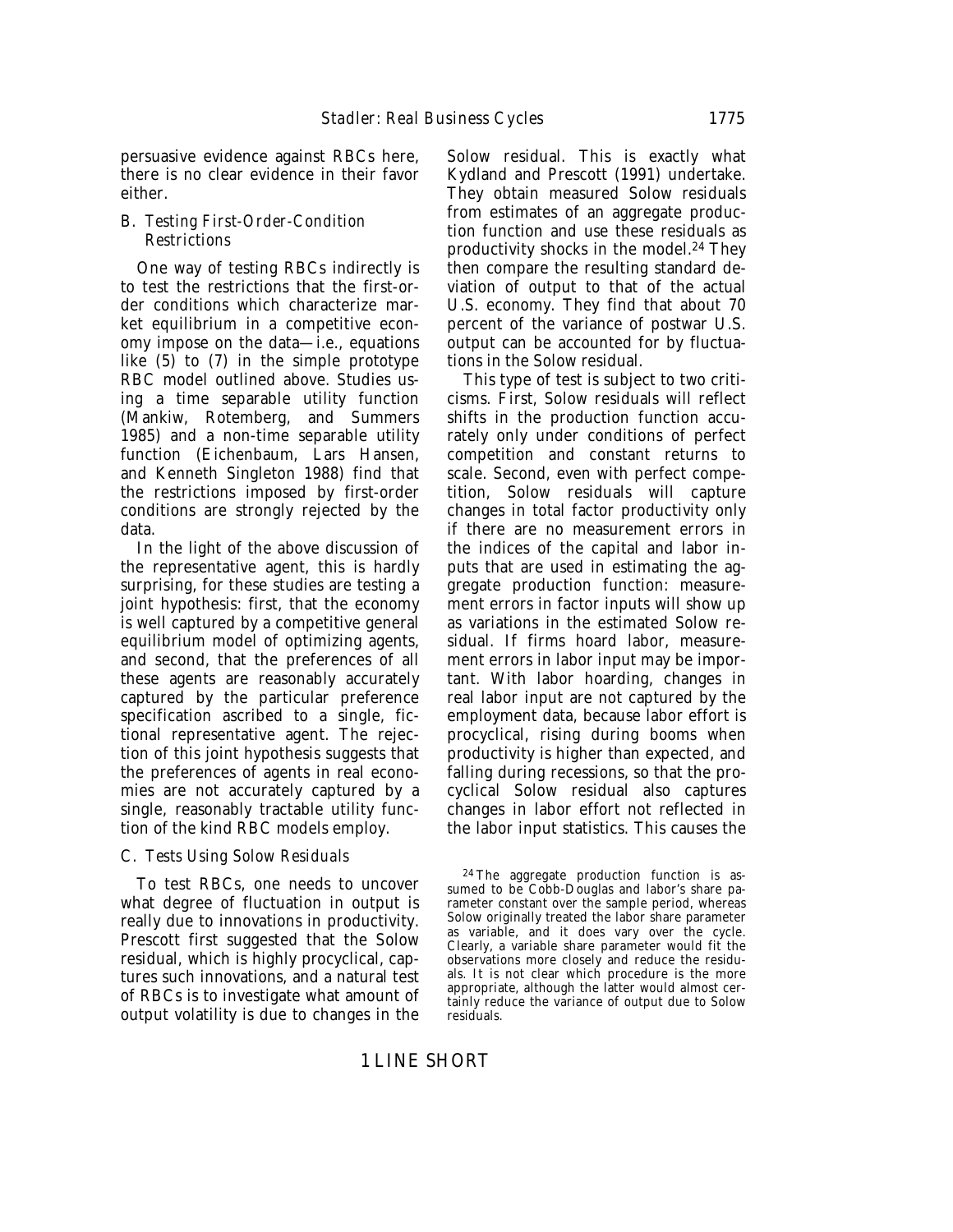measured Solow residuals to overstate the importance of technology shocks. In a model that incorporates labor hoarding, Burnside, Eichenbaum, and Rebelo (1993) find that technology shocks can account for between 30 percent and 60 percent of aggregate fluctuations, depending on the estimation procedure employed. This is significantly less than the figure of 70 percent claimed by Kydland and Prescott.

A further problem with Solow residuals is that they do not behave like an exogenous impulse, but are Grangercaused by money, interest rates, and government spending, and this finding does not appear to be due to reversecausation (Charles Evans 1992). Between one quarter and one half of the variation in the measured Solow residual is attributable to variations in aggregate demand. This suggests that Solow residuals are not simply measures of productivity shocks, but capture a variety of other factors at work in the economy as well and reflect both supply-side and demand-side impulses. Another reason for procyclical Solow residuals is that they may result from short-run increasing returns. These could arise through crosssectoral complementarities in demand and supply, whereby a rise in output in one sector has favorable spillover effects on other sectors.

# D. *Tests Using Aggregate Decompositions*

A number of studies (Donna Costello 1993; Stefan Norrbin and Don Schlagenhauf 1988; Alan Stockman 1988) have decomposed the sources of output fluctuations into national (or aggregate), industry specific, and (in some cases) regional shocks. These studies are motivated by the fact that industry-specific shocks that are common across regions or countries are most readily in-

terpretable as technology shocks. A predominant role for industry-specific shocks would provide evidence in favor of RBCs.

Generally, productivity growth is more strongly correlated across industries within one country than across countries within one industry. As a result, these studies find that shocks at the national level are at least as important as shocks at the industry-specific level. Estimates of the amount of output volatility attributable to industry-specific shocks differ, but they cannot account for much more than about a third of output volatility. These results suggest that cycles are not caused by worldwide technology shocks within a particular industry, for nationspecific shocks are as important. Some of the latter could be interpreted as technology shocks if they capture changes in the infrastructure or human capital accumulation that impinge primarily on productivity within one country. Skeptics, however, may well view the importance of nation-specific shocks as evidence in favor of traditional sources of business cycles, such as changes in nominal demand.

Econometric tests indicate that output, consumption, and investment are cointegrated—they share a common stochastic trend. King et al. (1991) identify permanent productivity shocks as shocks to the common stochastic trend of output, consumption, and investment. They find that productivity shocks typically explain less than half of the volatility in output, and considerably less of the variability of investment. They also find that innovations in inflation could account for up to 20 percent of variability of investment, but only for four percent of output variability. Furthermore, a shock corresponding to permanent movements in real interest rates could account for more of the short-run variation in output than the productivity shocks, and for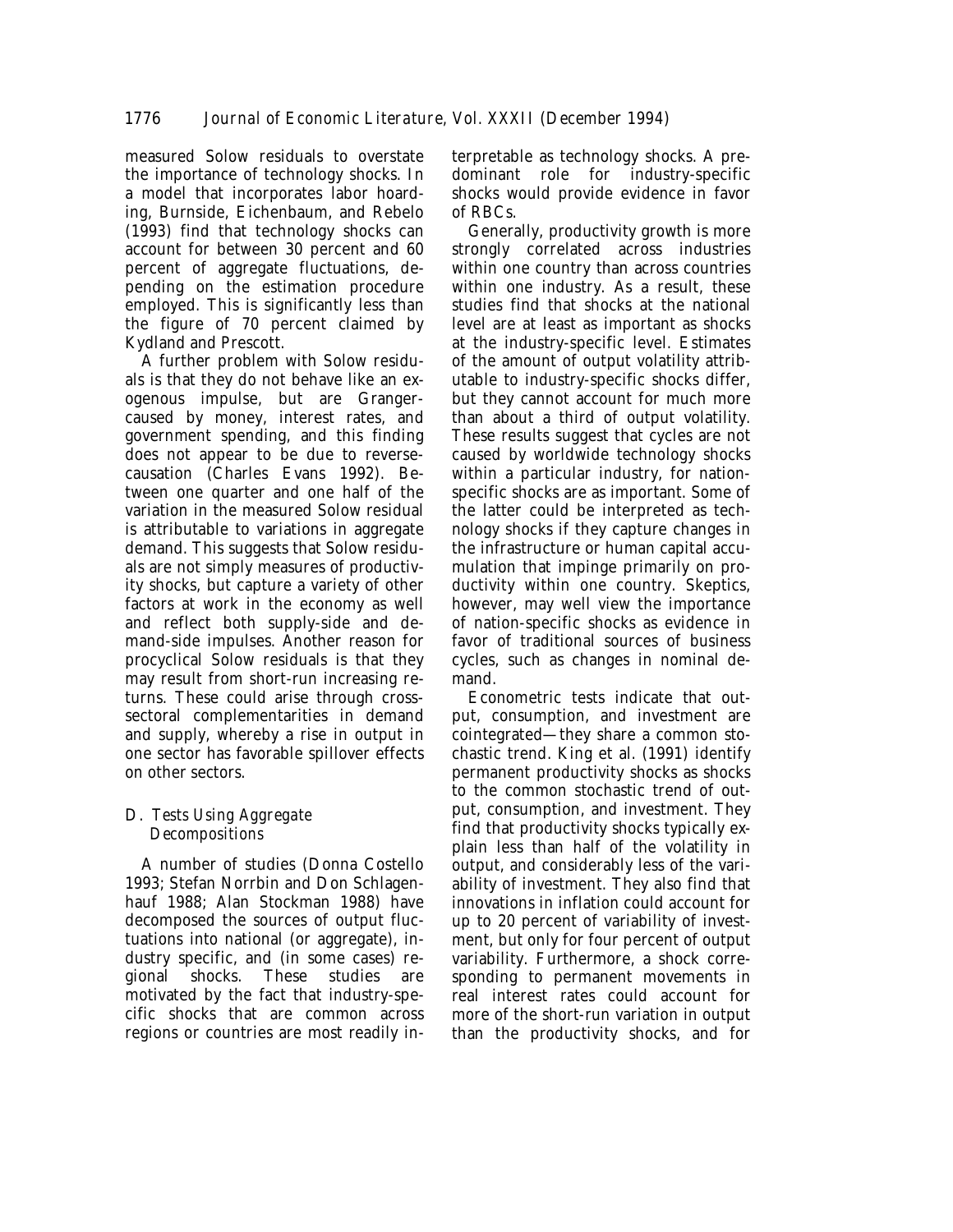much more of the variation in investment than the productivity shock. This suggests that impulse mechanisms omitted from conventional RBCs may be important.

#### E. *Scientific Evidence*

In considering the scientific evidence, it is natural to ask whether there is evidence for large shocks to technology (which can be most easily thought of as unexpected scientific discoveries) which are generally exogenous to the economic system, as RBC models assume.25 The pioneering work of Jacob Schmookler (1966) is of particular interest here. Schmookler regards an innovation or invention as essentially a response to profit opportunities. He finds the rate of technological opportunity—given by the underlying scientific base—to be of little significance, because chronologies of hundreds of inventions typically reveal the stimulus to be a technical problem or opportunity conceived largely in economic terms. There is little evidence of scientific discovery initiating an invention.

Schmookler argues that invention is largely an economic activity, pursued for profit. Using data from the railroad, building, and petroleum refining industries, he finds a strong positive correlation between investment and capital goods invention in each industry, investment acting as a proxy for expected future sales and thus expected future

profits. Schmookler concludes that, "Invention is governed by the extent of the market," and that, "The belief that invention, or the production of technology generally, is in most instances a noneconomic activity, is false" (1966, p. 208).26

One shortcoming of the RBC paradigm is that, in assuming productivity changes are purely exogenous, it ignores the economic factors underlying technical change. But even if most scientific progress were due to random and exogenous discoveries, it does not follow that the growth of productivity will be. The decision to adopt a new, low cost technology is determined by economic criteria. Shleifer (1986) has argued that firms will innovate when they expect booms and aggregate demand and profits are high (so helping to fulfill the expectation of a boom). Thus, productivity shocks may manifest themselves as the optimizing response to innovations in the money supply or government spending, and hence may explain why Solow residuals appear to be Granger-caused by money, interest rates, and government spending (Evans 1992). This suggests that the way technology is modeled in RBCs may be a poor approximation of how technology evolves in reality. Ignoring the endogeneity of technology may well limit the usefulness and applicability to policy issues of RBC models, because the estimation of welfare costs is sensitive to the endogeneity of technology (Gomme 1993).

26 Further evidence is provided by James Utterback in his survey of innovation and the diffusion of technology. He finds that "Market factors appear to be the primary influence on innovation. From sixty to eighty percent of important innovations in a large number of fields have been in response to market demands and needs. The remainder have originated in response to new scientific advances. . . . . "." Furthermore, "Firms tend to innovate primarily in areas where there is a fairly clear, *short-term* potential for profit" (1974, p. 621, my emphasis).

<sup>25</sup> If technology is exogenous, then the cycle can be considered independently of growth considerations, because growth is determined by the (exogenous) trend in technology, while the cycle is determined by deviations from this trend. But if growth is endogenous, it raises the possibility that trend and cycle will be correlated, because they are driven by the same forces. If this is the case, one needs an underlying structural model to derive a theoretical identifying restriction that will separate cycle from trend. It is consequently not clear that the filters RBC theorists employ succeed in accurately separating out the cyclical component.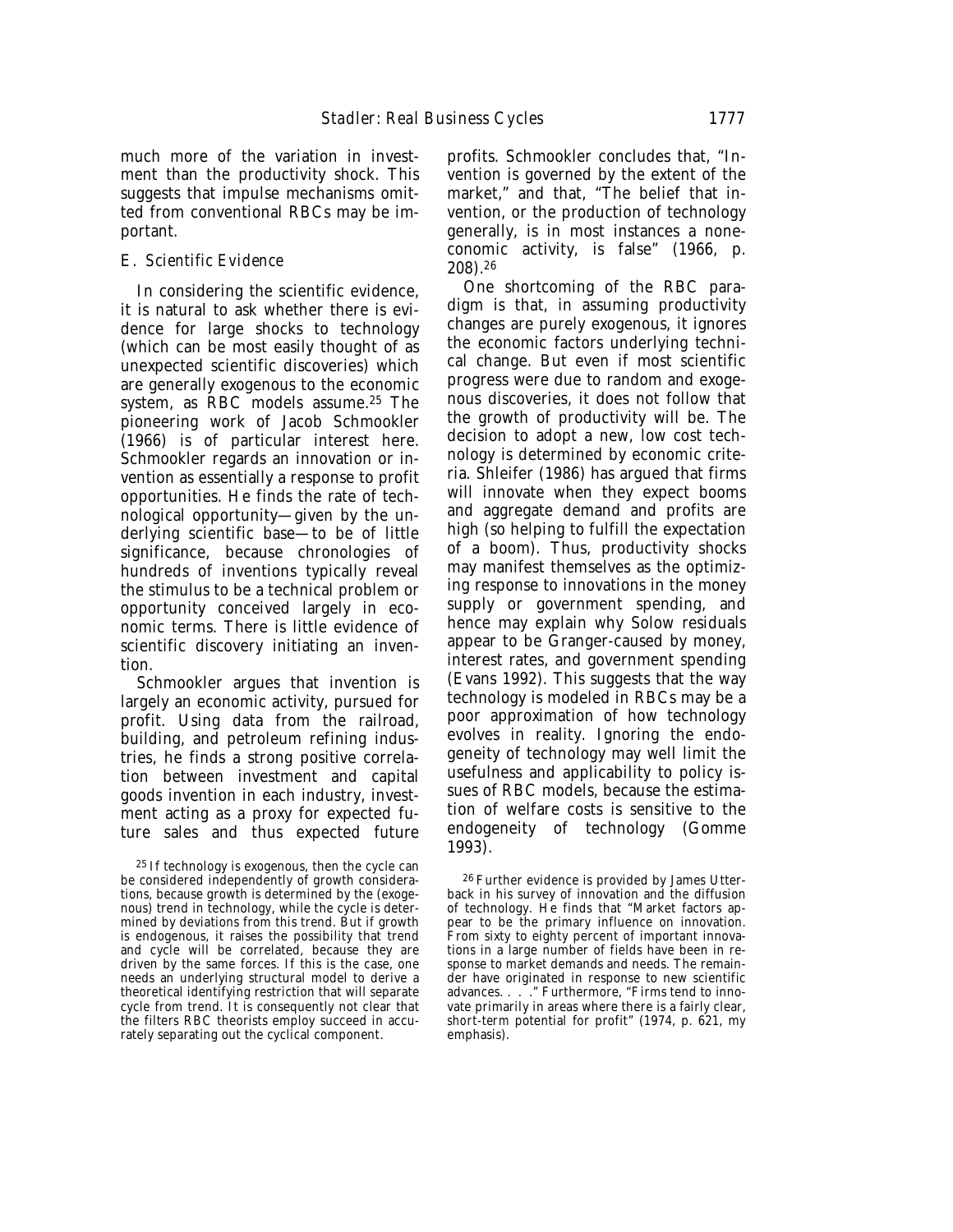# F. *An Empirical Assessment*

As is often the case, the empirical evidence considered here is not sufficiently conclusive to tilt the balance either in favor of or away from RBC theory. Real shocks are important, and may be the cause of as much as one third of cyclical fluctuations, but there is no persuasive evidence that they account for much more than this. There is certainly no cogent evidence that they account for 70 percent, as Kydland and Prescott claim, let alone for 100 percent as some RBC models assume when they suppress all other sources of economic fluctuations.

# VI. *A Summing Up*

Real Business Cycle Theory has brought about a significant improvement in our understanding of the causes and mechanisms that underlie business cycles. RBC theory has shown that fairly simple general equilibrium models, in which technical change is stochastic, are capable of capturing many of the cyclical features of economic time series. These models provide the important insight that the existence of fluctuations in output does not imply any failure of markets to clear. Even economies with complete and efficient markets will display business cycles if technical change is stochastic. Although government intervention may be welfare-improving if equilibrium is not Pareto-optimal to begin with (say through the presence of distortionary taxes or money), the existence of cycles per se is not sufficient to justify stabilization policies. It is not necessarily sensible to try to increase output when factor productivity is low and decrease output when productivity is high, any more than it is sensible to try to iron out seasonal fluctuations (to use an analogy due to McCallum) by stimulating economic activity in January and February and trying to decrease production during the harvest season. Thus, RBC theory has changed our view of cycles in a fundamental way.

RBC theory has made considerable progress since the early 1980s. Nevertheless, it still faces a number of challenges: it has difficulty in accommodating a number of empirical facts, it cannot adequately account for the dynamics of output, and it cannot account for a significant degree of agent heterogeneity.

Many empirical regularities that manifest themselves in labor markets, in asset markets, and in international trade cannot be explained by RBC models that rely solely on productivity shocks to induce cycles. To explain numerous facts, other shocks must be added to these models, such as shocks to tastes, government spending, or the money supply. However, even such multi-shock RBC models cannot account for a number of important phenomena. Even if shocks impinge on both labor demand and supply, RBC models cannot simultaneously account for the productivity puzzle and the cyclical pattern of household investment. Nor can they readily account for the volatility and persistence of the terms of trade together with the fact that output is more highly correlated than consumption across countries. Furthermore, RBC models have even more difficulty than endowment economy models in explaining the cross-sectional and time series behavior of asset returns. Resolving these problems is the subject of ongoing research.

A further problem is that the great majority of RBC models are unable to account for output dynamics (and thus, by implication, for the cyclical pattern of most major macroeconomic time series). They cannot propagate shocks through time in a manner that generates cycles similar to those observed in reality. Furthermore, the emphasis on matching model-generated with real correlation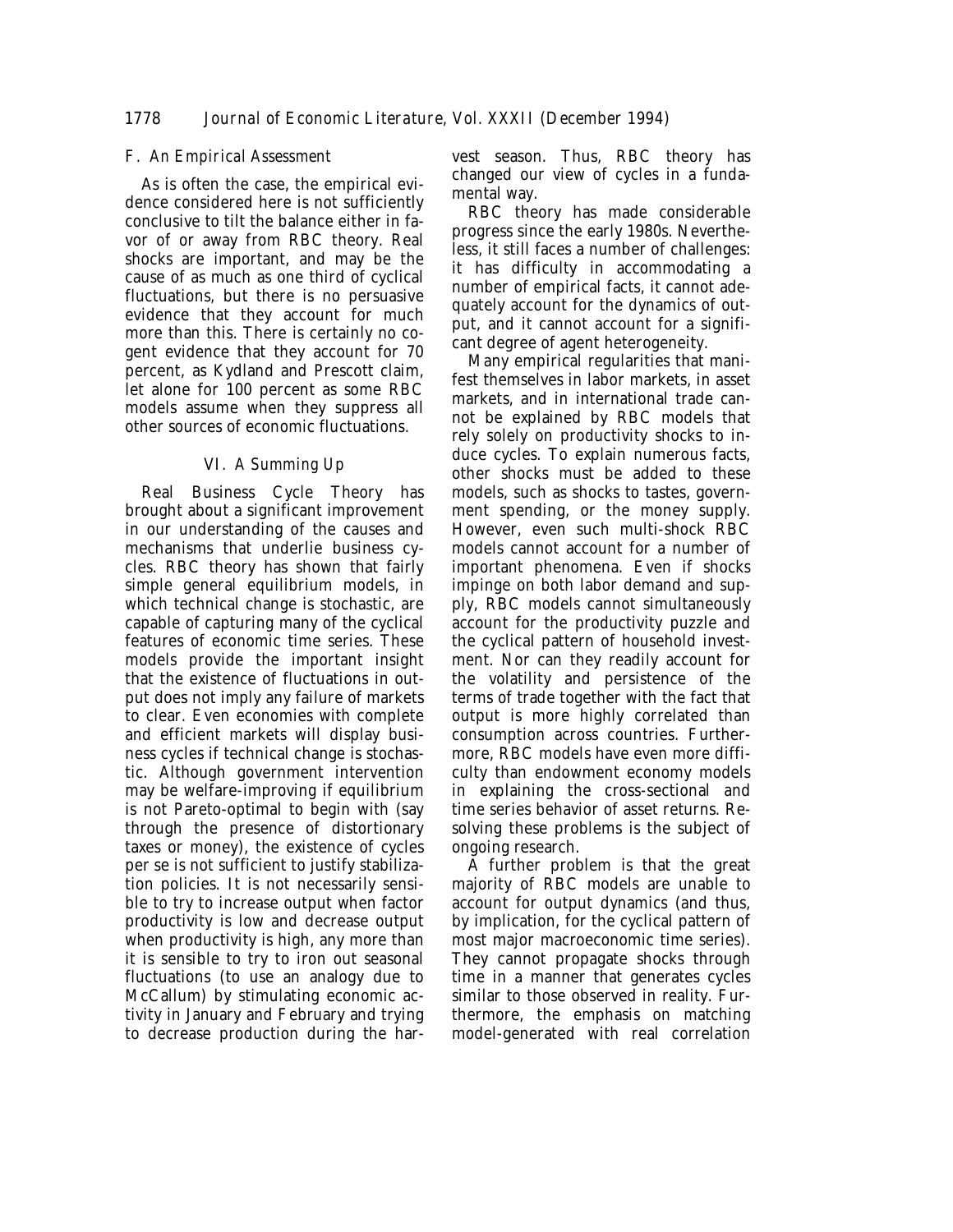coefficients may be misplaced, because these coefficients are not necessarily informative about the true cyclical comovements of variables. Accounting for the dynamics of GNP and other major macroeconomic time series will, I suspect, prove a major challenge to business cycle theorists.

If RBC models must be supplemented by additional shocks, this raises the fundamental question of whether productivity shocks are really the dominant cause of cycles. The models surveyed above demonstrate that, provided sufficiently large, autocorrelated, economy-wide productivity shocks exist, most fluctuations could be due to such shocks. Introducing additional sources of shocks does not alter this result—most of the models' output volatility is still due to productivity shocks. However, there is no corroborating evidence for large shocks that impinge on most sectors of the economy. In this regard it is important to note that the incorporation of certain features, such as distortionary taxes, real wage rigidity, or traded goods amplifies the impact of shocks on output and causes their effects to persist longer. For example, KP's model requires the economy-wide real shock to have a standard deviation of 0.0093. In Danthine and Donaldson's (1991) model with wage rigidity, the required standard deviation is only 0.0027. It would be interesting to combine several features that reduce the required volatility of the productivity shock. With several factors acting in concert, the required standard deviation may be very small indeed. But this argument is countered by noting that generalizing RBC models by introducing imperfect competition or multiple sectors is likely to reduce the importance of productivity shocks sharply.

The empirical evidence of what causes business cycles does not give strong support to the proposition that real shocks are responsible for more than a third of output fluctuations. What determines the remaining two-thirds? There is no clear answer to this at the present time. Since the work of Milton Friedman in the 1960s, the main alternative impulse mechanism has been nominal shocks, particularly monetary shocks. As evidence of their importance, economists often point to the recession of 1982–83 in the United States that followed closely on the deflation induced by the Federal Reserve in 1981. This, and similar episodes (see Christina Romer and David Romer 1989) must cast some doubt on the proposition that real shocks are the predominant cause of cycles.

Finally, we must consider whether we can use RBC models, containing representative agents, to guide policy. In surveying the problems of aggregation over individuals, Thomas Stoker says that

to the author's knowledge, there are no studies of disaggregated micro level data that fail to find strong systematic evidence of individual differences in economic behaviour, whether one is concerned with demographic differences of families or industry effects in production . . . it matters how many households are large or small, how many elderly or young and how many companies are capital intensive or labor intensive. Such heterogeneity of concerns is an essential feature of the overall impacts of . . . changes in interest rates on saving, or the impact of an investment tax credit. (1993, pp. 1827–28)

This suggests that representative agent models, by their very nature, are not well suited to address policy issues, and that a further major challenge to RBC theory is to develop more disaggregated models. Models with heterogeneous agents are being developed (Jose-Victor Rios-Rull, 1994, provides a survey), but the degree of heterogeneity introduced is very limited—for example, in some formulations workers differ only in the probability of being employed, or some are older, skilled workers, others young, unskilled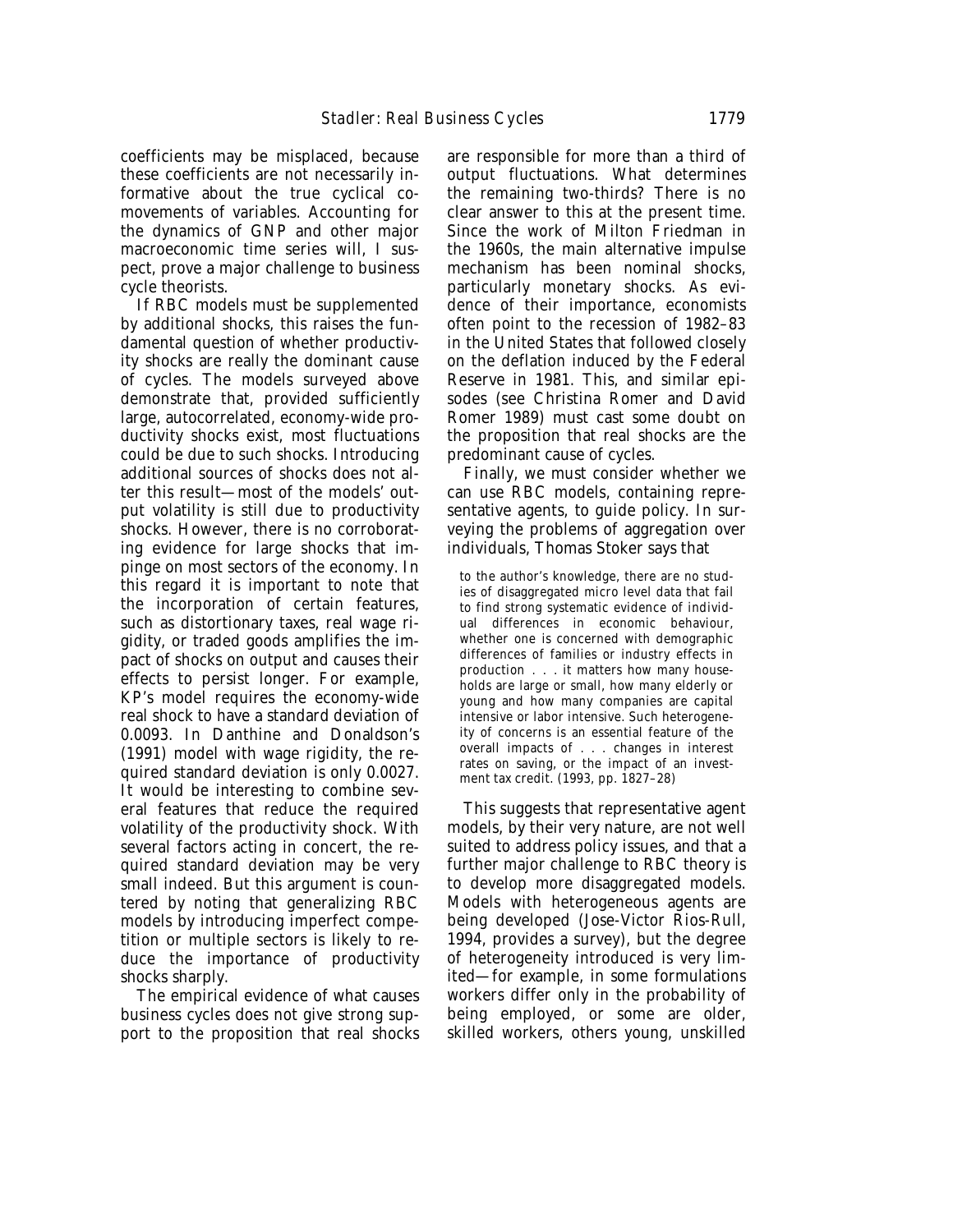workers. Generalizing such models further poses formidable technical problems, but is essential to give this research program greater practical relevance.27

It is difficult to predict the ultimate outcome of a research program. However, even if the consensus at the end of the day is that RBC models cannot account for most of the movements in macroeconomic time series, RBC theory will probably change the way macroeconomies are modeled. For not only has RBC theory significantly altered our view of business cycles, but the development of this research program also offers us a fundamental change in the way we can model the macroeconomy. It has introduced into macroeconomics computable general equilibrium models that can replicate certain characteristics of real data sets. As the technical frontier moves outwards, these models will be able to incorporate more and more features of reality. Such models may one day be used, with reasonable confidence, to address a whole host of issues. Thus, the long-run contribution of Real Business Cycle theory may well prove to be a revolution in the methods of macroeconomic research and policy appraisal.

#### **REFERENCES**

- ANDOLFATTO, DAVID. "Business Cycles and Labor Market Search," *Amer. Econ. Rev*., forthcoming.
- BAK, PER ET AL. "Aggregate Fluctuations from Independent Sectoral Shocks: Self-Organized Criticality in a Model of Production and Inventory Dynamics." NBER Working Paper No. 4241, Dec. 1992.

BACKUS, DAVID K.; KEHOE, PATRICK J. AND

27 At present these models make strong simplifying assumptions. The key problem they face is that with idiosyncratic shocks (shocks that differ across individual agents) and the absence of complete insurance probabilities (no complete set of Arrow-Debreu securities exists) they must assume there is no capital, or that the distribution of wealth is fixed ex ante. It is extremely difficult to compute the equilibria of economies with capital where the distributions of income and wealth are endogenous.

KYDLAND, FINN E. "Dynamics of the Trade Balance and the Terms of Trade: The J-Curve?" *Amer. Econ. Rev*., Mar. 1994, *84*(1), pp. 84–103.

- "International Business Cycles: Theory and Evidence," in THOMAS F. COOLEY, ed. forthcoming, ch. 11.
- BENCIVENGA, VALERIE R. "An Econometric Study of Hours and Output Variation with Preference Shocks," *Int. Econ. Rev*., May 1992, *33*(2), pp. 449–71.
- BENHABIB, JESS; ROGERSON, RICHARD AND WRIGHT, RANDALL. "Homework in Macroeconomics: Household Production and Aggregate Fluctuations," *J. Polit. Econ*, Dec. 1991, *99*(6), pp. 1166–87.
- BERNANKE, BEN S. AND PARKINSON, MARTIN L. "Procyclical Labor Productivity and Competing Theories of the Business Cycle: Some Evidence from Interwar U.S. Manufacturing Industries," *J. Polit. Econ*., June 1991, *99*(3), pp. 439–59.
- BLACKBURN, KEITH AND RAVN, MORTEN O. "Univariate Detrending of Macroeconomic Time Series," Discussion Papers in Economics and Econometrics No. 9112. U. of Southampton, 1991.
- BLANCHARD, OLIVIER JEAN AND FISCHER, STAN-LEY, eds. *NBER macroeconomics annual*. Cambridge, MA: M.I.T Press, 1989a.
- ———. *Lectures on macroeconomics*. Cambridge, MA.: M.I.T. Press, 1989b.
- BLANCHARD, OLIVIER JEAN AND QUAH, DANNY. "The Dynamic Effects of Aggregate Demand and Aggregate Supply Disturbances," *Amer. Econ. Rev*., Sept. 1989, *79*(4), pp. 655–73.
- BURNSIDE, CRAIG; EICHENBAUM, MARTIN AND REBELO, SERGIO. "Labor Hoarding and the Business Cycle." NBER Working Paper No. 3556, Dec. 1990.
- "Labor Hoarding and the Business Cycle," *J. Polit. Econ*., Apr. 1993, *101*(2), pp. 245–73.
- CAGAN, PHILIP. "Price Movements as Evidence on the Traditional Versus New View of Business Fluctuations." Department of Economics Discussion Paper No. 511. Columbia U., 1991.
- CAMPBELL, JOHN Y. AND PERRON, PIERRE. "Pitfalls and Opportunities: What Macroeconomists Should Know about Unit Roots," in *NBER macroeconomics annual*. Eds.: OLIVIER JEAN BLANCHARD AND STANLEY FISCHER*.* Cambridge, MA.: MIT Press, 1991, pp. 141–201.
- CHARI, V. V.; CHRISTIANO, LAWRENCE J. AND KEHOE, PATRICK J. "Policy Analysis in Real Business Cycle Models," in THOMAS F. COOLEY*,* ed. forthcoming, ch. 11.
- CHO, JANG-OK AND COOLEY, THOMAS F. "Employment and Hours Over the Business Cycle." Working Paper No. 132. Rochester Center for Economic Research, 1988.
- . "The Business Cycle with Nominal Contracts." Working Paper No. 270. Rochester Center for Economic Research, 1990.
- CHRISTIANO, LAWRENCE J. AND EICHENBAUM, MARTIN. "Current Real Business-Cycle Theo-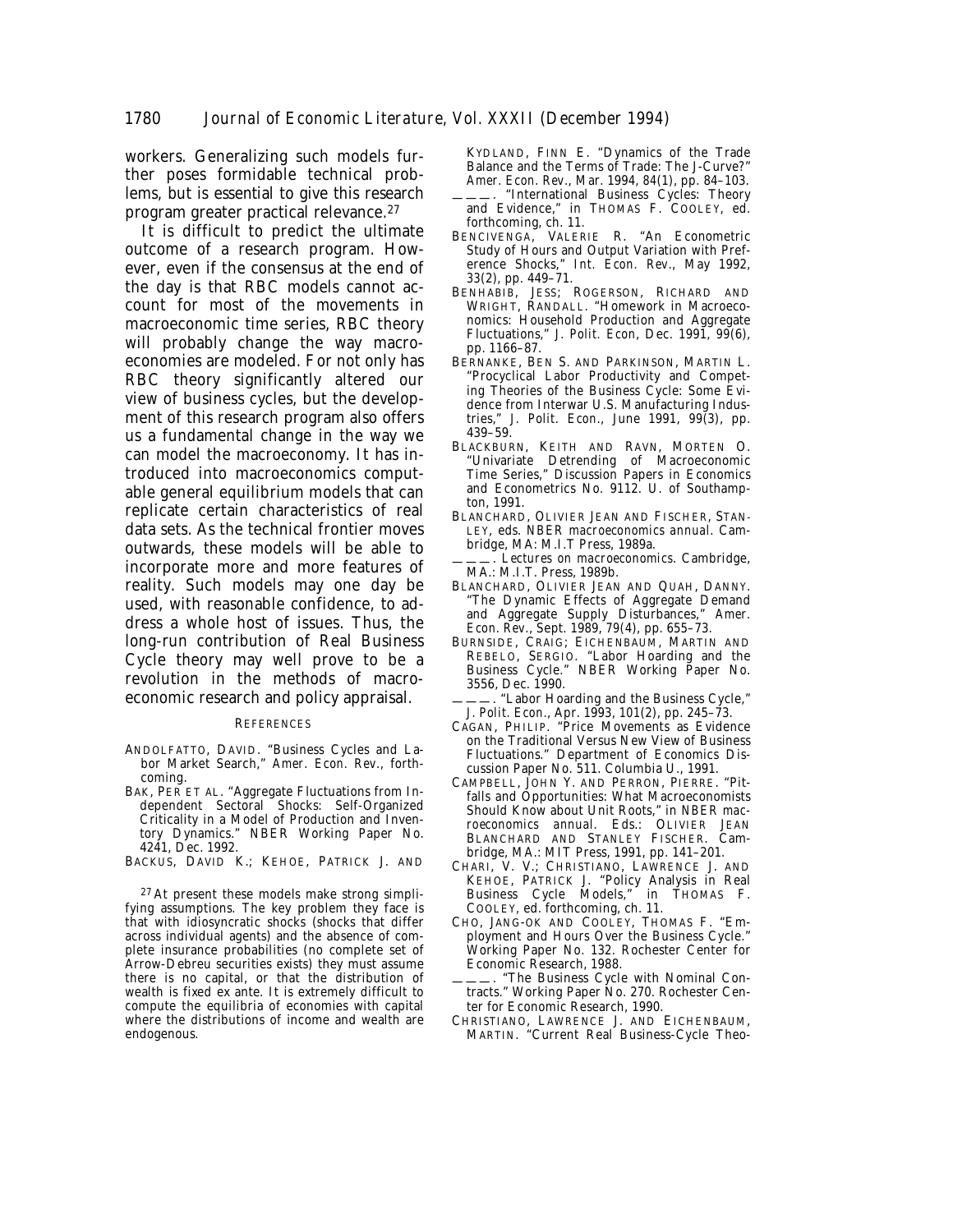ries and Aggregate Labor-Market Fluctuations," *Amer. Econ. Rev*., June 1992, *82*(3), pp. 430–50.

COGLEY, TIMOTHY AND NASON, JAMES. "Output Dynamics in Real Business Cycle Models." Working Paper No. 93–10. Fed Res. Bank of San Francisco, 1993.

"Effects of the Hodrick-Prescott Filter on Trend and Difference Stationary Time Series: Implications for Business Cycle Research," *J. Econ. Dynam. Control*, forthcoming.

- COOLEY, THOMAS F., ed. *Frontiers of business cycle research*. Princeton: Princeton U. Press, forthcoming.
- COOLEY, THOMAS F. AND HANSEN, GARY D. "The Inflation Tax in a Real Business Cycle Model," *Amer. Econ. Rev*., Sept. 1989, *79*(4), pp. 733–48.
- CORRIVEAU, LOUIS. "Entrepreneurs, Growth and Cycles," *Economica*, Feb. 1994, *61*(241), pp. 1– 15.
- COSTELLO, DONNA M. "A Cross-Country, Cross-Industry Comparison of Productivity Growth," *J. Polit. Econ*., Apr. 1993, *101*(2), pp. 207–22.
- DANTHINE, JEAN-PIERRE AND DONALDSON, JOHN B. "Risk Sharing, the Minimum Wage, and the Business Cycle," in *Equilibrium theory and applications*. Eds.: WILLIAM A. BARNETT ET AL. Cambridge U. Press: New York, 1991, pp. 299–318.
- ———. "Risk Sharing in the Business Cycle," *Europ. Econ. Rev*., Apr. 1992, *36*(2/3), pp. 468– 75.
- "Methodological and Empirical Issues in Real Business Cycle Theory," *Europ. Econ. Rev*., Jan. 1993, *37*(1), pp. 1–35.
- DEJONG, DAVID N. AND WHITEMAN, CHARLES H. "Reconsidering 'Trends and Random Walks in Macroeconomic Series'," *J. Monet. Econ*., Oct. 1991, *28*(2) pp. 221–54.
- EICHENBAUM, MARTIN. "Real Business Cycle Theory: Wisdom or Whimsy?" *J. Econ. Dynam. Control*, Oct. 1991, *15*(4), pp. 607–26.
- EICHENBAUM, MARTIN S.; HANSEN, LARS PETER AND SINGLETON, KENNETH J. "A Time Series Analysis of Representative Agent Models of Consumption and Leisure Choice under Uncertainty," *Quart. J. Econ*., Feb. 1988, *103*(1), pp. 51–78.
- ENTORF, HORST. "Real Business Cycles Under Test: A Multi-Country, Multi-Sector Exercise," *Europ. Econ. Rev.,* May 1991, *35*(4), pp. 933– 60.
- EVANS, CHARLES L. "Productivity Shocks and Real Business Cycles," *J. Monet. Econ*., Apr. 1992, *29*(2), pp. 191–208.
- FINN, MARY G. "On Savings and Investment Dynamics in a Small Open Economy," *J. Int. Econ*., Aug. 1990, *29*(1–2), pp. 1–21.
- ———. "Variance Properties of Solow's Productivity Residual," *J. Econ. Dynam. Control*, forthcoming.
- FISCHER, STANLEY. "Recent Developments in Macroeconomics," *Econ. J*., June 1988, *98*(391), pp. 294–339.
- FRISCH, RAGNAR. "Propagation and Impulse Problems in Dynamic Economics," in *Economic essays in honour of Gustav Cassell*. London: George Allen & Unwin, 1933, pp. 171–205.
- GEARY, PATRICK T. AND KENNAN, JOHN. "The Employment-Real Wage Relationship: An International Study," *J. Polit. Econ*., Aug. 1982, *90*(4), pp. 854–71.
- GOMME, PAUL. "Money and Growth Revisited: Measuring the Costs of Inflation in an Endogenous Growth Model," *J. Monet. Econ*., Aug. 1993, 32(1), pp. 51–77.
- GOMME, PAUL AND GREENWOOD, JEREMY. "On the Cyclical Allocation of Risk," *J. Econ. Dynam. Control*, forthcoming.
- GRANDMONT, JEAN-MICHEL. "Transformations of the Commodity Space, Behavioral Heterogeneity, and the Aggregation Problem," *J. Econ. Theory*, June 1992, *57*(1), pp. 1–35.
- GREENWOOD, JEREMY AND HERCOWITZ, ZVI. "The Allocation of Capital and Time Over the Business Cycle," *J. Polit. Econ*., Dec. 1991, *99*(6), pp. 1188–1214.
- GREENWOOD, JEREMY; HERCOWITZ, ZVI AND HUFFMAN, GREGORY W. "Investment, Capacity Utilization, and the Real Business Cycle," *Amer. Econ. Rev*., June 1988, *78*(3), pp. 402–17.
- GREENWOOD, JEREMY; HERCOWITZ, ZVI AND KRUSELL, PER. "Macroeconomic Implications of Investment-Specific Technological Change." Discussion Paper No. 76. Institute for Empirical Macroeconomics, 1992.
- GREENWOOD, JEREMY AND HUFFMAN, GREGORY W. "Tax Analysis in a Real-Business-Cycle Model: On Measuring Harberger Triangles and Okun Gaps," *J. Monet. Econ*., Apr. 1991, *27*(2), pp. 167–90.
- HALL, ROBERT E. "The Relation between Price and Marginal Cost in U.S. Industry," *J. Polit. Econ*., Oct. 1988, *96*(5), pp. 921–47.
- HAMILTON, JAMES D. "Oil and the Macro-economy since World War II," *J. Polit. Econ*., Apr. 1983, *91*(2), pp. 228–48.
- "A New Approach to the Economic Analysis of Nonstationary Time Series and the Business Cycle," *Econometrica*, Mar. 1989, *57*(2), pp. 357–84.
- HANSEN, GARY D. "Indivisible Labor and the Business Cycle," *J. Monet. Econ*., Nov. 1985, *16*(3), pp. 309–27.
- HANSEN, GARY D. AND PRESCOTT, EDWARD C. "Did Technology Shocks Cause the 1990–1991 Recession?" *Amer. Econ. Rev*., May 1993, *83*(2), pp. 280–86.
- HARCOURT, GEOFFREY C. "Some Cambridge Controversies in the Theory of Capital," *J. Econ. Lit*., June 1969, *7*(2), pp. 369–405.
- HUH, CHAN AND TREHAN, BHARAT. "Real Business Cycles: A Selective Survey," *Fed. Res. Bank of San Francisco Econ. Rev*., Spring 1991, pp. 3–17.
- JUDD, JOHN P. AND TREHAN, BHARAT. "The Cyclical Behavior of Prices: Interpreting the Evidence," *J. Money Credit Banking*, forthcoming.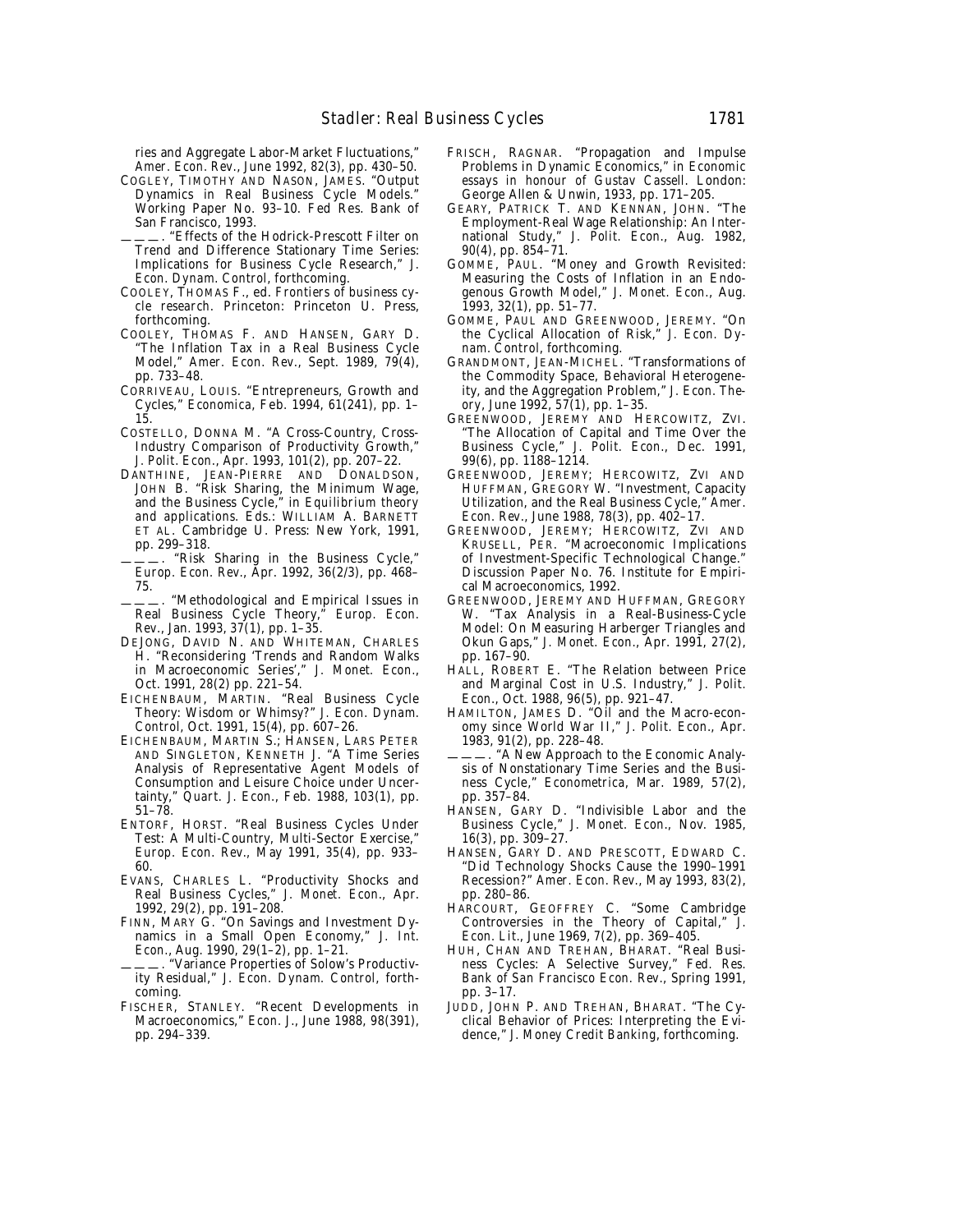- KEANE, MICHAEL; MOFFITT, ROBERT AND RUN-KLE, DAVID. "Real Wages over the Business Cycle: Estimating the Impact of Heterogeneity with Micro Data," *J. Polit. Econ*., Dec. 1988, *96*(6), pp. 1232–66.
- KENNAN, JOHN. "Equilibrium Interpretations of Employment and Real Wage Fluctuations," in *NBER macroeconomics annual.* Ed.: STANLEY FISCHER. Cambridge, MA: MIT Press, 1988, pp. 157–205.
- KIM, IN-MOO AND LOUNGANI, PRAKASH. "The Role of Energy in Real Business Cycle Models," *J. Monet. Econ*., Apr. 1992, *29*(2), pp. 173–89.
- KING, ROBERT G. ET AL. "Stochastic Trends and Economic Fluctuations," *Amer. Econ. Rev*., Sept. 1991, *81*(4), pp. 819–40.
- KING, ROBERT G. AND PLOSSER, CHARLES I. "Money, Credit, and Prices in a Real Business Cycle," *Amer. Econ. Rev*., June 1984, *74*(3), pp. 363–80.
- KING, ROBERT G; PLOSSER, CHARLES I. AND RE-BELO, SERGIO T. "Production, Growth and Business Cycles: I. The Basic Neoclassical Model," *J. Monet. Econ*., Mar.–May 1988a, *21*(2–3), pp. 195–232.
- ———. "Production, Growth and Business Cycles: II. New Directions," *J. Monet. Econ*., Mar.-May 1988b, *21*(2–3), pp. 309–41.
- KING, ROBERT G. AND REBELO, SERGIO T. "Low Frequency Filtering and Real Business Cycles," *J. Econ. Dynam. Control*, Jan./Mar. 1993, *17*(1/2), pp. 207–31.
- KIRMAN, ALAN P. "Whom or What Does the Representative Individual Represent?" *J. Econ. Perspectives*, Spring 1992, *8* (2), pp. 117–36.
- KYDLAND, FINN E. "The Role of Money in a Business Cycle Model." Discussion Paper No. 23. Institute for Empirical Macroeconomics, 1989.
- KYDLAND, FINN E. AND PRESCOTT, EDWARD C. "Time to Build and Aggregate Fluctuations," *Econometrica*, Nov. 1982, 50(6), pp. 1345–70.
- ———. "Business Cycles: Real Facts and a Monetary Myth," *Fed. Res. Bank Minn. Rev*., Spring 1990, *14*(2), pp. 3–18.
- ———. "Hours and Employment Variation in Business Cycle Theory," *Econ. Theory*, 1991, *1*(1), pp. 63–81.
- ———. "Cyclical Movements of the Labor Input and Its Implicit Real Wage," *Fed. Res. Bank Cleveland Econ. Rev.*, Quarter 2, 1993, *29*(2), pp. 12–23.
- LONG, JOHN B., JR. AND PLOSSER, CHARLES I. "Real Business Cycles," *J. Polit. Econ*., Feb. 1983, *91*(1), pp. 39–69.
- LUCAS, ROBERT E., JR. "Expectations and the Neutrality of Money," *J. Econ. Theory*, Apr. 1972, *4*(2), pp. 103–24.
- ———. "Understanding Business Cycles." in *Stabilization of the domestic and international economy*. Eds.: KARL BRUNNER AND ALAN MELTZER. Amsterdam: North Holland, 1977.
- ———. *Models of business cycles*. Oxford: Basil Blackwell, 1987.
- MANKIW, N. GREGORY. "Real Business Cycles: A New Keynesian Perspective," *J. Econ. Perspectives*, Summer 1989, *3*(3), pp. 79–90.
- MANKIW, N. GREGORY; ROTEMBERG, JULIO J. AND SUMMERS, LAWRENCE H. "Intertemporal Substitution in Macroeconomics," *Quart. J. Econ*., Feb. 1985, *100*(1), pp. 225–51.
- MCCALLUM, BENNETT T. "Real Business Cycle Models," in *Modern business cycle theory*. Ed.: ROBERT J. BARRO. Oxford: Basil Blackwell, 1989, pp. 16–50.
- MENDOZA, ENRIQUE G. "Terms of Trade and Economic Fluctuations." Working Paper No. 92/98. Research Dept., International Monetary Fund, 1992.
- MORTENSEN, DALE, T. "Search Equilibrium and Real Business Cycles." Unpub. Northwestern U., 1990.
- MURPHY, KEVIN M.; SHLEIFER, ANDREI AND VISHNY, ROBERT W. "Building Blocks of Market Clearing Business Cycle Models," 1989 in OLIVIER JEAN BLANCHARD AND STANLEY FIS-CHER, eds. 1989a, pp. 247–87.
- NELSON, CHARLES R. AND PLOSSER, CHARLES I. "Trends and Random Walks in Macroeconomic Time Series: Some Evidence and Implications," *J. Monet. Econ*., Sept. 1982, *10*(2), pp. 139–62.
- NORRBIN, STEFAN C. AND SCHLAGENHAUF, DON E. "An Inquiry into the Sources of Macroeconomic Fluctuations," *J. Monet. Econ*., July 1988, *22*(1), pp. 43–70.
- PRESCOTT, EDWARD C. "Theory Ahead of Business-Cycle Measurement," *Fed. Res. Bank Minn. Rev*., Fall 1986a, *10*(4), pp. 9–22.
- ———. "Response to a Skeptic," *Fed. Res. Bank Minn. Rev*., Fall 1986b, *10*(4), pp. 28–33.
- RIOS-RULL, JOSE-VICTOR. "Models with Heterogeneous Agents," in THOMAS F. COOLEY, ed. forthcoming, ch. 4.
- ROMER, CHRISTINA, D. AND ROMER, DAVID H. "Does Monetary Policy Matter? A New Test in the Spirit of Friedman and Schwartz," in 1989 in OLIVIER JEAN BLANCHARD AND STANLEY FISCHER, eds. 1989a, pp. 120–70.
- ROTEMBERG, JULIO AND WOODFORD, MICHAEL. "Dynamic General Equilibrium Models with Imperfectly Competitive Product Markets," in THOMAS F. COOLEY, ed. forthcoming, ch. 9.
- ROUWENHORST, K. GEERT. "Time to Build and Aggregate Fluctuations: A Reconsideration," *J. Monet. Econ*., Apr. 1991, *27*(2), pp. 241–54.
- ———. "Asset Pricing Implications of Equilibrium Business cycle Models," in THOMAS F. COOLEY, ed. forthcoming, ch. 10.
- SCHMOOKLER, JACOB. *Invention and economic growth*. Cambridge, MA: Harvard U. Press, 1966.
- SHLEIFER, ANDREI. "Implementation Cycles," *J. Polit. Econ*., Nov. 1986, *94*(6), pp. 1163–90.
- SLUTZKY, EUGEN. "The Summation of Random Causes as the Source of Cyclic Processes," *Econometrica*, Apr. 1937, *5*(2), pp. 105–46.
- SOLOW, ROBERT M. "A Contribution to the The-